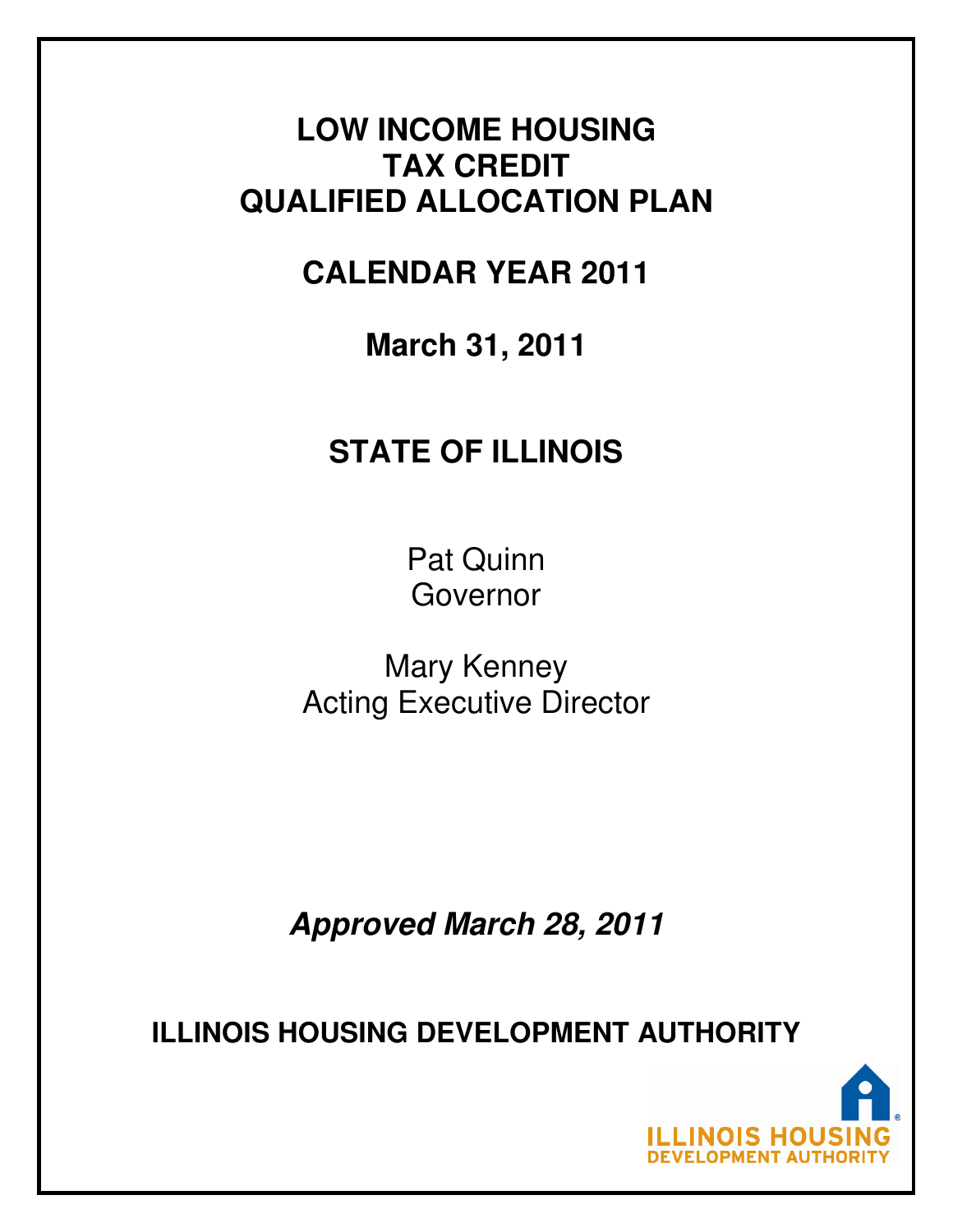#### **Contents**

| 3) Disclosure of Information Pursuant to the Illinois Freedom of Information Act 15 |  |
|-------------------------------------------------------------------------------------|--|
|                                                                                     |  |
|                                                                                     |  |
|                                                                                     |  |
|                                                                                     |  |
|                                                                                     |  |
|                                                                                     |  |
|                                                                                     |  |
|                                                                                     |  |
|                                                                                     |  |
|                                                                                     |  |
|                                                                                     |  |
|                                                                                     |  |
|                                                                                     |  |
|                                                                                     |  |
|                                                                                     |  |
|                                                                                     |  |
|                                                                                     |  |
|                                                                                     |  |
|                                                                                     |  |
|                                                                                     |  |
|                                                                                     |  |
|                                                                                     |  |
|                                                                                     |  |
|                                                                                     |  |
|                                                                                     |  |
|                                                                                     |  |
|                                                                                     |  |
|                                                                                     |  |
|                                                                                     |  |
|                                                                                     |  |
|                                                                                     |  |
|                                                                                     |  |
|                                                                                     |  |
|                                                                                     |  |
|                                                                                     |  |
|                                                                                     |  |
|                                                                                     |  |
|                                                                                     |  |
|                                                                                     |  |
|                                                                                     |  |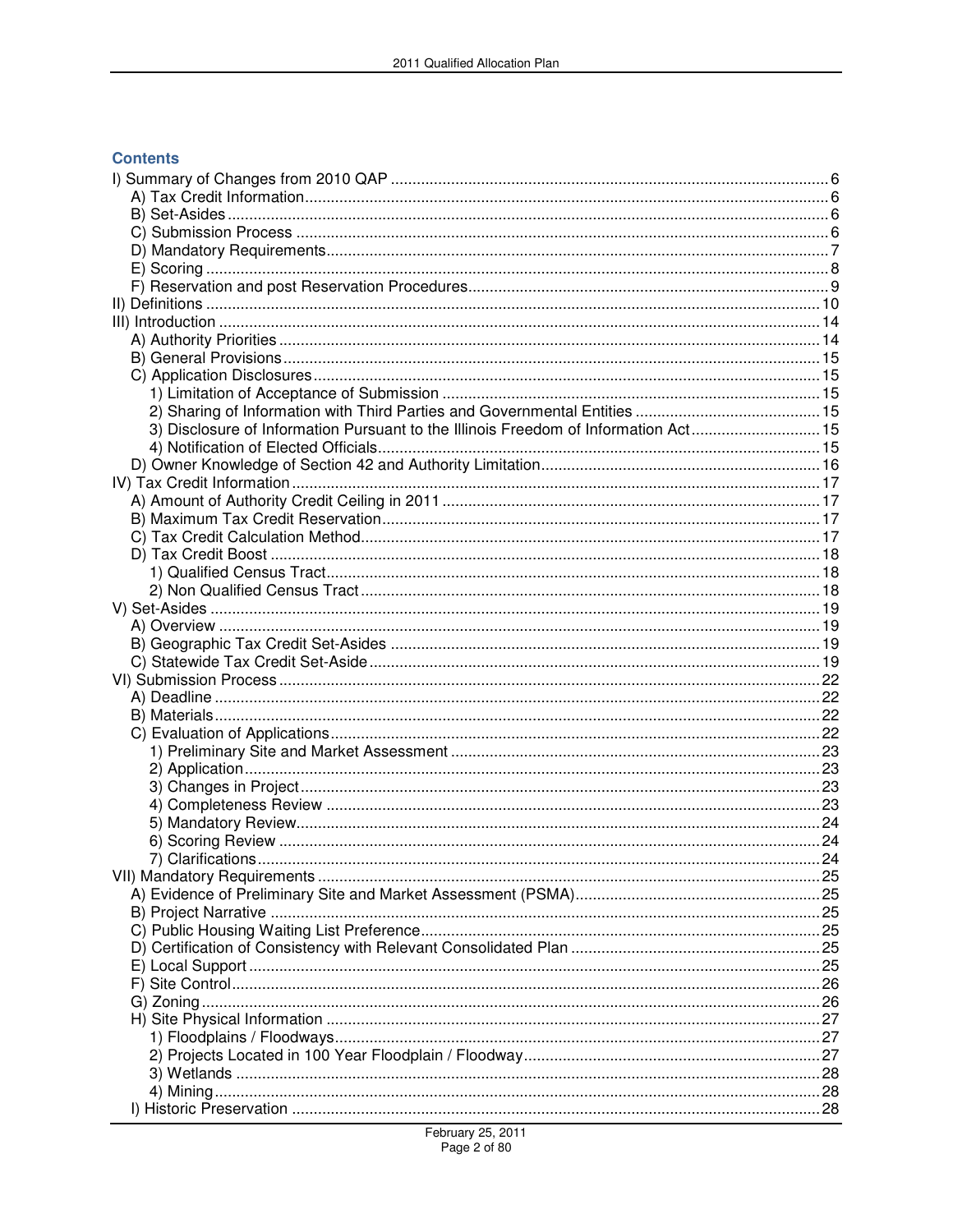| 1) Minority-, Female-, or Persons with Disabilities-Owned Business Participation in Project 54 |  |
|------------------------------------------------------------------------------------------------|--|
|                                                                                                |  |
|                                                                                                |  |
|                                                                                                |  |
|                                                                                                |  |
|                                                                                                |  |
|                                                                                                |  |
|                                                                                                |  |
|                                                                                                |  |
|                                                                                                |  |
|                                                                                                |  |
|                                                                                                |  |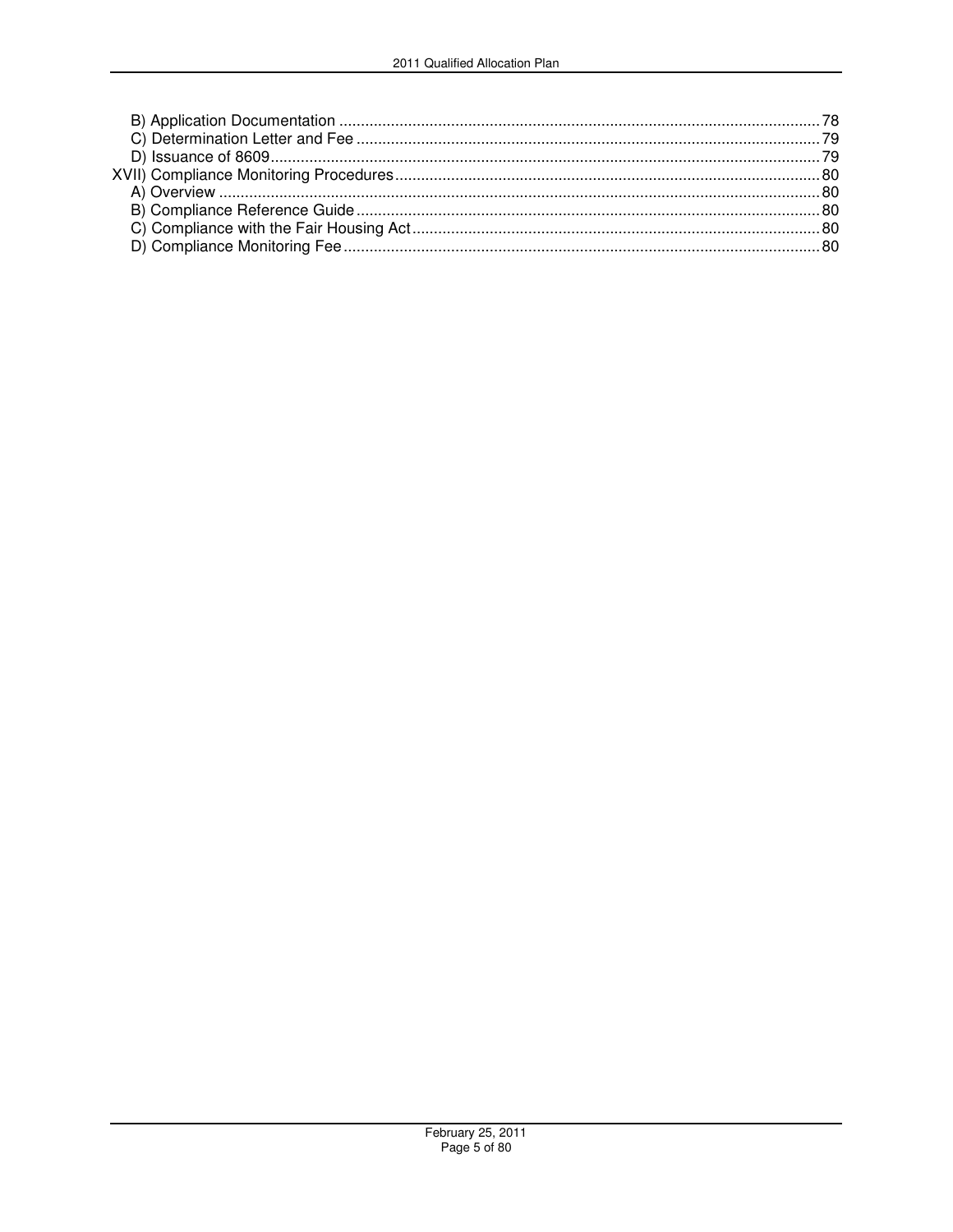## **I) Summary of Changes from 2010 QAP**

The Authority is pleased to announce the release of the 2011 QAP. The summary below contains information on notable modifications from the 2010 QAP.

## **A) Tax Credit Information**

- The Tax Credit Ceiling amount has been adjusted based on current census information.
- The maximum Tax Credit Reservation amount for a single Project will be 1,500,000. A Project is eligible for the 30% Boost and may request up to 1,950,000 if it is located in a Qualified Census Tract or an Affordable Housing Planning and Appeal Act (AHPAA) community, or meets the requirements under the Supportive Housing Projects Scoring Section in the 2011 QAP.
- The Authority may limit the number of Projects or amount of Tax Credits allocated in any setaside, regardless of the Project's score and how its score relates to all other Projects which have met all Mandatory requirements.

## **B) Set-Asides**

- All references and materials pertaining to Disaster Tax Credits and the Disaster Tax Credit Setaside have been removed from the 2011 QAP.
- The maximum allocation to a CHA Plan for Transformation Project will not exceed 1,500,000 in Tax Credits, inclusive of the 30% Boost.
- Regarding Geographic Tax Credit Set-Asides, in the event there are Tax Credits remaining in any of the geographic set-asides (except the Chicago Housing Authority, see below), those remaining Tax Credits will be allocated to the single next highest scoring project in the other geographic setasides according to the following order of priority: Non-Metro, Other Metro, Chicago Metro (subject to or at risk of being subject to AHPAA), Chicago Metro (not subject to or at risk of being subject to AHPAA), and City of Chicago, or to any Project that has been allocated Tax Credits. In the event there are Tax Credits remaining in the Chicago Housing Authority set-aside, those remaining Tax Credits will be allocated to the single next highest scoring project in the City of Chicago set-aside.

## **C) Submission Process**

- Language has been modified to more clearly articulate the materials required for an Application to be considered complete.
- Owners will be required to submit two (2) paper copies and an electronic PDF version of all Application materials.
- The Application fee must be included with the Application submission, rather than being sent separately to the Authority lock box.
- Only the Tax Credit Application fee will be required as part of the Application submission. Application fees for all other IHDA sources will be due by a date determined by the Authority.
- The Preliminary Application referenced in the 2010 QAP is now referred to as the Preliminary Site and Market Assessment ("PSMA"). PSMA information and materials were extracted from the 2011 QAP and made available to the public in advance of the 2011 QAP. Due to the length of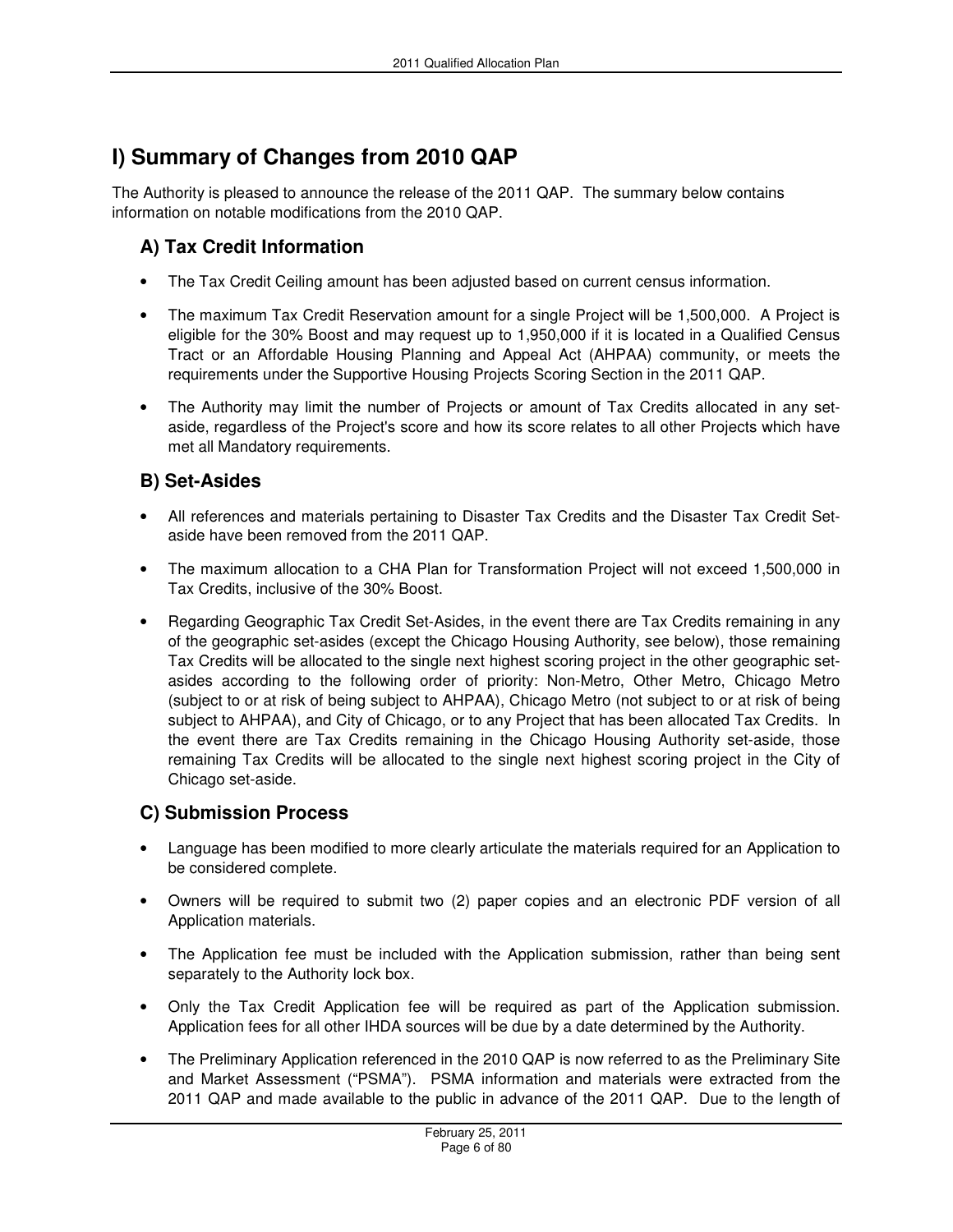time between PSMA and Application submission, the Authority will allow some changes to a Project between PSMA and Application submission. The QAP includes discussion on permissible changes.

### **D) Mandatory Requirements**

- The text has been modified to more clearly articulate the mandatory requirements that all Projects must meet.
- The Certification of Consistency section of the 2011 QAP clarifies that Projects located in areas covered by a local Consolidated Plan must obtain certification directly from that city or county. The Authority will only provide certification for Projects located in areas not covered by a local Consolidated Plan.
- The Zoning section clarifies that all Projects require a zoning letter from the zoning administrator or highest ranking public official.
- The Authority will accept a Phase I report from an Authority-approved vendor completed within one (1) year of the Application submission, provided a reliance letter to the Authority is attached with the Phase I report.
- The Environmental Checklist must be completed by an Authority-approved vendor within six (6) months prior to Application submission.
- Based on numerous public comments, the Architectural Requirements no longer include a schematic site plan and all building side elevations. The aerial photo requirement has been clarified so that it is not onerous or expensive to Owners. Architect certification has been combined into one certification which includes all mandatory design requirements.
- The Cost Certification form includes discussion of the wage standards used to estimate construction costs.
- The Affirmative Fair Housing Marketing Plan will be due at issuance of the Extended Use Agreement rather than at Application submission.
- The Authority acknowledges that Owner formation prior to an award of Tax Credits may be onerous and expensive. Therefore, Owner formation will no longer be required at Application, but must be formed prior to any Tax Credit Reservation.
- Requirements for IRS Form 8821 and business references have been eliminated.
- Public comments as well as internal analysis have prompted some revisions to the Financial Feasibility section. Overall, the Common Application has been updated and revised so that the formulas and line items match the 2011 QAP underwriting requirements.
- Language has been added clarifying that when applying for both HOME and Trust Fund from the Authority, HOME will take a superior lien position to Trust Fund.
- The developer fee calculation in 2010 had incompatible language with the Common Application. The 2011 QAP explicitly states that developer fee includes consultant fees, construction management fees, developer overhead fees, architectural and engineering fee in excess of the Authority's fee limits, and fees related to direct assistance provided to the Owner in conjunction with the completion of the Application or construction of the Project.
- Language has been clarified to allow subsidized rents to exceed 95% of area limits.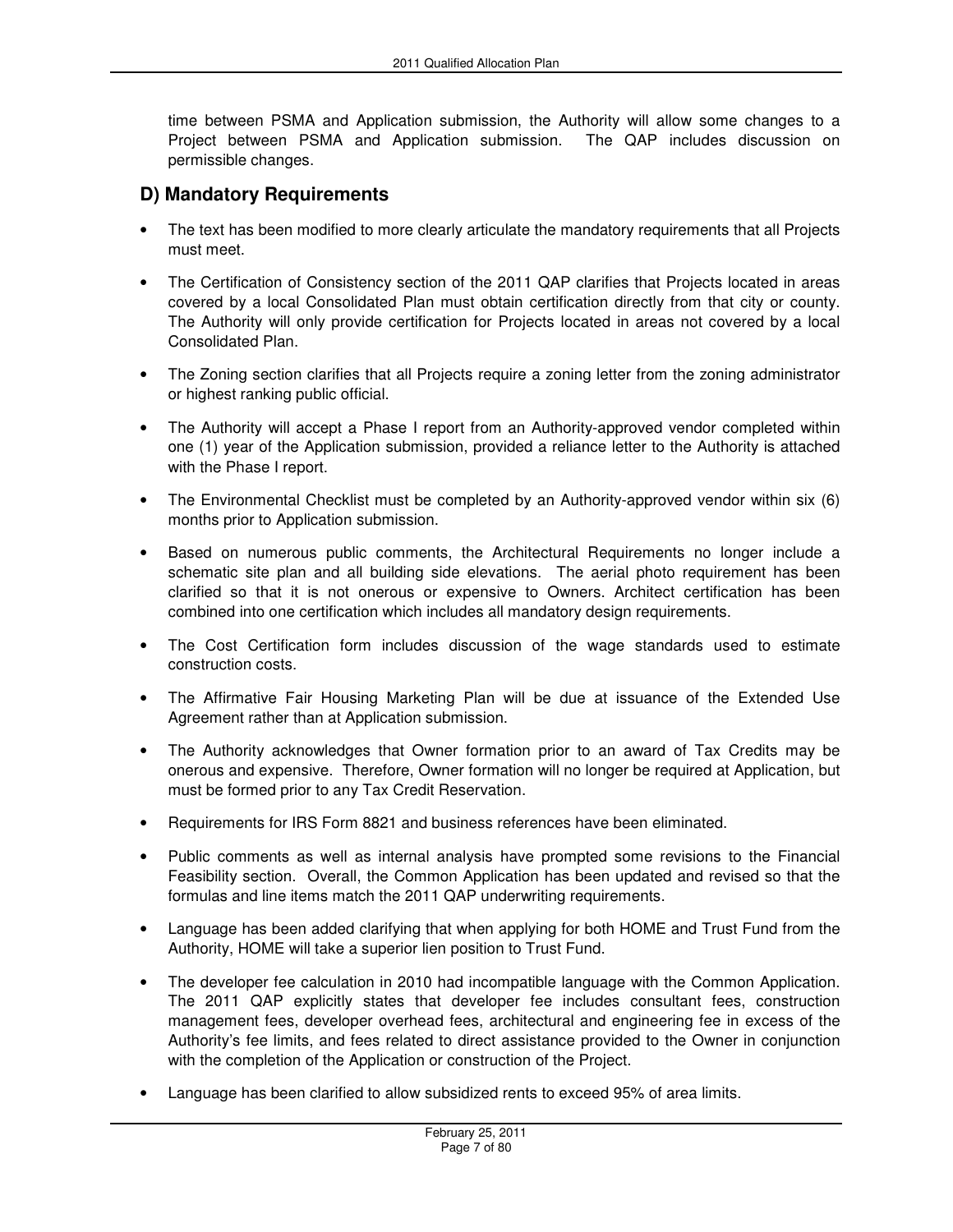• The Readiness to Proceed category has been eliminated since information documenting the Project's readiness is provided throughout the Application.

## **E) Scoring**

- In the 2010 QAP the Authority prioritized certain policy goals through the Scoring categories. After scoring all Applications, the Authority analyzed whether the goals were achieved. Based on this analysis, some Scoring categories have been eliminated due to very few or no Projects receiving or applying for points in these categories. Additionally, scores achievable in some categories have been increased to further incentivize Projects meeting the Authority's policy goals. Finally, some categories were combined to reduce the number of scoring category sections.
- Clarification language on rounding and percentage calculations has been added.
- Projects will not be scored in any category they did not self score in. The scoring checklist will include a checkbox for Applicants to certify that they are not seeking points under a given category.
- Deferred developer fee over 25% cannot be included in financial leveraging.
- Based on public comments and modification to some green guidelines, adjustments have been made to the points for green design.
- Architectural Design and Amenities section has replaced references to Enterprise Green Communities Criteria 2008, with Enterprise Green Communities Criteria 2011.
- The policy goal of preservation has been assisted by increasing the timeframe of possible conversion to market rate from 3 years to 5 years.
- The Sustainable Communities and Tax Abatement categories have been eliminated.
- Employer direct assistance has been incorporated into rental assistance.
- Under Financial Leveraging, Projects that receive direct financial assistance from area employers that are otherwise not participating in the development of the Project will be awarded points. The assistance may be in the form of an unsecured loan giving no foreclosure rights to the employer or a grant giving no recapture rights to the employer.
- Points for preservation and supportive housing Projects have been boosted to further target these types of Projects.
- Projects assisted with Section 202 or 811 of the National Housing Act are eligible for 10 Points under the Preservation scoring section.
- In order to be eligible for points in the Supportive Housing Projects category, all units designated for Supportive Housing Populations must be available at time of Application. For currently occupied Projects, the Application must also include evidence demonstrating the availability of the units targeted to Supportive Housing Populations at time of Application.
- The Live Near Work section has been updated to award points to projects if there are a sufficient number and proportion of low-wage jobs within a defined radius of the project site. Applicants must submit a report from the Longitudinal Employer-Household Dynamics program from the U.S. Census Bureau found at http://lehd.did.census.gov/led/.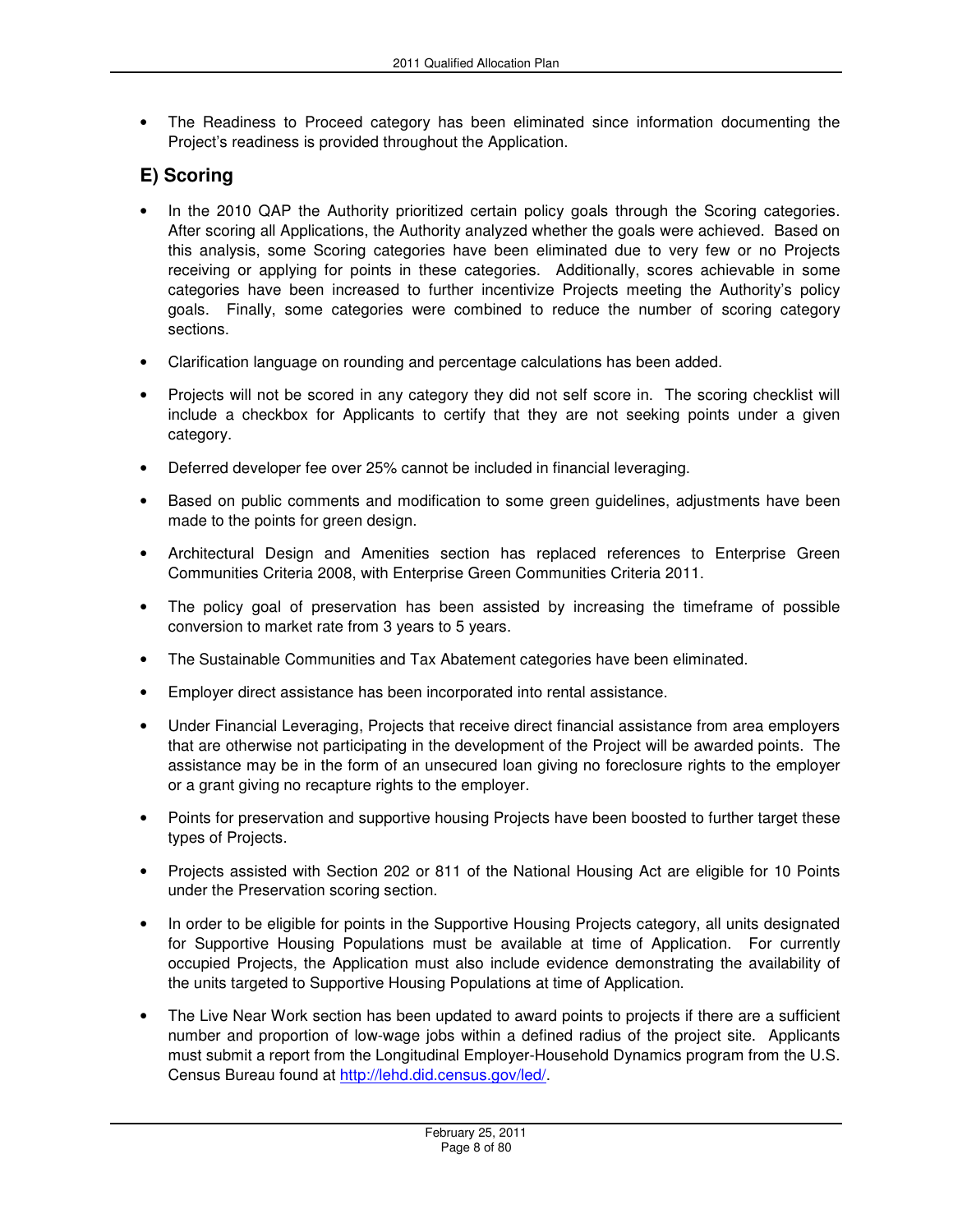- The minimum percentage of Project Based Vouchers in a Project required in order to receive points has been reduced from 50% to 30%.
- Projects located in both a Qualified Census Tract (QCT) and a revitalization area will be considered in a tiebreaker instead of a point category.
- Because Long Term Care Reform goals have not yet been defined, they will be removed from the scoring section and addressed under the Authority's Policy Goals and Objectives section. Once these goals are defined, they will be moved to a scoring category.

## **F) Reservation and post Reservation Procedures**

• These sections have been modified to better match Authority procedures. In addition, forms have been developed and will be available on the Authority's website for Owners to reference and utilize.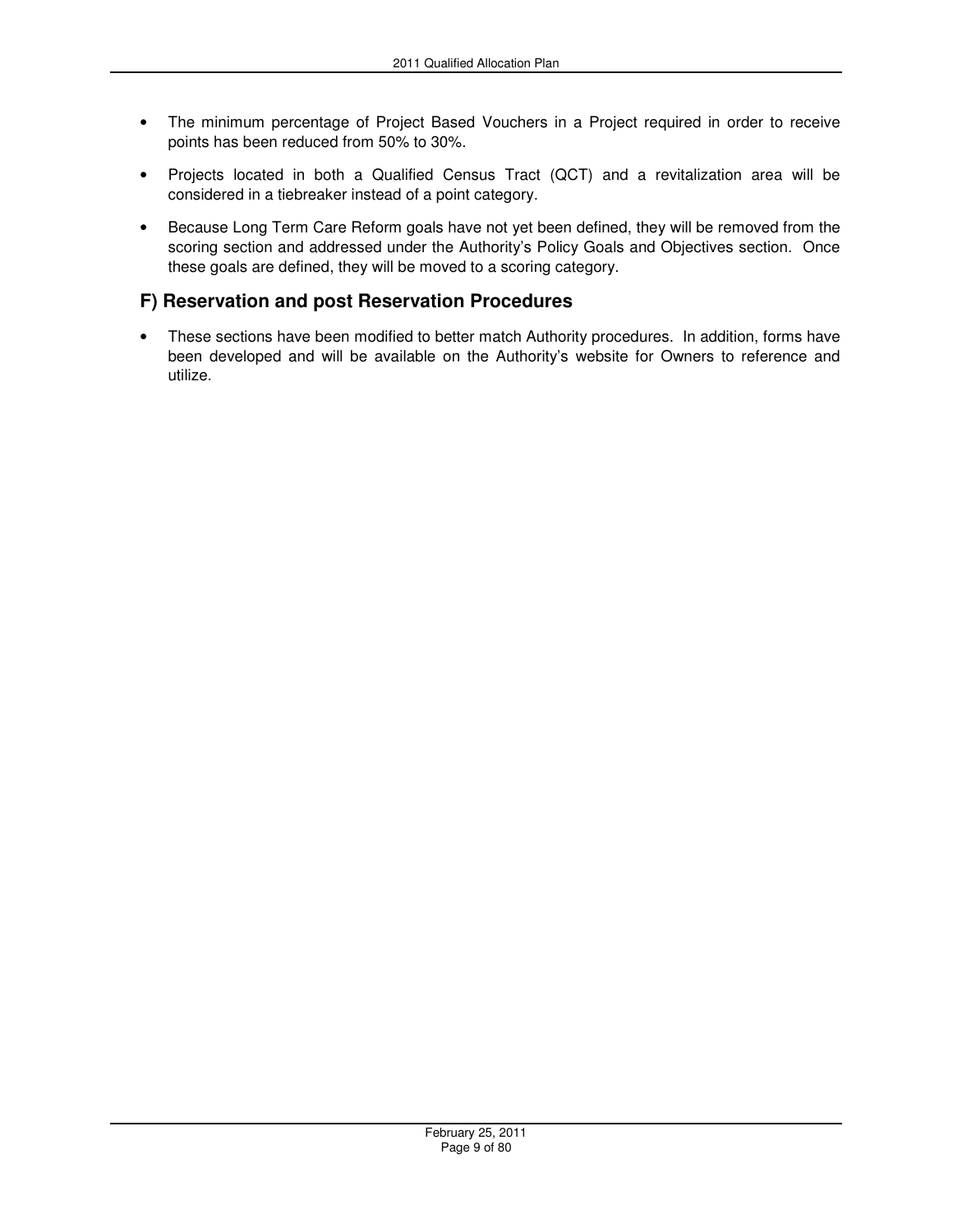## **II) Definitions**

The following capitalized terms used in this QAP shall have the following definitions:

| "Allocation"                  | shall mean the award of Tax Credits to a Project pursuant to Section 42.<br>An Allocation may be made pursuant to a Carryover Allocation Letter or<br>the issuance of IRS Form(s) 8609.                                                                                                                                                                                                     |
|-------------------------------|---------------------------------------------------------------------------------------------------------------------------------------------------------------------------------------------------------------------------------------------------------------------------------------------------------------------------------------------------------------------------------------------|
| "AMI"                         | shall mean the median income of the County in which the Project is<br>located, or the metropolitan statistical area of Chicago, or the<br>metropolitan statistical area of St. Louis, adjusted for family size, as such<br>adjusted income and median income for the area are determined from<br>time to time by HUD for purposes of Section 8 of the United States<br>Housing Act of 1937. |
| "Application"                 | shall mean an entire set of required and requested documents, in paper<br>and electronic form, as prescribed in this QAP and submitted by a<br>Sponsor or Owner to the Authority.                                                                                                                                                                                                           |
| "Authority"                   | shall mean the Illinois Housing Development Authority.                                                                                                                                                                                                                                                                                                                                      |
| "Board"                       | shall mean the Members of the Authority.                                                                                                                                                                                                                                                                                                                                                    |
| "Carryover Allocation"        | shall mean the Allocation for a Project which is not expected to be<br>Placed in Service in the year of the initial Allocation, made pursuant to<br>the provisions of Section $42(h)(1)(E)$ of the Code.                                                                                                                                                                                    |
| "Carryover Allocation Letter" | shall mean the written documentation from the Authority to an Owner<br>making a Carryover Allocation for that Owner's Project.                                                                                                                                                                                                                                                              |
| "Code"                        | shall mean the Internal Revenue Code of 1986, as amended, and the<br>regulations, notices, revenue rulings and other official pronouncements<br>promulgated under it, all as they may be amended from time to time.                                                                                                                                                                         |
| "Compliance Period"           | shall mean the period, as defined in Section 42(i)(1) of the Code, during<br>which a Project must comply with the occupancy restrictions (both<br>income and rent) of Section 42.                                                                                                                                                                                                           |
| "Credit Ceiling"              | shall mean the amount of Tax Credits available for Allocation by the<br>Authority for any calendar year, as provided in Section 42.                                                                                                                                                                                                                                                         |
| "Credit Period"               | shall mean with respect to any building in a Project, the period of ten<br>taxable years beginning with the taxable year in which such building is<br>Placed In Service or, at the election of the Owner, the following taxable<br>year.                                                                                                                                                    |
| "Determination Letter"        | shall mean the written documentation from the Authority to an Owner<br>evidencing a determination by the Authority that a Project being financed<br>with the proceeds of tax-exempt bonds satisfies the requirements of the<br>QAP and Section 42(m)(1)D of the Code.                                                                                                                       |
| "Elderly Housing"             | shall mean housing (i) intended for, and solely occupied by, persons age<br>62 or older; or (ii) intended and operated for occupancy by at least one<br>person age 55 years or older per unit, and at least 80% of units within                                                                                                                                                             |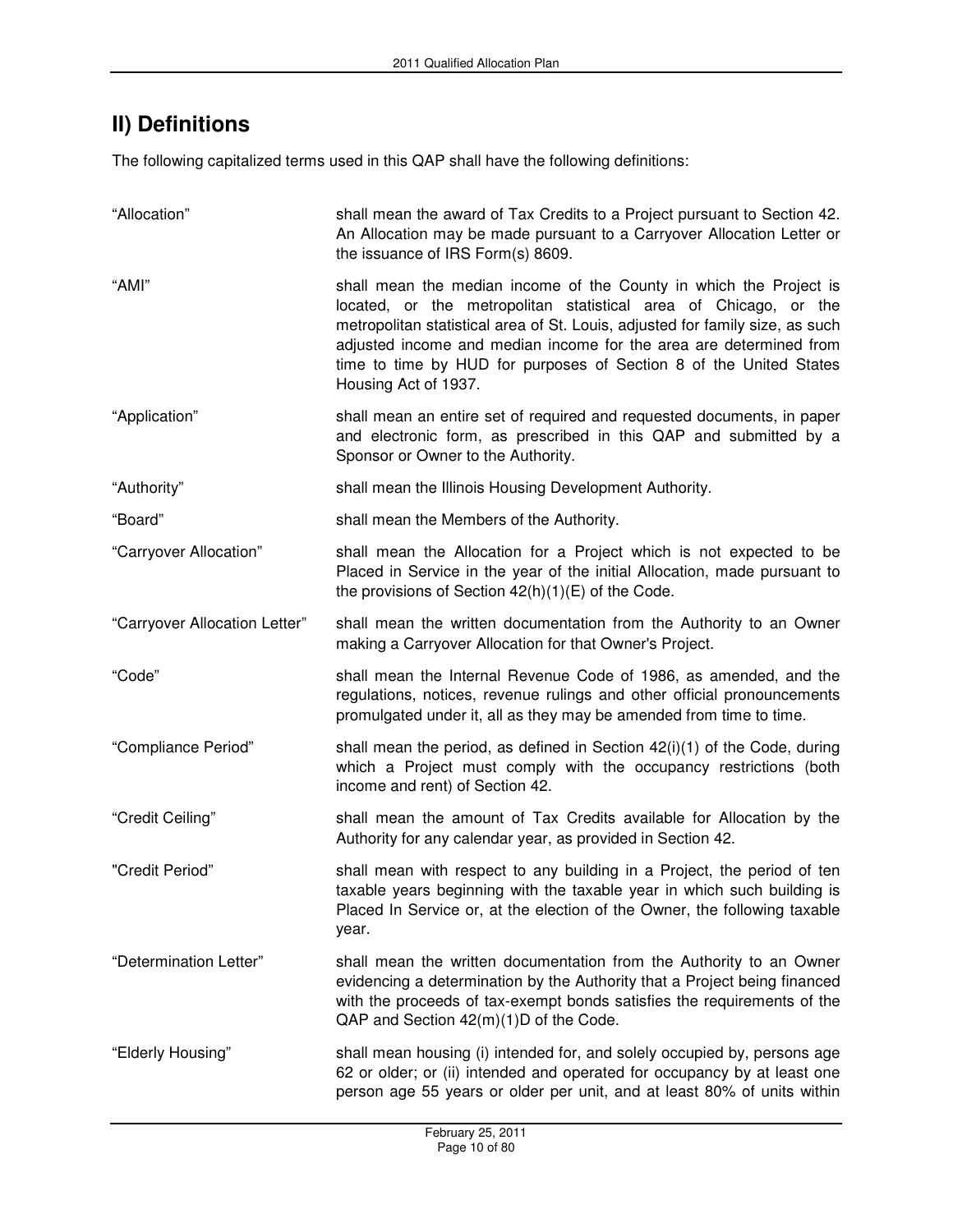the Project are so occupied, when such housing also provides "Elderly Services," as defined herein; or (iii) provided for under any state or federal program that HUD has determined is specifically designed and operated to assist elderly persons (as defined in the state or federal program).

- "Elderly Services" shall mean two or more of the following: social and recreational programs, continuing education, information and counseling, recreation, homemaker, outside maintenance and referral services, an accessible physical environment, emergency and preventive health care programs, congregate dining facilities, transportation to facilitate access to social services and facilities available to them.
- "Extended Use Agreement" shall mean the Tax Credit documentation executed by and between the Authority and the Owner, which is binding upon the Owner and all successors to the Owner, and which requires that the Project comply with the requirements of Section 42, the QAP, the Application and the Authority.
- "Extended Use Period" shall mean the period during which a Project must comply with the occupancy restrictions (both income and rent) of Section 42, given a Sponsor's or Owner's election or indication on the Application, as set forth in the Extended Use Agreement and as defined in and subject to the requirements, terms and conditions set forth in Section 42(h)(6)(D).
- "Extremely Low Income" shall mean a household income that falls between 15% and 30% of the AMI for the area in which a Project is located.
- "HUD" shall mean the United States Department of Housing and Urban Development

"Identity of Interest" shall mean the existence of any of the following conditions:

- When one or more of the officers, directors, stockholders, members, or partners of the Owner is also an officer, director, stockholder, member, or partner of any other Participant;
- When any officer, director, stockholder, member or partner of the Owner has any financial interest whatsoever in any other Participant;
- When any Participant advances any funds to the Owner;
- When any Participant provides and pays, on behalf of the Owner, the cost of any architectural services or engineering services other than those of a surveyor, general superintendent, or engineer employed by any other Participant in connection with its obligations under its contract with the Owner;
- When any Participant takes stock or any interest in the Owner entity as part of the consideration to be paid him/her;

"IRS" shall mean the Internal Revenue Service

"Low Income" shall mean a household income that is less than or equal to 60% of the AMI for the area in which a Project is located.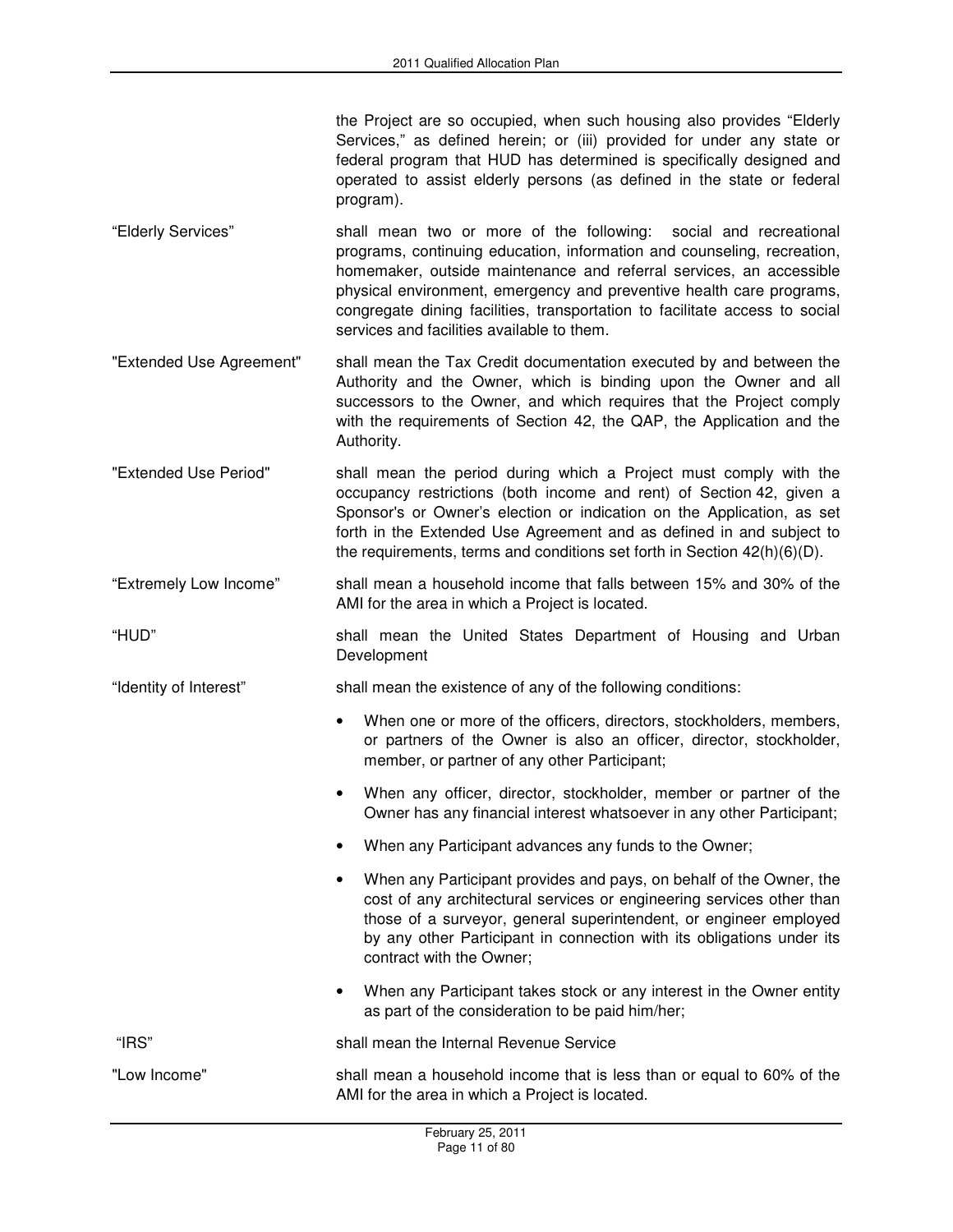| "Material Participation" | shall mean the regular, continuous and substantial involvement in the |
|--------------------------|-----------------------------------------------------------------------|
|                          | operation of the development throughout the Compliance Period, as     |
|                          | defined in Section 469(h) of the Code and the regulations promulgated |
|                          | under the Code, codified at 26 CFR § 1.469-5T.                        |
|                          |                                                                       |

"Owner" shall mean the duly formed, validly existing, single purpose entity, organized under the laws of the State of Illinois, or any other state, that is awarded Tax Credits for a Project pursuant to this QAP and which owns or will own the Project. The Owner shall be owned or controlled by the Sponsor.

"Participants" shall mean the members of the development team, including Sponsor, Owner, general contractor, architect, property manager, consultants, and syndicators proposed to be involved with the Project.

"Placed in Service" shall have the following meaning, based on the Project type:

New construction Projects: A building is determined to be Placed in Service when the first unit is ready for occupancy.

Rehabilitation Projects: The Placed in Service date for a rehabilitation building is the date established by the Owner at the end of any 24-month period within which the Tax Credit rehabilitation expenditure threshold (the greater of \$3,000 per Low Income unit or 10 percent of acquisition cost) has been satisfied.

Acquisition Projects: An existing building is normally Placed in Service upon it acquisition. However, if the building is not in habitable condition, it will not be Placed in Service until restored. Note, however, that even though an occupied building is Placed in Service when it is acquired, its Credit Period cannot begin until the beginning of the Credit Period for the related rehabilitation expenditures.

- "Preliminary Site and Market shall mean an entire set of required and requested documents for a site and market review, in paper and electronic form, as prescribed in this QAP and submitted by an Owner or Sponsor to the Authority.
- "Project" shall mean an existing or proposed qualified Low Income housing project, as defined in Section 42, that satisfies, or will satisfy, all of the requirements of the QAP and the Authority.

"QAP" shall mean the Qualified Allocation Plan, as required under Section 42.

- "Reservation" shall mean the specific amount of Tax Credits reserved for a Project, as evidenced by a Reservation Letter, which the Authority may allocate to the Project.
- "Reservation Letter" shall mean the written documentation from the Authority to an Owner conditionally binding the Authority to make an Allocation of Tax Credits in a specific amount for that Owner's Project.

"Section 42" shall mean Section 42 of the Code and the regulations and revenue rulings promulgated under it, all as they may be amended from time to time.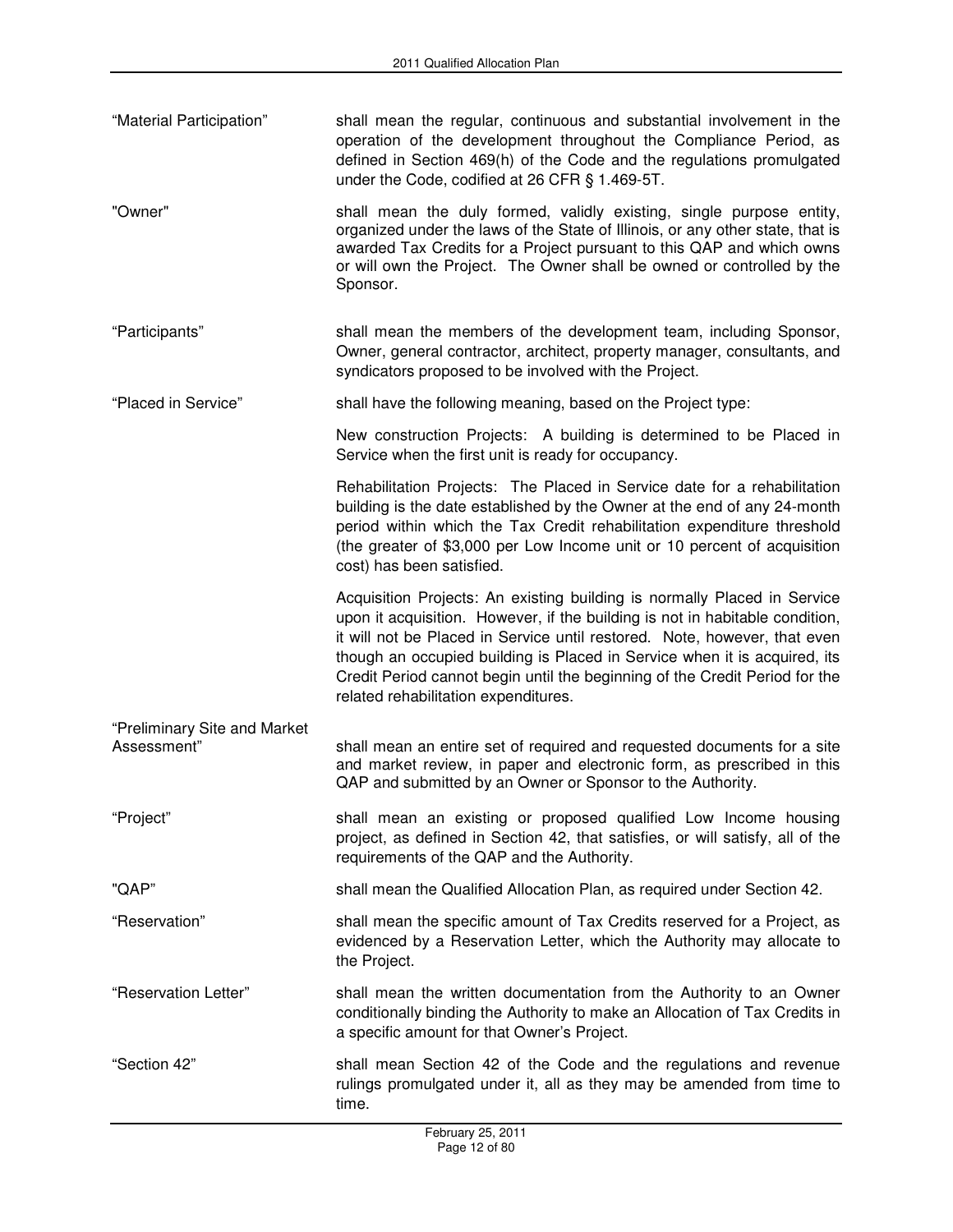| "SLF"                               | shall mean a Supportive Living Facility under the Supportive Living<br>Program for the frail elderly, administered by the Illinois Department of<br>Healthcare and Family Services.                                                                                                                                                              |
|-------------------------------------|--------------------------------------------------------------------------------------------------------------------------------------------------------------------------------------------------------------------------------------------------------------------------------------------------------------------------------------------------|
| "Sponsor":                          | A duly formed, validly existing entity, organized under the laws of the<br>State of Illinois, or any other state, that is applying for Tax Credits for a<br>Project pursuant to this QAP. The Sponsor shall own or control the<br>Owner of the Project. Project consultants and other like professionals<br>shall not be considered as Sponsors. |
| "Supportive Housing<br>Populations" | shall mean households headed by persons with disabilities and<br>households that are homeless or at-risk of homelessness, who require<br>access to supportive services in order to maintain housing.                                                                                                                                             |
| "Supportive Housing<br>Project"     | shall mean a Project which targets 50% or more of its units to Supportive<br>Housing Populations.                                                                                                                                                                                                                                                |
| "Tax Credits"                       | shall mean federal low income housing tax credits, as authorized by<br>Section 42.                                                                                                                                                                                                                                                               |
| "Ten Percent (10%) Test"            | shall mean ten percent (10%) of the reasonably expected basis as<br>defined in Section 42.                                                                                                                                                                                                                                                       |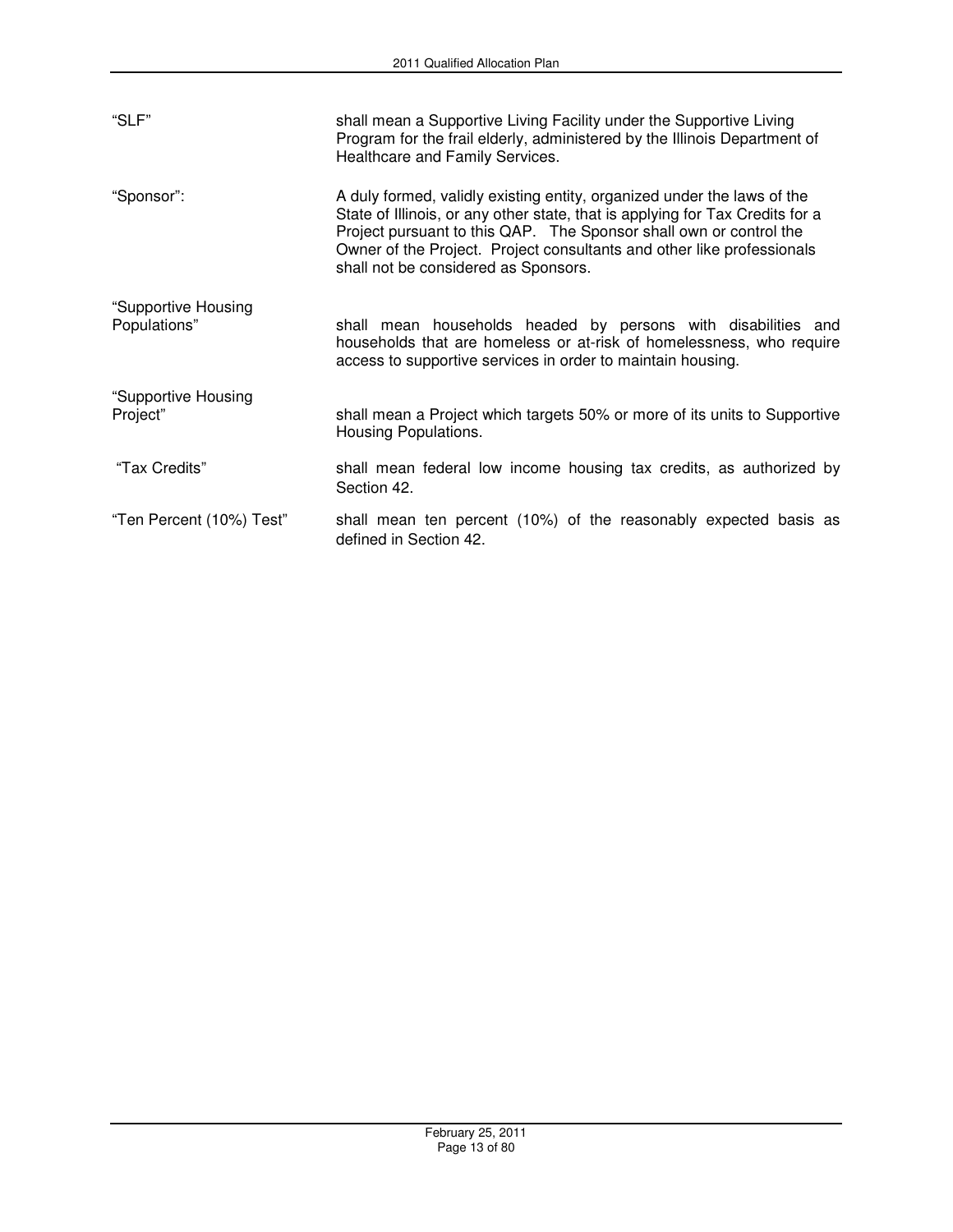## **III) Introduction**

The mission of the Authority is to finance the creation and the preservation of affordable housing throughout the State of Illinois in order to increase the supply of decent and safe places for people of low or moderate means to live.

The Tax Credit program was created by the United States Congress in 1986 to promote the development of affordable housing for low income individuals and families. The IRS regulations for the Tax Credit program are found under Section 42 of the Code of 1986, as amended.

The Authority is an allocating agency for the Tax Credit program in the State of Illinois. Pursuant to Section 42 of the Code, the Authority is required to publish a QAP describing the criteria that the Authority will consider in evaluating Projects applying for an Allocation of Tax Credits. The Authority will administer the Tax Credit program as set forth herein.

Section 42(m) of the Code requires the Authority to include the following items in the annual QAP:

- Selection criteria for projects receiving Tax Credit Allocations
- Preference for projects serving the lowest income tenants
- Preference for projects serving qualified Low Income tenants for the longest period of time
- Preference for projects located in Qualified Census Tracts, the development of which will contribute to a concerted community revitalization plan

Additionally, Section 42(m) states that the selection criteria must take into consideration the following project, community, or development team attributes:

- Project location
- Housing need characteristics
- Project characteristics, including whether the project involves the use of existing housing as part of a community revitalization plan
- Sponsor characteristics
- Tenant populations with special housing needs
- Public housing waiting lists
- Projects intended for eventual tenant ownership
- Tenant populations of individuals with children
- The energy efficiency of the project
- The historic nature of the project

## **A) Authority Priorities**

Executive Order 2003-18, issued on September 16, 2003, established the first statewide comprehensive housing initiative and appointed the Housing Task Force to improve the planning and coordination of the State of Illinois' housing resources. Six underserved populations were identified in Executive Order 2003-18: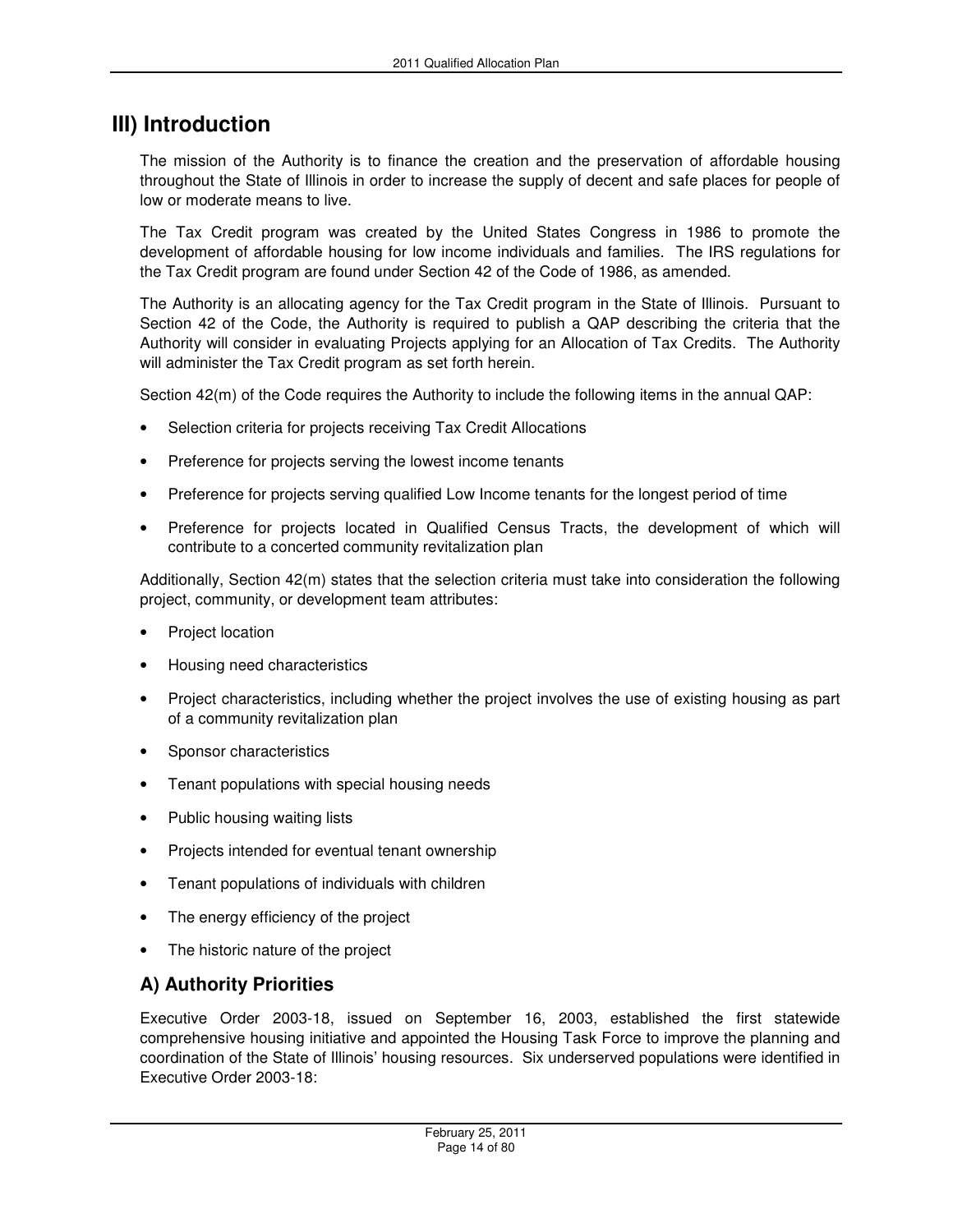- Low-income households (with particular emphasis on households earning below 30% of area median income)
- Low-income seniors
- Low-income persons with disabilities
- Homeless persons and persons at-risk of homelessness
- Low- and moderate- income persons unable to afford housing near work or transportation
- Low-income persons residing in existing affordable housing that is in danger of being lost or becoming unaffordable

#### **B) General Provisions**

The Authority reserves the right to amend, modify, or withdraw provisions contained in the QAP, and/or update the QAP, including attachments, at any time and may waive the application of any or all requirements when changes are necessary to administer the Tax Credit program, subject to public notice requirements.

If, as a result of changes in the Code or otherwise, the IRS finds that any part of this QAP is not in compliance with Section 42, only that non-compliant part shall be considered as being out of compliance with Section 42.

#### **C) Application Disclosures**

#### **1) Limitation of Acceptance of Submission**

The fact that a Preliminary Site and Market Assessment or an Application is accepted for processing or that a Project receives a Reservation or Allocation of Tax Credits shall not be construed to be a representation or warranty by the Authority as to the feasibility, viability, or lack thereof, of any Project.

#### **2) Sharing of Information with Third Parties and Governmental Entities**

The Authority shall have the right at any time without any further consent from, or notice to, the Owner, or any other party, to discuss or communicate and disseminate any information concerning the Owner or the Project with any third party, including, without limitation, any general or limited partner, member, or shareholder of the Owner or any entity or individual comprising any part of Owner's ownership structure, any party providing any funds to or on behalf of the Owner or Project, the IRS, or any other governmental entity.

#### **3) Disclosure of Information Pursuant to the Illinois Freedom of Information Act**

The Application is subject to the Illinois Freedom of Information Act (5 ILCS 140) and all or part of such submission may be open to public inspection or copying. Any claim that the information submitted is exempt from disclosure must (i) be made as part of the submission; (ii) identify the information alleged to be exempt; (iii) reference the specific statutory basis for the claimed exemption; and (iv) provide an explanation as to why the information meets the requirements of the exemption. The Authority will determine whether such exemption applies.

#### **4) Notification of Elected Officials**

The Authority will send notification letters of its receipt of an Application, along with copies of the relevant sections of the Application and a copy of this QAP, to the chief elected executive official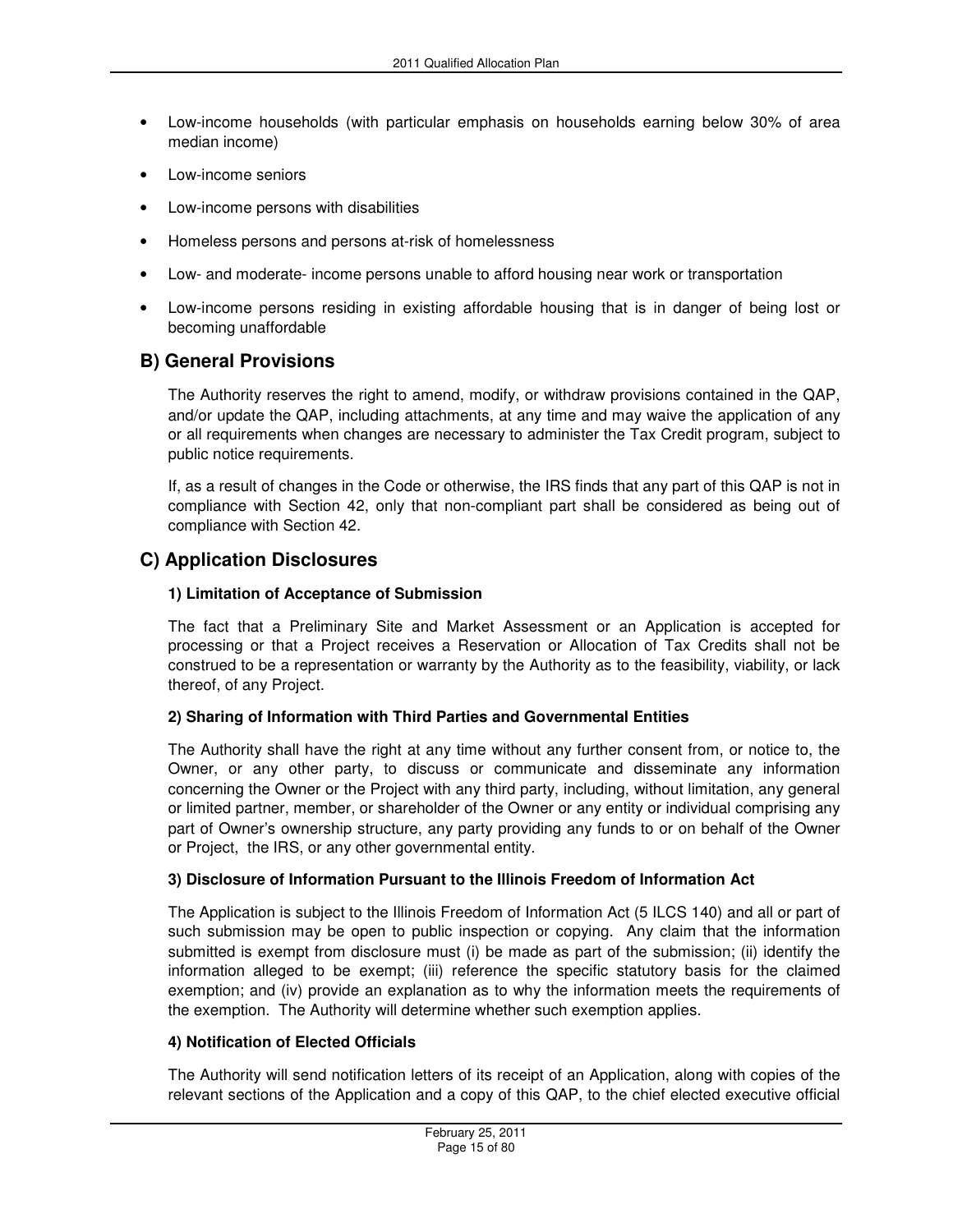(or an equivalent official) of the local jurisdiction in which the Project is to be located. That official will have thirty (30) days from the date of notification to submit written comments on the Project. A copy of this notification letter will be sent to the Sponsor and will serve as the Authority's confirmation of receipt of the Application.

## **D) Owner Knowledge of Section 42 and Authority Limitation**

The Tax Credit program is a regulated and highly complex program. Final interpretations of certain rules and regulations governing various aspects of the program have not been issued by the U.S. Department of Treasury, especially as related to the provisions in the Housing and Economic Recovery Act of 2008 enacted on July 30, 2008, and the American Recovery and Reinvestment Act of 2009. As such, additional requirements or conditions applying to the Tax Credit program may be forthcoming. It is the responsibility of the Owner to be knowledgeable of Section 42 of the Code, regulations and administrative documents (rulings, notices, and procedures), and all relevant materials published by the IRS. It is strongly suggested that prospective Sponsors and Owners interested in the Tax Credit program contact their tax accountant and/or attorney prior to the development of Projects under the Tax Credit program. While the Authority will strive to assist those Sponsors applying for an Allocation of Tax Credits, the Authority will not provide tax or legal advice.

The Authority's review of an Application is solely for its own purposes, and neither the Sponsor nor Owner of a Project may rely upon the Authority's review as evidence of such Project's compliance with federal or State law. The Authority's Allocation of Tax Credits for a Project shall not constitute a representation or warranty that the Project complies with Section 42 or any other laws and regulations governing Tax Credits. The Owner is responsible to ensure that the Project complies with all such laws and regulations.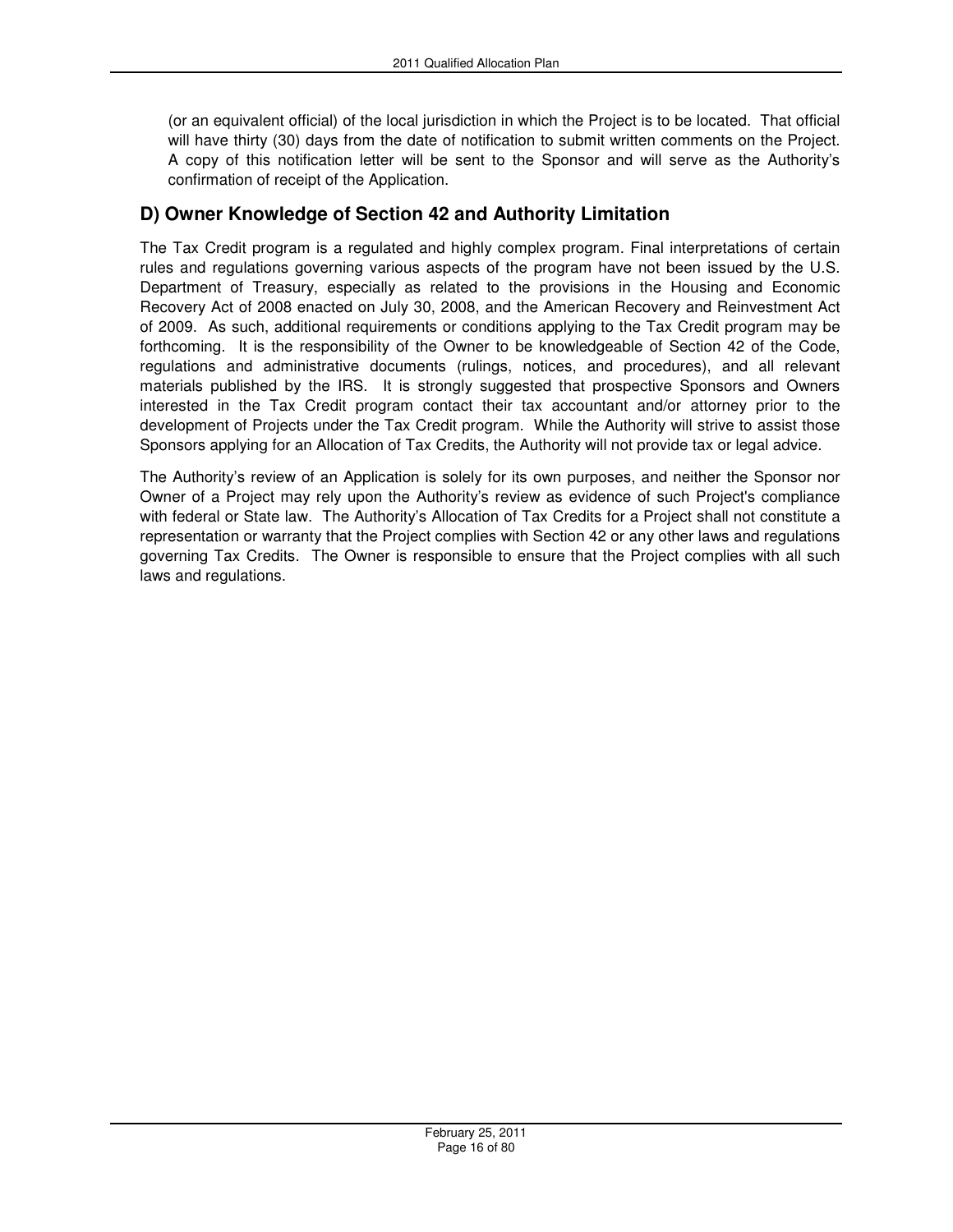## **IV) Tax Credit Information**

## **A) Amount of Authority Credit Ceiling in 2011**

As of the date on which this QAP becomes final, the Authority anticipates approximately 27.6 million in 2011 Tax Credits available for Allocation in Illinois. In accordance with Section 42 and Treasury Regulation 1.42 - 14, these Credits consist of:

- 21.8 million in per capita Tax Credits allocated to the Authority; and
- 5.8 million in per capita Tax Credits allocated directly to the City of Chicago.

The total amount of Tax Credits available for Allocation in 2011 is subject to change. Additional Tax Credits may become available if Projects that received Allocations in prior years return Tax Credits to the Authority or if the Authority receives an allocation of Tax Credits from the national pool.

## **B) Maximum Tax Credit Reservation**

The maximum Reservation in calendar year 2011, for which any single Project may apply, including scattered-site Projects, is the lesser of 1,500,000 or the maximum Tax Credit amount within the applicable set-aside.

A Project may apply for a Reservation amount up to 1,950,000, **ONLY** if the Project meets the criteria under the Tax Credit Boost Section as listed below, specifically:

- located in a Qualified Census Tract,
- located in an Affordable Housing Planning and Appeal Act municipality, or
- meeting all requirements to request points under the Supportive Housing Project category within the Scoring Section of the QAP.

Notwithstanding anything to the contrary, no Project may apply for more than the amount of Tax Credits within the applicable set-aside.

The Authority reserves the right to allocate Tax Credits to any Project in excess of the maximum Reservation amount.

The Authority reserves the right to limit the maximum Reservation for any one Owner with multiple Applications in a given year.

The Authority also reserves the right to limit Tax Credit Reservations in areas where the Authority has previously allocated resources.

## **C) Tax Credit Calculation Method**

The applicable percentage is nine percent (9%) for any non-federally-subsidized building, as defined in Section 42, which is Placed in Service after July 30, 2008, and before December 31, 2013.

The applicable percentage for a federally-subsidized building, including those financed through the issuance of tax-exempt bonds, changes on a monthly basis as determined by the U.S. Treasury.

The Authority will determine the amount of Tax Credits that the Project is eligible to receive using both the qualified basis method (using 9% and 3.50% as the applicable percentage) and equity gap methods (using a market rate as the net cent raise).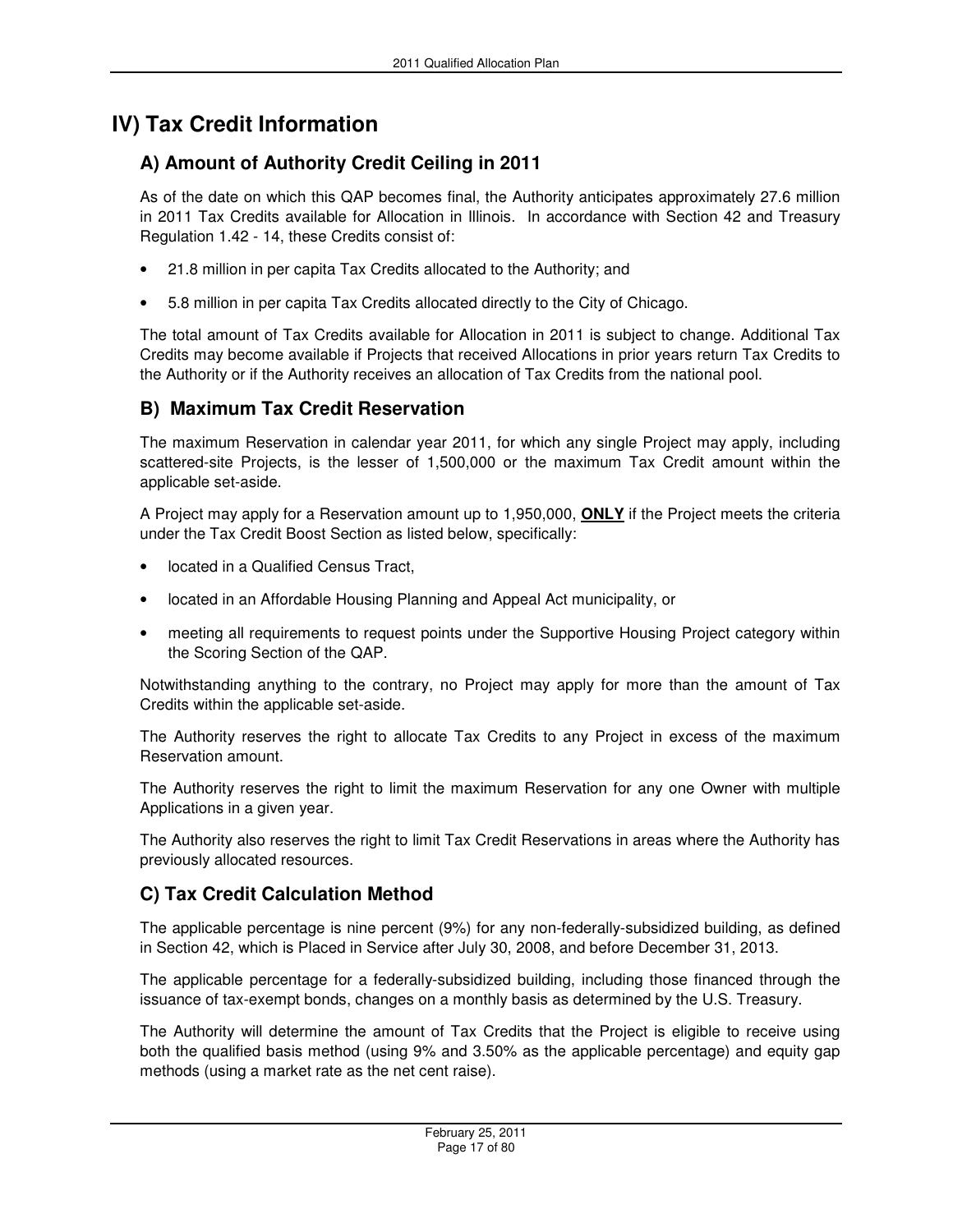The amount of Tax Credits that will be allocated will not exceed the amount necessary to make the project financially feasible, as determined by the Authority.

See "Sample Calculation of Both Methods" on the Authority's website (www.ihda.org) for a sample calculation of both of these calculation methods.

## **D) Tax Credit Boost**

**ONLY** Projects meeting the specific criteria below are eligible **to apply** for a thirty percent (30%) boost (a "Boost") to the eligible basis of the Project. The Authority reserves the right to provide a Boost to a Project at any time in order to make the Project financially feasible.

#### **1) Qualified Census Tract**

Projects located in a Qualified Census Tract are eligible to apply for a Boost to the eligible basis of the Project. See "Qualified Census Tracts" form on the Authority's website (www.ihda.org) for a listing of the eligible areas.

#### **2) Non Qualified Census Tract**

In addition, Projects located outside a Qualified Census Tract which meet **one** of the following two (2) criteria are eligible to apply for a Boost of up to thirty percent (30%) to the eligible basis. As with all Allocations, the amount of Tax Credits allocated due to a Boost under this section will not exceed the amount necessary to make the project financially feasible, as determined by the Authority. Therefore, a Tax Credit increase due to a Boost under this section may result in an amount less than the allowable thirty percent (30%) increase.

#### (a) Affordable Housing Planning and Appeal Act ("AHPAA")

Projects located in municipalities which are subject to or at risk of being subject to AHPAA are eligible to apply for a Boost. A list of municipalities meeting this criterion can be found in the "AHPAA Municipalities" form on the Authority's website (www.ihda.org).

#### (b) Supportive Housing Projects

Projects that meet the requirements to request points under the Supportive Housing Projects category in the Housing Policy Goals and Objectives section within the Scoring Categories section of the QAP are eligible to apply for a Boost.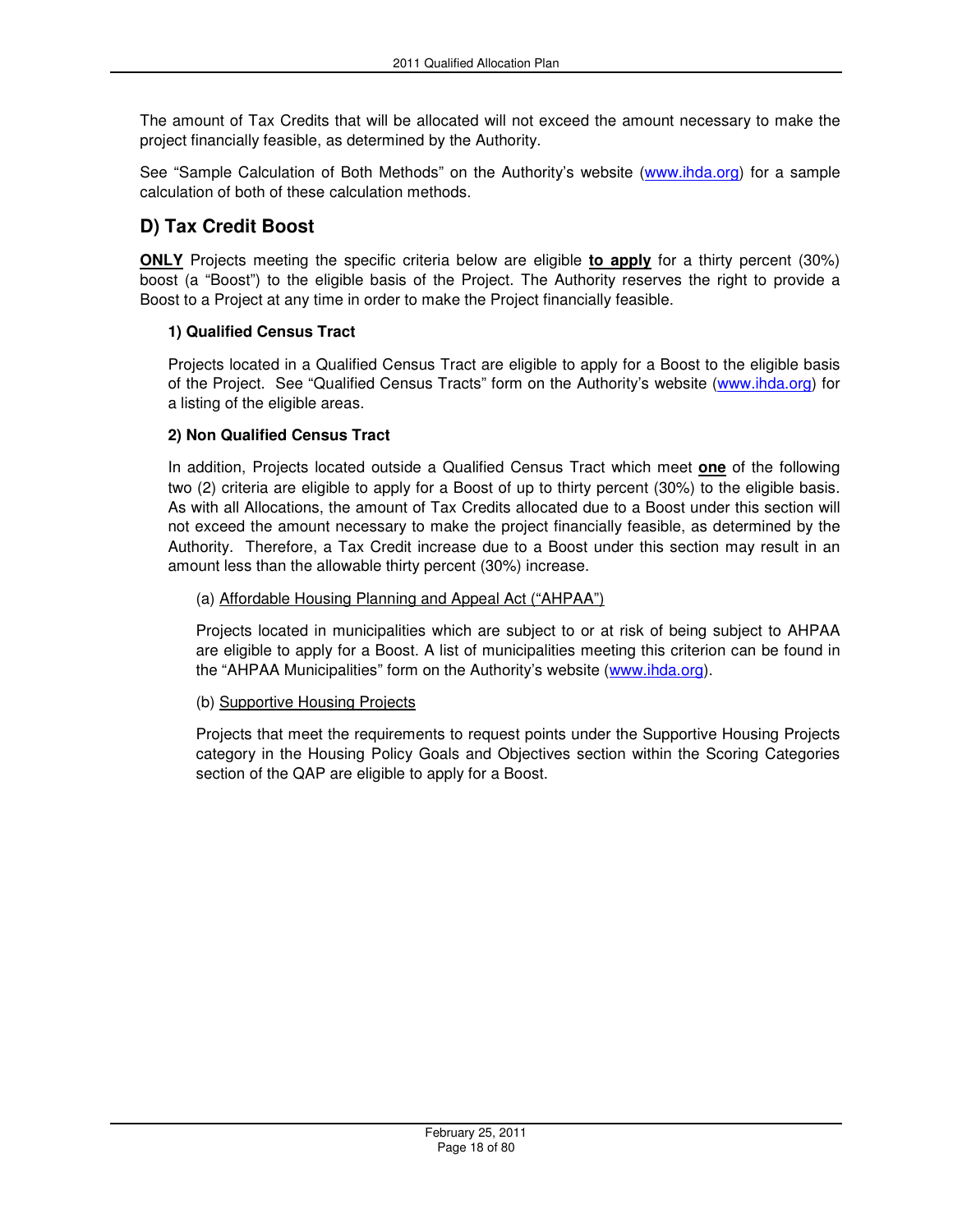## **V) Set-Asides**

## **A) Overview**

On an annual basis, goals will be established for allocating Tax Credits based on a Project's geographic region as reflected in the following set-aside table. In addition, the Authority will reserve a portion of Tax Credits to allocate to Projects that are not awarded Tax Credits through the geographic regions.

These allocation goals are not absolute minimum or maximum amounts, but rather the anticipated approximate amount of Tax Credits to be awarded. Upon evaluating all Projects and determining the most effective use of available Tax Credits, the Authority may choose to modify any of these allocation goals.

Notwithstanding anything to the contrary, the Authority may limit the number of Projects or amount of Tax Credits allocated in any set-aside, regardless of the Project's score and how its score relates to all other Projects which have met all Mandatory requirements.

## **B) Geographic Tax Credit Set-Asides**

All Projects and Applications will be ranked and evaluated within the appropriate geographic set-aside based on Project location. Projects in each set-aside will be assigned a score through the competitive process. Tax Credits will be allocated to the highest ranking Projects within each setaside as guided by the annual allocation goals.

In the event there are Tax Credits remaining in any of the geographic set-asides (except the Chicago Housing Authority, as described below), those remaining Tax Credits will be allocated to the single next highest scoring project in the other geographic set-asides according to the following order of priority: Non-Metro, Other Metro, Chicago Metro (subject to or at risk of being subject to AHPAA), Chicago Metro (not subject to or at risk of being subject to AHPAA), and City of Chicago, or to any Project that has been allocated Tax Credits.

In the event there are Tax Credits remaining in the Chicago Housing Authority set-aside, those remaining Tax Credits will be allocated to the single next highest scoring project in the City of Chicago set-aside.

For a list of municipalities subject to or at risk of being subject to AHPAA see "AHPAA Municipalities" on the Authority's website (www.ihda.org). For a list of Other Metro municipalities see "Other Metro Municipalities" on the Authority's website (www.ihda.org).

Notwithstanding anything to the contrary, the Authority may limit the number of Projects or amount of Tax Credits allocated in any set-aside, regardless of the Project's score and how its score relates to all other Projects which have met all Mandatory requirements.

## **C) Statewide Tax Credit Set-Aside**

All Applications will be competitively evaluated within the applicable geographic set-aside. Owners cannot apply for or request an award of statewide Tax Credits (the "Statewide Set-Aside"). Rather, upon review of all Applications received, the Authority may choose to allocate Tax Credits under the Statewide Set-Aside to Projects that fulfill certain housing policy goals, as designated by the Authority, and which may change from year to year.

Projects receiving an award of Tax Credits under the Statewide Set-Aside may include Projects whose competitive score in the geographic set-aside is such that the Project would not otherwise be awarded Tax Credits.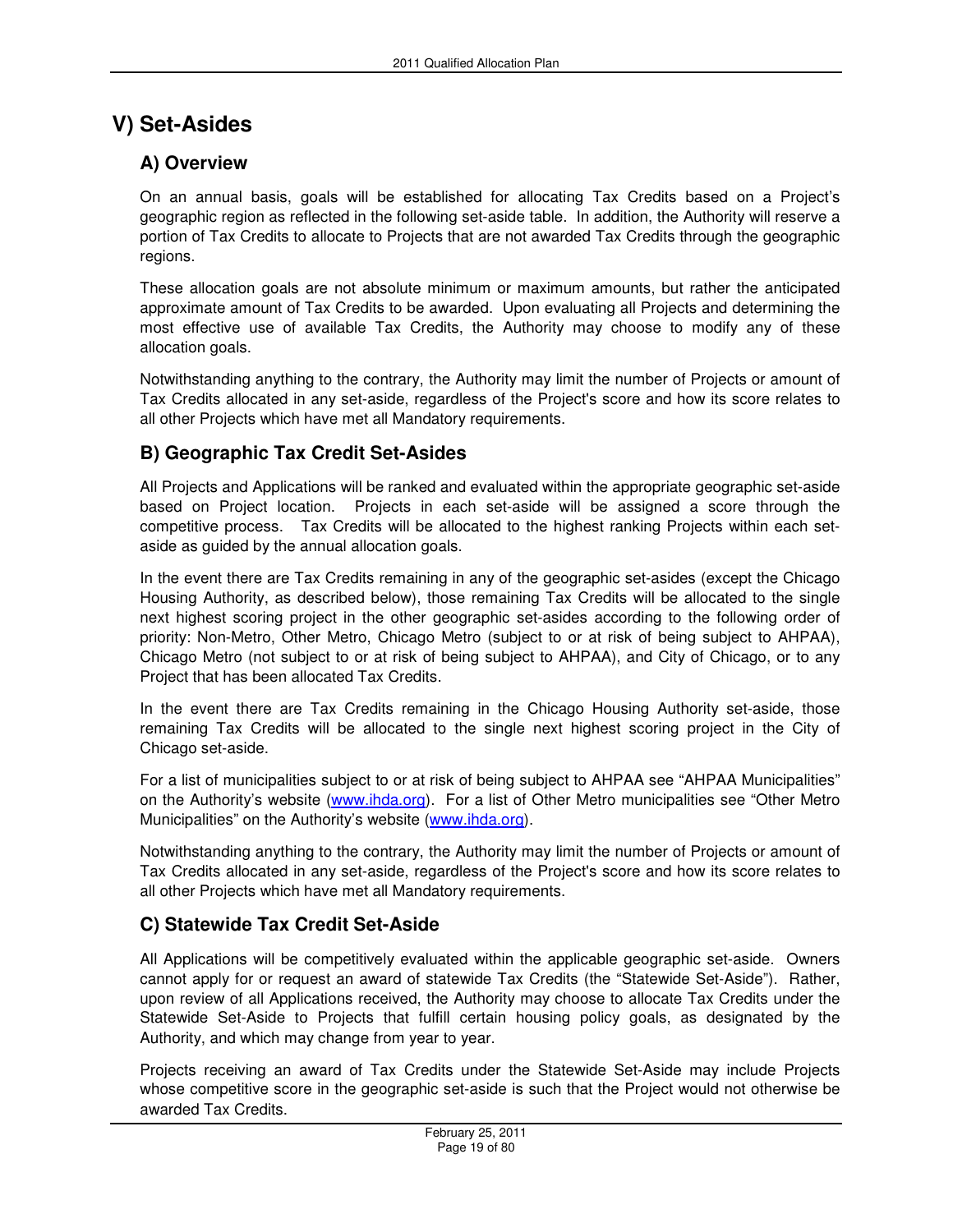In 2011, the Authority will reserve a portion of the Authority's Credit Ceiling to award separately from the geographic set-asides for Projects meeting one or more of the following housing policy goals:

- Regulated affordable housing developments that have been regulated for a minimum of ten (10) years prior to the current Tax Credit year that have physical deficiencies which cannot be remedied through a normal workout process and which pose a threat to the continued affordability of the Project.
- Projects located in a geographic set-aside where the total amount of Tax Credits available is less than the total amount of Tax Credits requested.

In the event there are Tax Credits remaining in the Statewide Set-Aside, those remaining Tax Credits will be combined with any remaining Tax Credits from the geographic set-asides and allocated to the single next highest scoring project in the other geographic set-asides according to the following order of priority: Non-Metro, Other Metro, Chicago Metro (subject to or at risk of being subject to AHPAA), Chicago Metro (not subject to nor at risk of being subject to AHPAA), and City of Chicago or to any Project that has been allocated Tax Credits.

Notwithstanding anything to the contrary, the Authority may limit the number of Projects or amount of Tax Credits allocated in any set-aside, regardless of the Project's score and how its score relates to all other Projects which have met all Mandatory requirements.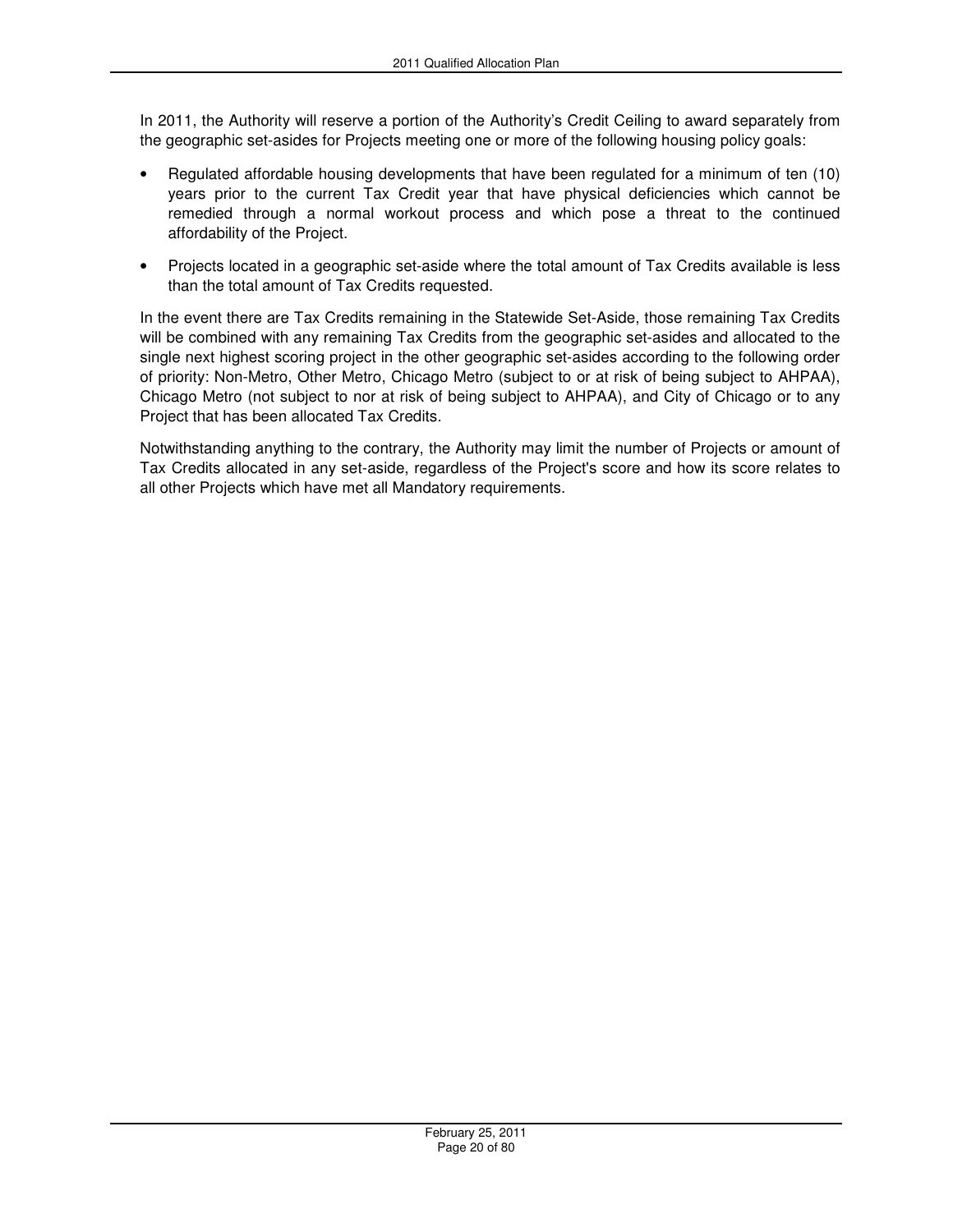## **2011 Tax-Credit Set-Asides**

### **Set-Aside**

### **Approximate % of Annual Allocation of IHDA Administered Tax Credits**

| City of Chicago $(IHDA)^1$                                   | 18.4%    |
|--------------------------------------------------------------|----------|
| Chicago Housing Authority                                    | 4.6%     |
| Chicago Metro <sup>2</sup> (at risk or subject to AHPAA)     | 18.0%    |
| Chicago Metro <sup>2</sup> (not at risk or subject to AHPAA) | $10.0\%$ |
| Other Metro <sup>3</sup>                                     | 16.0%    |
| Non Metro <sup>4</sup>                                       | 28.0%    |
| Statewide <sup>5</sup>                                       | 5.0%     |
| <b>Authority Allocated Per-Capita 9% Tax Credits</b>         | 100.0%   |

<sup>1</sup> This total does not reflect the per-capita allocation that is awarded directly to the City of Chicago out of the State's total per capita Tax Credit allocation.

 $2$  Chicago Metro consists of: Lake, DuPage, Kane, McHenry, Will, and Cook County excluding the City of Chicago. For a list of municipalities subject to AHPAA see "AHPAA Municipalities" on the Authority's website (www.ihda.org).

<sup>3</sup> See "Other Metro Municipalities" chart on the Authority's website (www.ihda.org).

<sup>4</sup> Projects not included in Chicago, Chicago Metro, or the Other Metro set-aside.<br><sup>5</sup> Tax Credits targeted to Projects around the State meeting certain housing policy goals and objectives.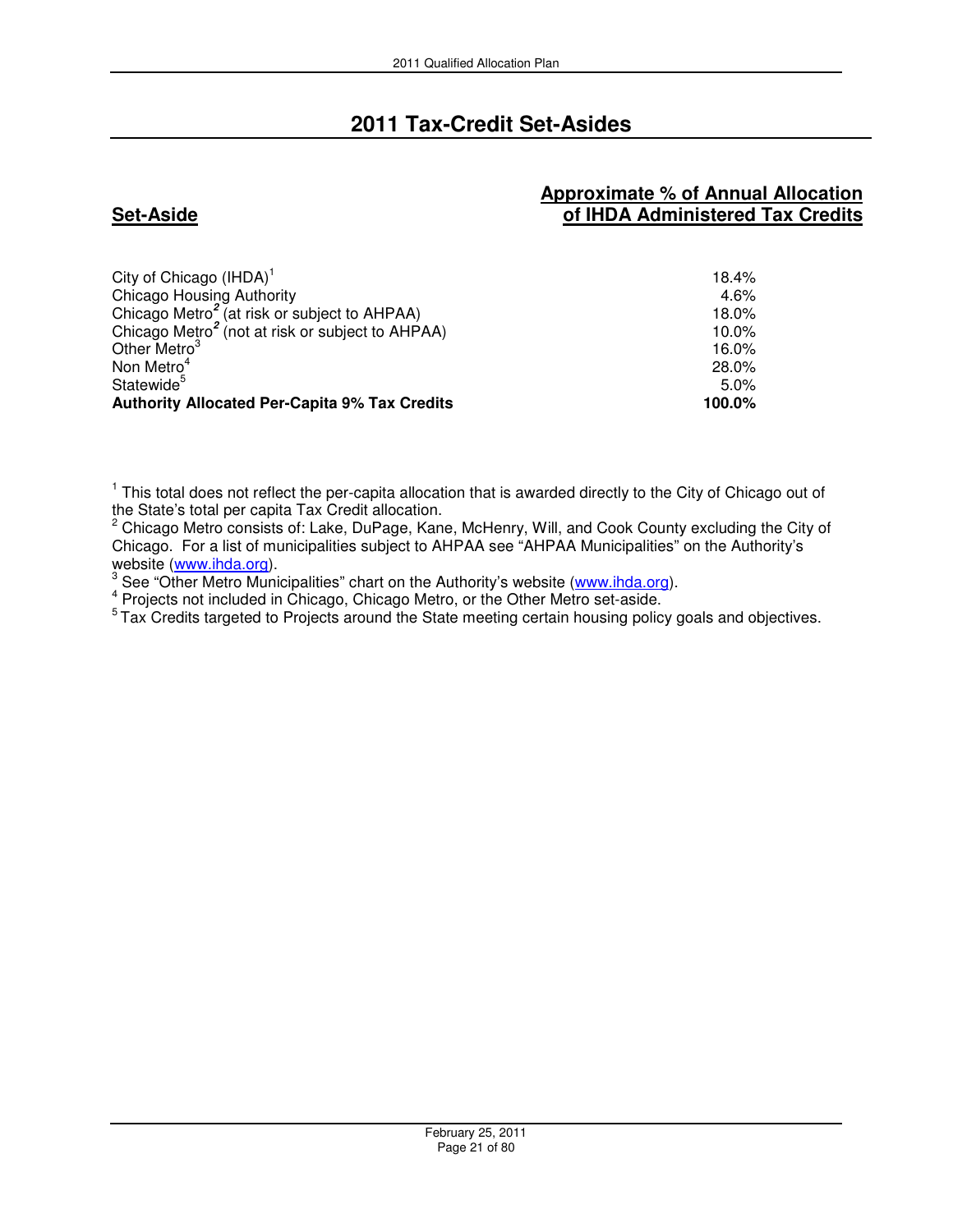## **VI) Submission Process**

## **A) Deadline**

For the 2011 QAP, all submission deadlines are outlined in the "2011 Low Income Housing Tax Credit Schedule", available on the Authority's website (www.ihda.org). In order to effectively manage the Tax Credit program, the Authority may adjust the deadlines and reserves the right to hold additional Application rounds.

In order for an Application to be accepted for review, it must be submitted no later than 5:00 P.M. to the following address:

> Illinois Housing Development Authority 401 N. Michigan Ave., Suite 700 Chicago, IL 60611

Applications for 4% Tax Credits will be accepted at any time during calendar year 2011.

## **B) Materials**

Applications must be submitted on original Authority forms or photocopies of such forms, and may not submit them by facsimile without the prior consent of the Authority. All submission materials are available on the Authority's website (www.ihda.org) or directly from the Authority, upon request.

The Application must comply with the format and content requirements of this QAP and present to the Authority a clear, unambiguous, and complete Application by the deadline date. The Authority may reject any Application that does not conform to the requirements of this QAP.

**TWO (2) copies** of **All** Application materials, including all applicable attachments and supporting materials, must be submitted.

**EACH** of the TWO (2) copies of the complete Application **MUST**

- Be placed in an adequately sized accordion file folder tabbed to correspond with the enumeration outlined in the "Application Checklist", available on the Authority's website (www.ihda.org);
- Include the "Application Checklist"
- Include **ALL** documentation requested in the QAP and outlined on the "Application Checklist" including all applicable attachments and supporting materials, including the non-refundable Application fee in the amount required on the "Multifamily Fee Payment Form" available on the Authority's website (www.ihda.org);
- Include an electronic version in Excel format on disk or flash drive of the "Common Application";
- Include an electronic version in PDF format on disk or flash drive of **ALL** Application materials, including all applicable attachments and supporting materials.

## **C) Evaluation of Applications**

Applications for an Allocation of Tax Credits in calendar year 2011 will be evaluated in the manner described below.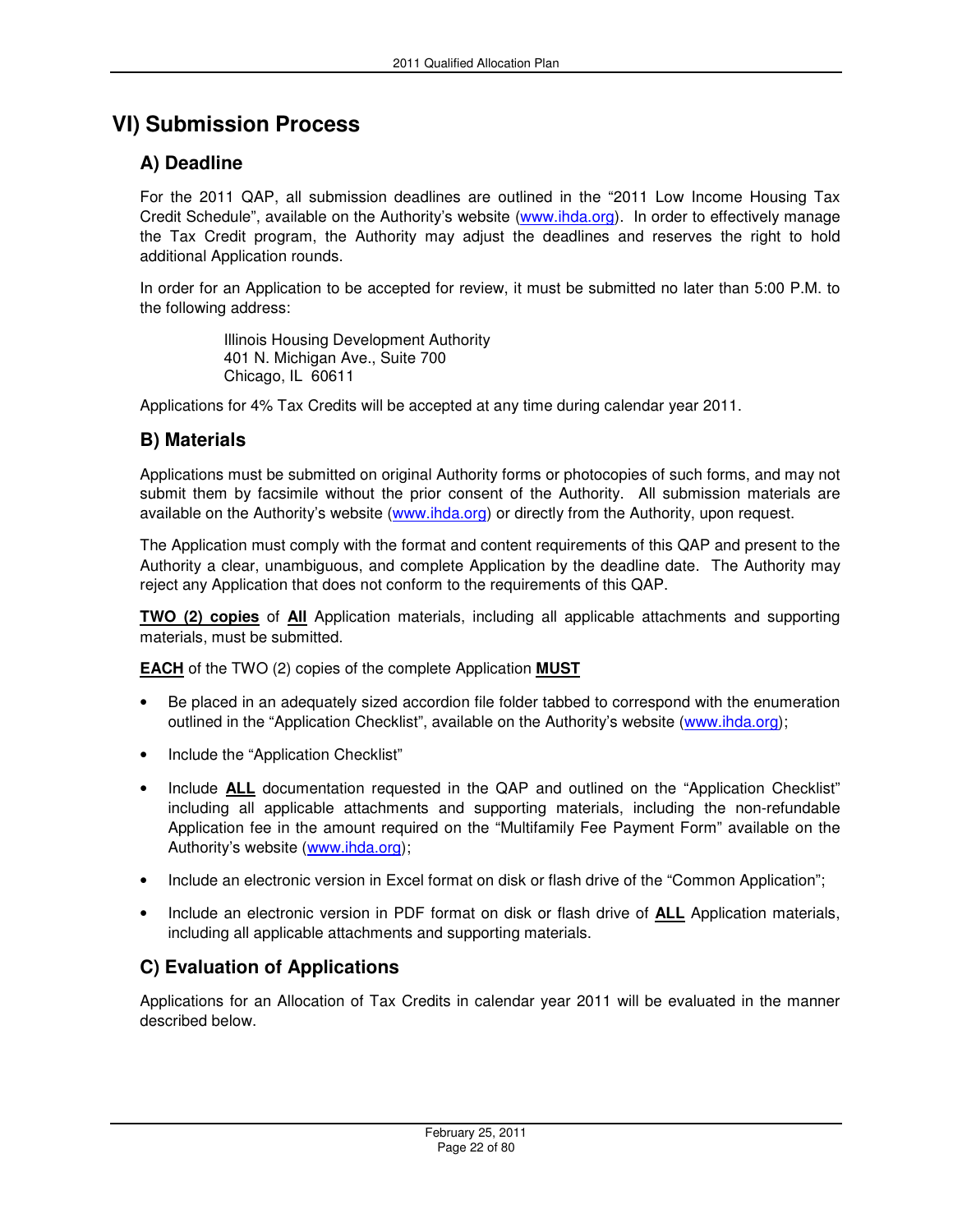#### **1) Preliminary Site and Market Assessment**

A Preliminary Site and Market Assessment (the "PSMA") must be submitted by the submission deadline in order to be eligible for a 2010 Tax Credit Allocation. The "Preliminary Site and Market Assessment Form", is available on the Authority's website (www.ihda.org).

If the PSMA is approved by the Authority, an Application for 2011 9% Tax Credits may be submitted. If the PSMA is not approved by the Authority, an Application for 2011 9% Tax Credits may not be submitted.

Applications for 4% Tax Credits are not required to submit a Preliminary Site and Market Assessment.

#### **2) Application**

If the PSMA is approved by the Authority, an Application for 9% Tax Credits may be submitted. The Application must be received by the Application deadline, be in the format described above, and must include all items outlined in the "Application Checklist," including all applicable attachments and supporting materials.

An Application for 4% Tax Credits must meet all Mandatory Section requirements as well as include all items required on the "Application Checklist" that pertain to the 4% Tax Credits. Please see the 4% Determination Letter Requests section for further information regarding 4% Tax Credit Projects.

#### **3) Changes in Project**

The Authority expects that an Application be for a Project which is substantially similar to the Project for which a PSMA was approved. The Authority, though, does recognize that slight Project changes may be made after PSMA approval and prior to Application.

In no case will a Project which has any changes in Project site, population served, or type of construction be considered as having an approved PSMA. However, an overall change in the Project of approximately 10% or less in the following areas will be acceptable:

- Increase or decrease of total units;
- Increase or decrease of affordable units;
- Increase or decrease of number of units of any bedroom size;
- Modification of income restrictions to increase the number of units targeting lower income households; and
- For new construction Projects, site plan modifications may be considered due to local requirements or further site assessment.

The Authority reserves the right to consider any other Project changes outside the approved PSMA.

#### **4) Completeness Review**

All Applications will be reviewed for completeness. This will include, but will not be limited to, the following: submission of all required Application forms and supporting documentation; submission of all applicable fees; and inclusion of appropriate signatures on all necessary documents. If the Authority finds that the Application is not complete, the Authority reserves the right to reject the Application.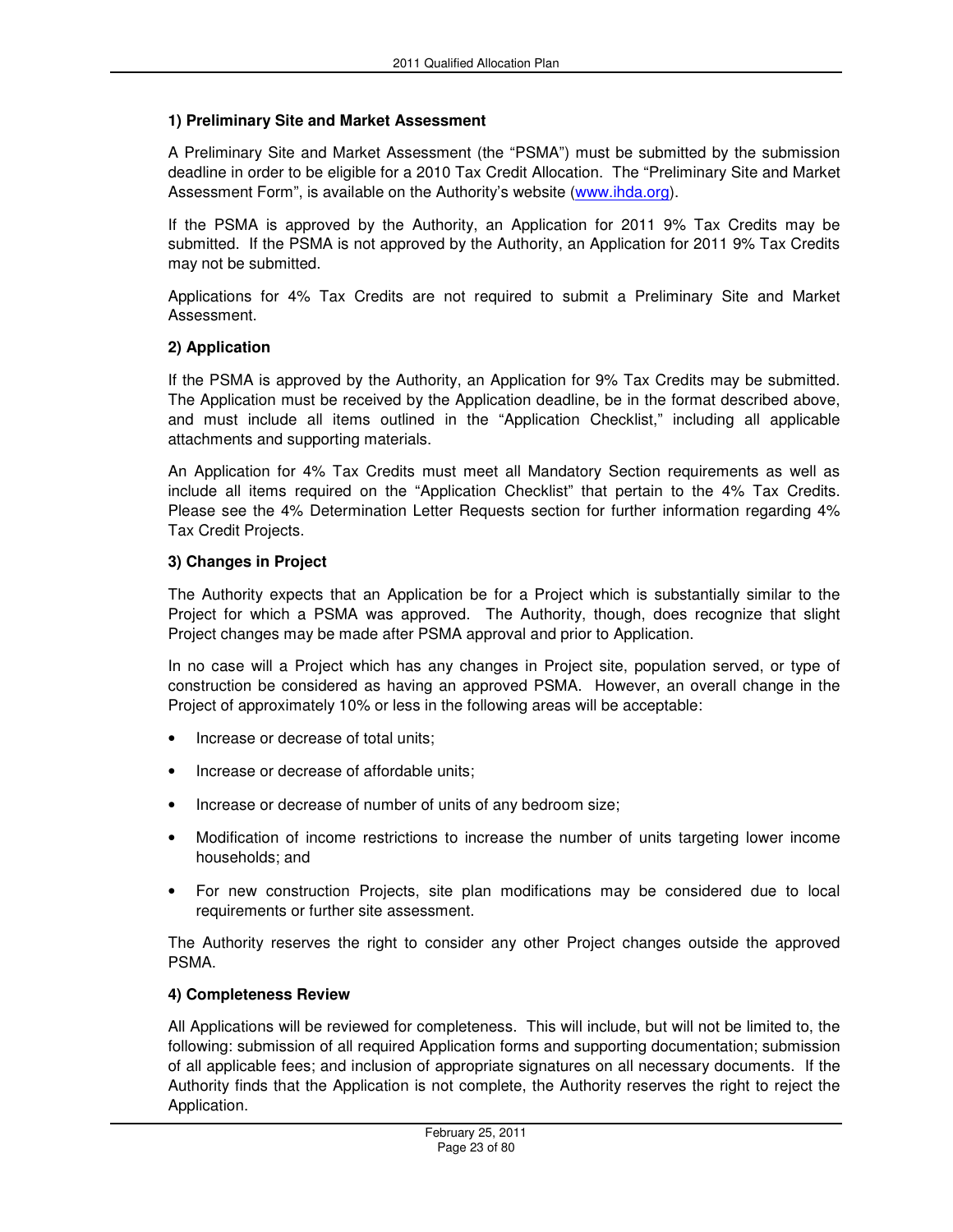#### **5) Mandatory Review**

If the Authority determines that the Application is complete, it will be reviewed to determine if the Project meets the mandatory requirements set forth in the Mandatory Requirements section. If the Authority determines that the Application fails to meet one or more of the mandatory requirements, the Sponsor will be notified in writing that the Application has failed the mandatory review. If the Application is for 9% Tax Credits and the Authority determines that the Application fails to meet one or more of the mandatory requirements, the Application will not be evaluated under the competitive scoring criteria.

#### **6) Scoring Review**

If an Application has met all of the requirements described in the Mandatory Requirements section, the Application will be scored based on the categories set forth in Scoring Categories section. Applications that are scored will be ranked in descending order by total point score within each Set-Aside. Generally, Applications with the highest score in each Set-Aside will be allocated Tax Credits except as noted in the Set Asides section.

Applications for 4% Tax Credits will not be scored based on the categories set forth in the Scoring Categories section. Please see the 4% Determination Letter Requests section for further information regarding 4% Tax Credit Projects.

#### **7) Clarifications**

For purposes of the mandatory and scoring reviews, the Authority will not accept the submission of additional documentation after the Application deadline. Projects will be reviewed solely on the basis of the materials contained in the Application submitted by the Application deadline.

The Authority may make an exception to this policy for clarification purposes. If the Authority, in its sole discretion, determines a need for clarification of information, the Authority may contact Sponsors after the application deadline to request clarification of certain materials contained in the Application. The clarification request will only be utilized for minor inconsistencies.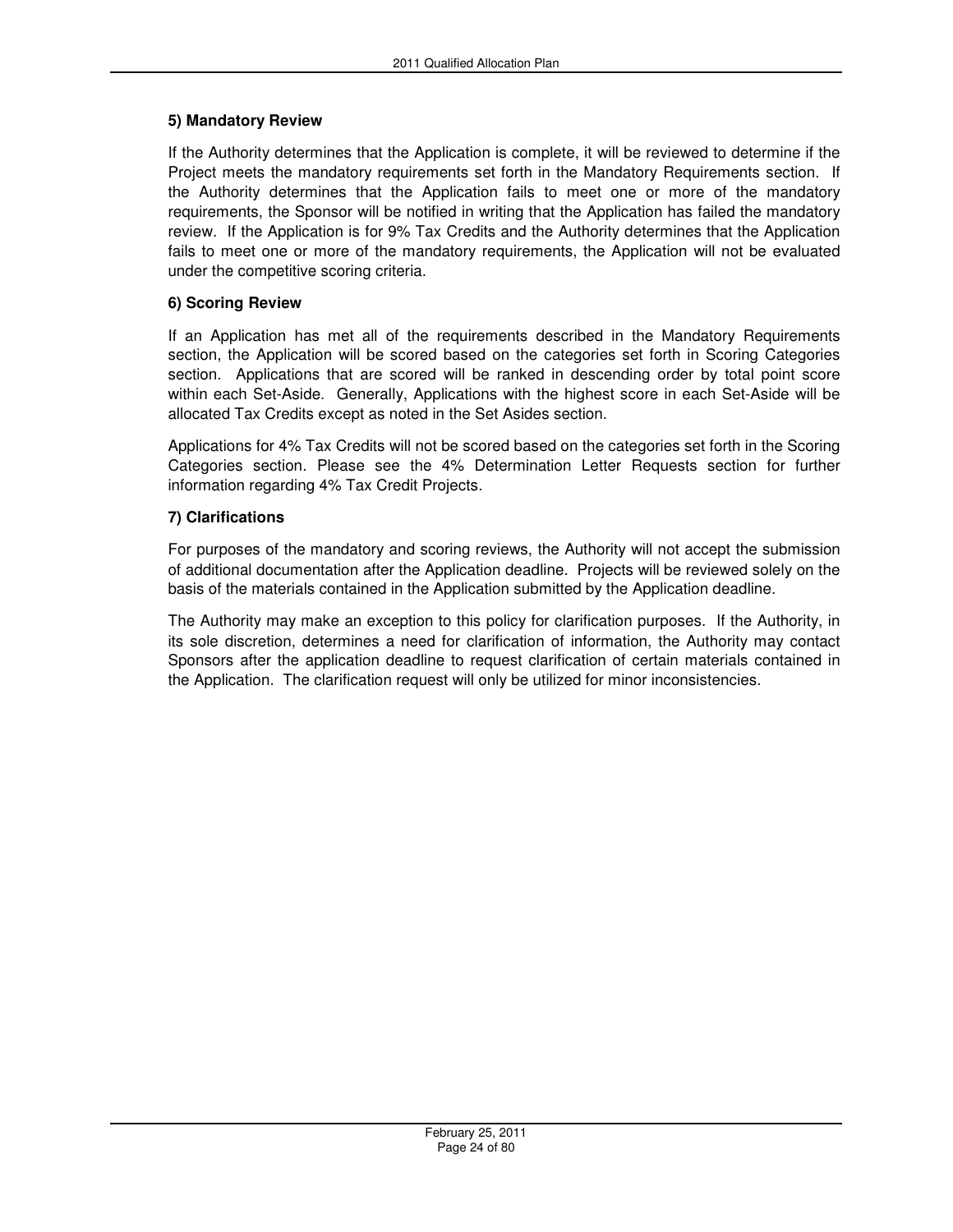## **VII) Mandatory Requirements**

**All** Projects **must** meet the following mandatory requirements at the time the Application is submitted. A Project that fails to meet these requirements will be notified in writing that the Application has failed the mandatory review and will not be evaluated under the competitive scoring criteria.

An Application may fail the mandatory review is there is **any** missing, incomplete, incorrect, or misfiled documentation of any type, or if information available to the Authority negates information submitted in the Application.

All documentation submitted to fulfill mandatory Application requirements can be **no older than six (6) months prior to the Application deadline** unless specifically stated otherwise in the QAP**.** 

## **A) Evidence of Preliminary Site and Market Assessment (PSMA)**

The Project must be approved through the Authority's PSMA process as evidenced by a letter of PSMA approval from the Authority.

## **B) Project Narrative**

**All** Applications **must** include a detailed Project narrative through submission of the "Project Narrative" form, completed by the Sponsor, and found on the Authority's website (www.ihda.org). Sponsors are encouraged to provide as much detail and background information about the Project as possible in order to assist the Authority in assessing the Project.

## **C) Public Housing Waiting List Preference**

**All** Applications **must** include the "PHA Preference Certification", available on the Authority's website (www.ihda.org), which provides a written certification the Project will:

- Give preferential treatment to persons on PHA waiting list(s); and
- Make on-going efforts to request that the PHA make referrals to the Project, or request that the PHA include relevant information about the Project on any listing the PHA makes available to persons on its waiting list(s).

## **D) Certification of Consistency with Relevant Consolidated Plan**

**All** Applications **must** be consistent with the applicable Consolidated Plan. For a list of jurisdictions covered by a Consolidated Plan see the Authority's website (www.ihda.org).

Projects located within a county with a Consolidated Plan must include a certification of consistency with the County Consolidated Plan unless the Project is also located within a municipality with a Consolidated Plan in which case the Application must include a certification of consistency with the municipality's Consolidated Plan.

If the Project is not located in a county or municipality covered by a Consolidated Plan, the Application must include a written request for the Authority to review the Project for consistency with the State Consolidated Plan.

## **E) Local Support**

**All** Applications **must** include a letter of support, addressed to the Authority and specifically endorsing the Project, from the chief elected official of all municipalities in which the Project is located. For Projects located in the City of Chicago, a letter of support from the alderman of all wards in which the Project will be located is acceptable.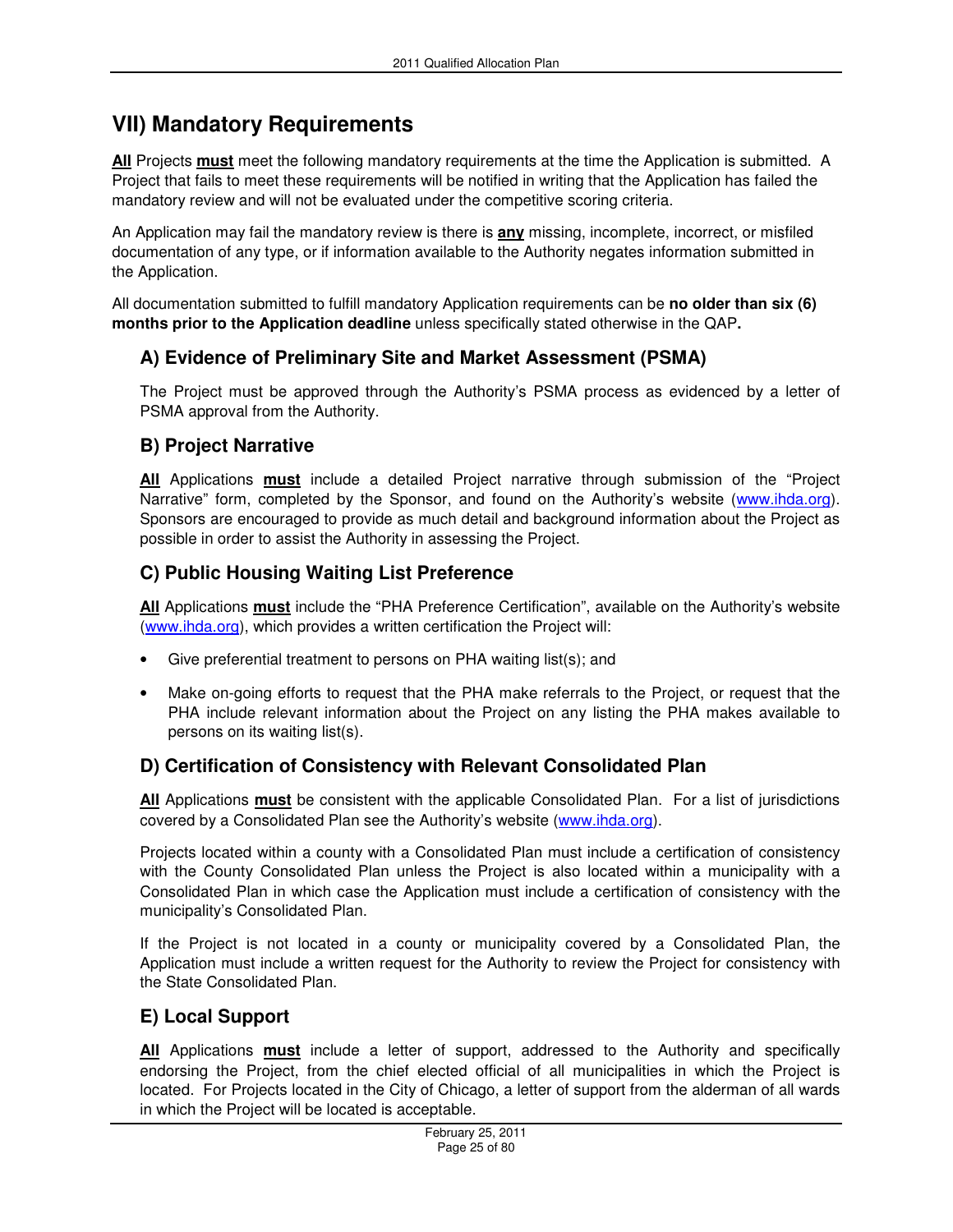Any Application that does not include the required letter(s) of support specifically endorsing the Project from the chief elected municipal official(s) or local Chicago alderman(en) must include a description of the efforts to obtain the letter(s) of support, and if applicable, respond to any concerns raised by the chief elected municipal official(s) or local Chicago alderman(en).

The Authority will review the documentation, as well as any additional letters of support, and may waive the requirement for the letter of support from the chief elected official(s) or Chicago alderman(en).

All letters of support must be included in the Application. Letters of support received after the Application deadline, except as solicited by the Authority, will not be accepted.

## **F) Site Control**

**All** Applications **must** include site control for the Project that extends for a minimum of six (6) months beyond the Application deadline. Site control can **only** be demonstrated through one of the following:

- A fee simple interest in the subject property in the name of the Sponsor or Owner; or
- A fully executed, binding agreement, signed by both the Sponsor or Owner and the seller for the purchase or long term lease of the subject property; or
- When the subject property is owned by a governmental entity, a letter of intent to the Sponsor or Owner from the governmental entity to sell, donate, or enter into a long term lease of the subject property.

The site control documentation must include **all** of the following:

- The sale or lease price,
- Legal description of the property,
- Expiration date (for purchase options / agreements or letters of intent).

In the case of a lease agreement, the lease must have a minimum term of ninety-nine (99) years.

In addition, **All** Applications **must** include a legal description of the property in both a printed and plain text electronic format.

## **G) Zoning**

**All** Applications **must** include evidence that the Project site is currently zoned for its proposed use. For a scattered-site Project, the Application must include evidence that each parcel is currently zoned for its proposed use.

Evidence of appropriate zoning can **only** be demonstrated through one of the following:

- A valid building permit; or
- A letter of zoning certification from the local zoning administrator (or chief elected official in localities without a zoning administrator) identifying the Project and containing **all** of the following:
- 1) The location of the Project site (e.g. address or street crossings); and
- 2) The current zoning designation; and
- 3) A description of the Project (including number of units, proposed use, and whether it is new construction, rehabilitation, or both); and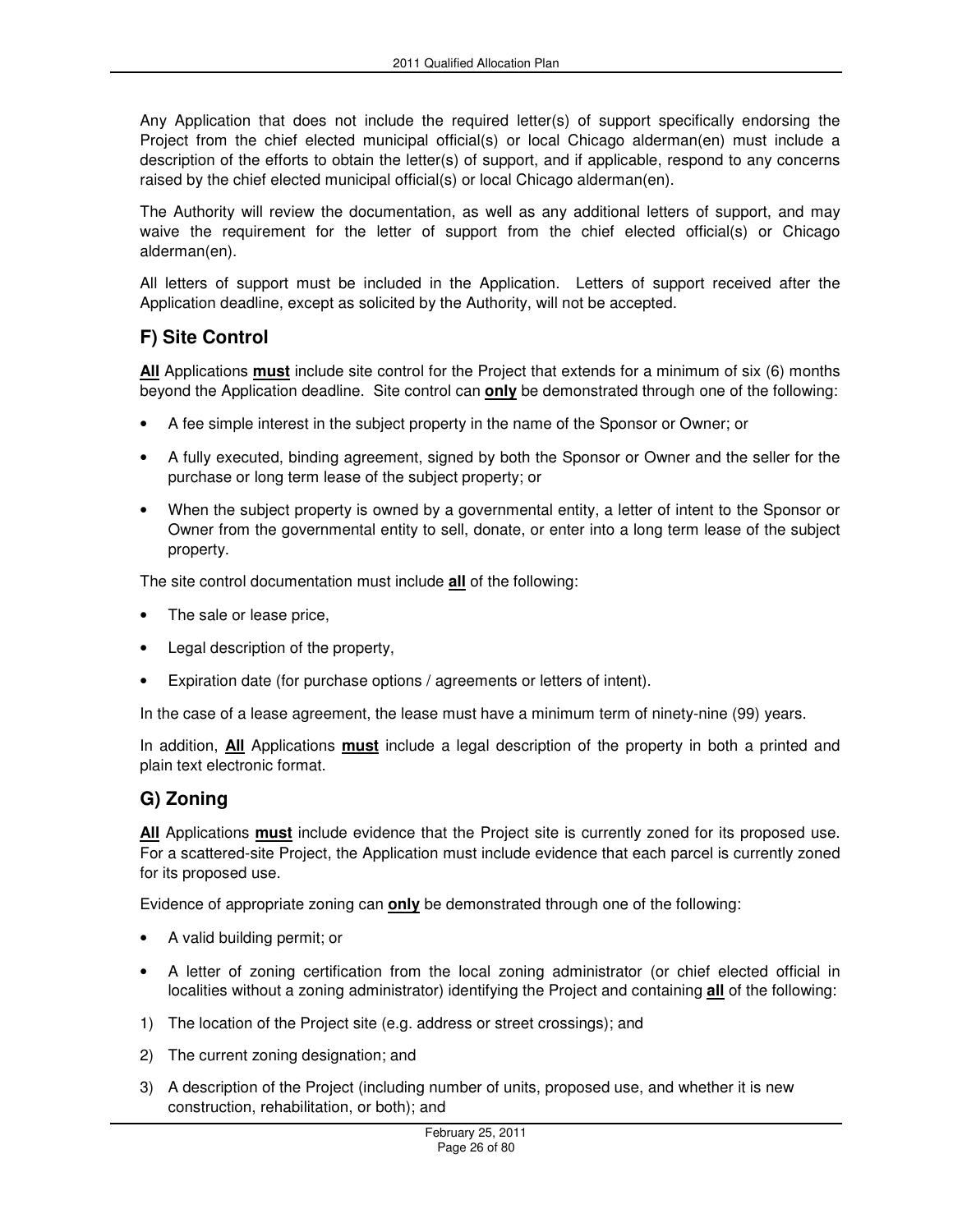4) A statement that the current zoning is appropriate for the proposed Project and no zoning variation requests are pending that would alter this zoning.

In cases where the Project will be approved through a Planned Development or Planned Unit Development ("PUD") process, the Authority may consider an exception to the requirement that the current zoning be appropriate for the proposed Project on a case-by-case basis. In order to be considered for such an exception, the Application must include a letter from the local zoning administrator (or chief elected official in localities without a zoning administrator) identifying the Project and containing **all** of the following:

- 1) The location of the Project site (e.g. address or street crossings); and
- 2) A description of the Project (including number of units, proposed use, and whether it is new construction, rehabilitation, or both); and
- 3) A written explanation of the PUD approval process; and
- 4) Evidence the PUD process has been initiated; and
- 5) Evidence of which stage in the PUD approval process the Project has reached; and
- 6) Evidence satisfactory to the Authority that the PUD will be reviewed in a timely manner.

Sufficient evidence of progress for PUD approval to satisfy the zoning requirement may include, but is not limited to, the local planning body's recommendation of approval to the entity with authority to approve the PUD, such as the town council or board of trustees. The PUD must be approved before the Authority will present the Project for Board consideration.

### **H) Site Physical Information**

#### **1) Floodplains / Floodways**

**All** Applications **must** include a Federal Emergency Management Agency ("FEMA") floodplain map for the Project area. The boundaries of the Project site must be delineated on the FEMA map. FEMA floodplain maps can be obtained from the FEMA website.

#### **2) Projects Located in 100 Year Floodplain / Floodway**

Generally, the Authority prefers Projects located outside the 100-year floodplain / floodway. **All** Applications for Projects within the 100 year floodplain / floodway **must** submit one or both of the following depending on the Project's scope of work:

- (a) Rehabilitation
- 1) The location of the existing buildings; and
- 2) The elevation of the lowest floor level in the existing buildings; and
- 3) The FEMA determined elevation of the existing floodplain / floodway;

Note: Projects involving the rehabilitation of existing buildings located in the 100-year floodplain / floodway, will meet mandatory criteria, **ONLY** if the lowest existing floor elevation of each building in the floodplain is at least six inches (6") above the FEMA designated floodplain / floodway elevation.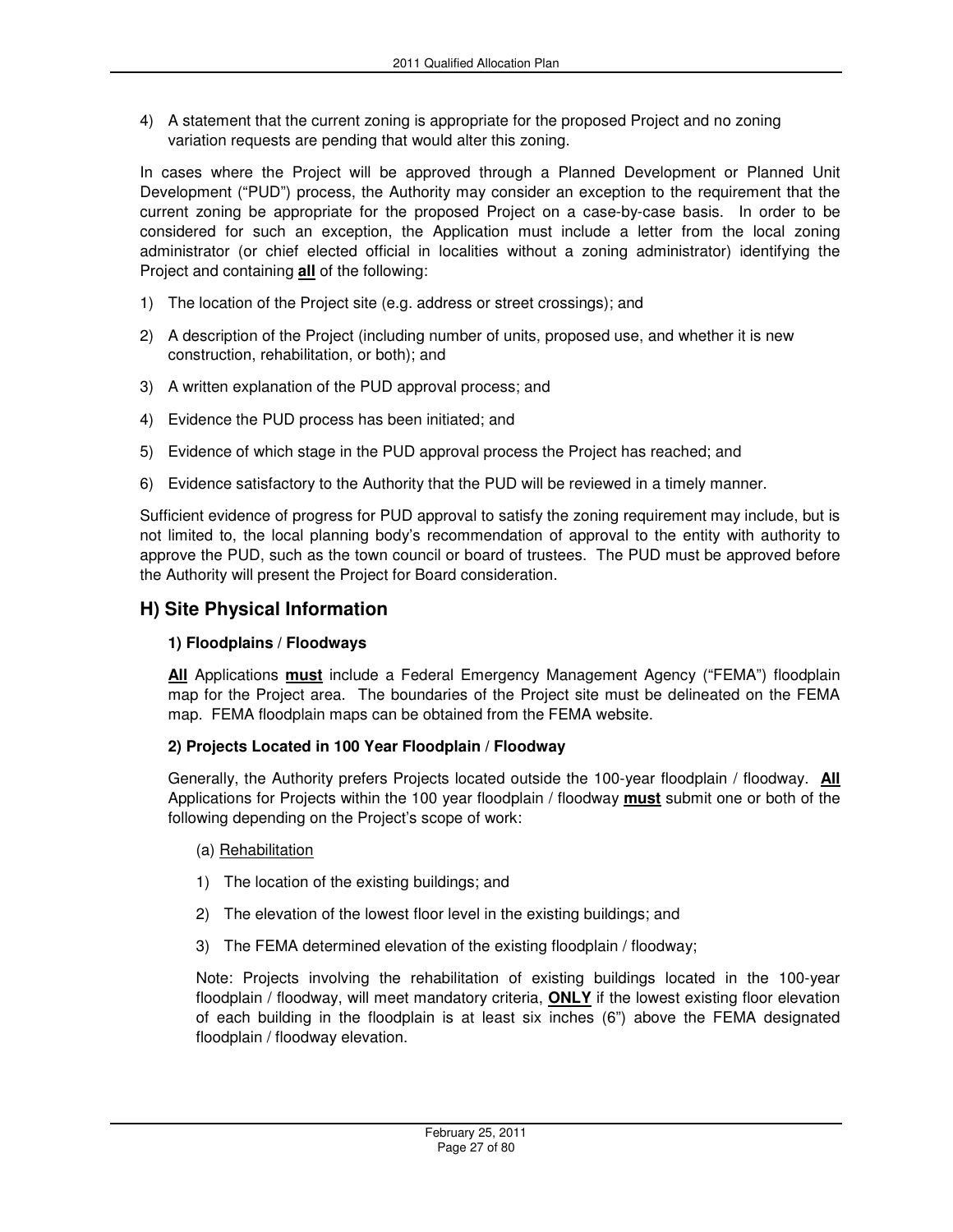#### (b) New Construction

- 4) A qualified environmental professional or engineer's opinion as to whether or not the Project will impact any floodplain or floodway;
- 5) A qualified environmental professional or engineer's documented mitigation efforts regarding impacts to existing floodplains / floodways planned for development, including consideration of alternative locations for the Project;
- 6) A FEMA Conditional Letter of Map Amendment ("CLOMA") or Conditional Letter of Map Revision ("CLOMR") for the Project site that shows the site is eligible for reclassification out of the floodplain / floodway area; and
- 7) Evidence that the property is eligible for flood insurance and that such insurance will be in place if awarded funding from the Authority until FEMA amends the flood plain map and the Authority determines the Project site is no longer in the floodplain / floodway.

#### **3) Wetlands**

**All** Applications **must** include a U.S. Fish and Wildlife Service ("USFWS") National Wetlands Inventory map for the area in which the site is located delineating the boundaries of the Project site. National Wetlands Inventory maps can be obtained from the USFWS website.

In cases where there are wetlands suspected on the Project site, or in the event the Project may impact wetlands, the Application **must** include the following:

- A wetlands delineation performed in accordance with all federal and state guidelines; and
- An official jurisdictional determination issued by the U.S. Army Corps of Engineers ("USACE") in the form of a USACE wetlands permit.

#### **4) Mining**

**All** Applications **must** include documentation from the Illinois State Geological Survey ("ISGS") that clearly indicates whether the Project is located in or near an area that has been affected by mining. Information on mining activity in Illinois is available on the ISGS website.

If the Project is in or near an area the ISGS identifies as affected by mining, the following information **must** be submitted:

- The quadrangle study (if available) or the county mine map completed by the ISGS for the area in which the Project is located with the boundaries of the Project site delineated; and
- Information provided by a qualified geotechnical engineer indicating the depth of the mine, the type of mining that was performed, the year that mining ceased, and any other data that may impact the Project. In addition, the qualified geotechnical engineer must submit a letter of opinion as to whether or not the Project will be impacted by the mining.

Based on documentation submitted, the Authority may reject the Project or require mine subsidence insurance.

#### **I) Historic Preservation**

**All** Applications (regardless of the Project location or its historic nature) **must** include **all** of the documentation listed in the "Historic Preservation Checklist" found on the Authority's website (www.ihda.org).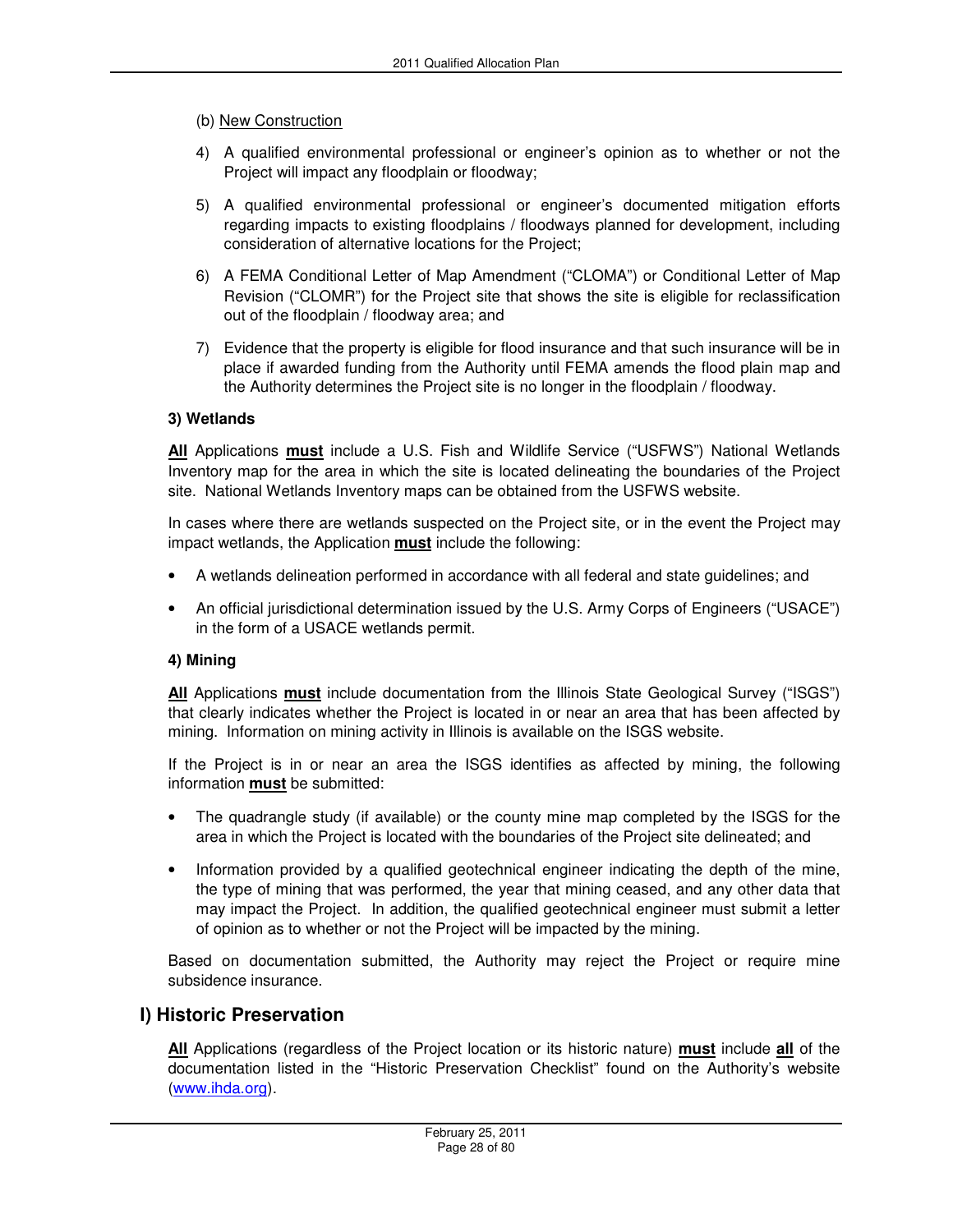**All** Projects must meet the requirements of the National Historic Preservation Act and the Illinois State Historic Resources Protection Act as determined by the Illinois Historic Preservation Agency ("IHPA"). Information about these requirements is available on the IHPA website.

### **J) Site Environmental Information**

**All** Applications **must** include the following environmental information:

- The "Environmental Checklist" completed by an Authority approved environmental vendor within six (6) months prior to the Application submission addressing all properties in the Project. The Environmental Checklist and the Authority-approved environmental vendor list can be found on the Authority's website (www.ihda.org).
- A Phase I environmental site assessment ("Phase I") completed within one (1) year prior to the Application deadline for all properties in the Project that meets the requirements of ASTM E1527- 05 and address all the items in "Phase I Additional Scope Requirements" form on the Authority's website (www.ihda.org). A letter of reliance addressed to the Authority must also be submitted. The Phase I **must** be performed by a vendor approved by the Authority. The Authority-approved environmental vendor list can be found on the Authority's website (www.ihda.org).

The Authority reserves the right to require additional environmental testing, including but not limited to a phase II environmental site assessment, and / or testing for radon, mold or any other environmental hazards.

Environmental concerns will be considered in the context of the housing to be provided. The Authority will weigh the benefits of the housing to the public against the costs to mitigate any environmental hazards, the potential health risks, and other financial and public policy implications.

#### **K) Architectural Requirements**

#### **1) Preliminary Architectural Plans and Specifications**

**All** Applications **must** include preliminary architectural plans and specifications on 11" x 17" paper that, at a minimum, include **all** of the following:

- Dimensioned typical unit plan(s) at a minimum scale of  $\frac{1}{4}$  inch per 1 foot indicating square footage.
- Dimensioned floor plan(s) at a minimum scale of 1/8 inch per 1 foot.
- Elevations for all building types (photographs are acceptable for rehabilitation Projects). For single-family homes, an elevation for each of the typical construction styles in the Project will be acceptable.
- A site plan showing the placement and orientation of buildings, parking areas, sidewalks, landscaping, easements, trash dumpsters, buffers, required site amenities, significant natural features, etc.
- A current aerial photograph with the location of the site clearly marked and the surrounding uses clearly visible. Aerial photos are available for free on the internet from several of the online mapping services.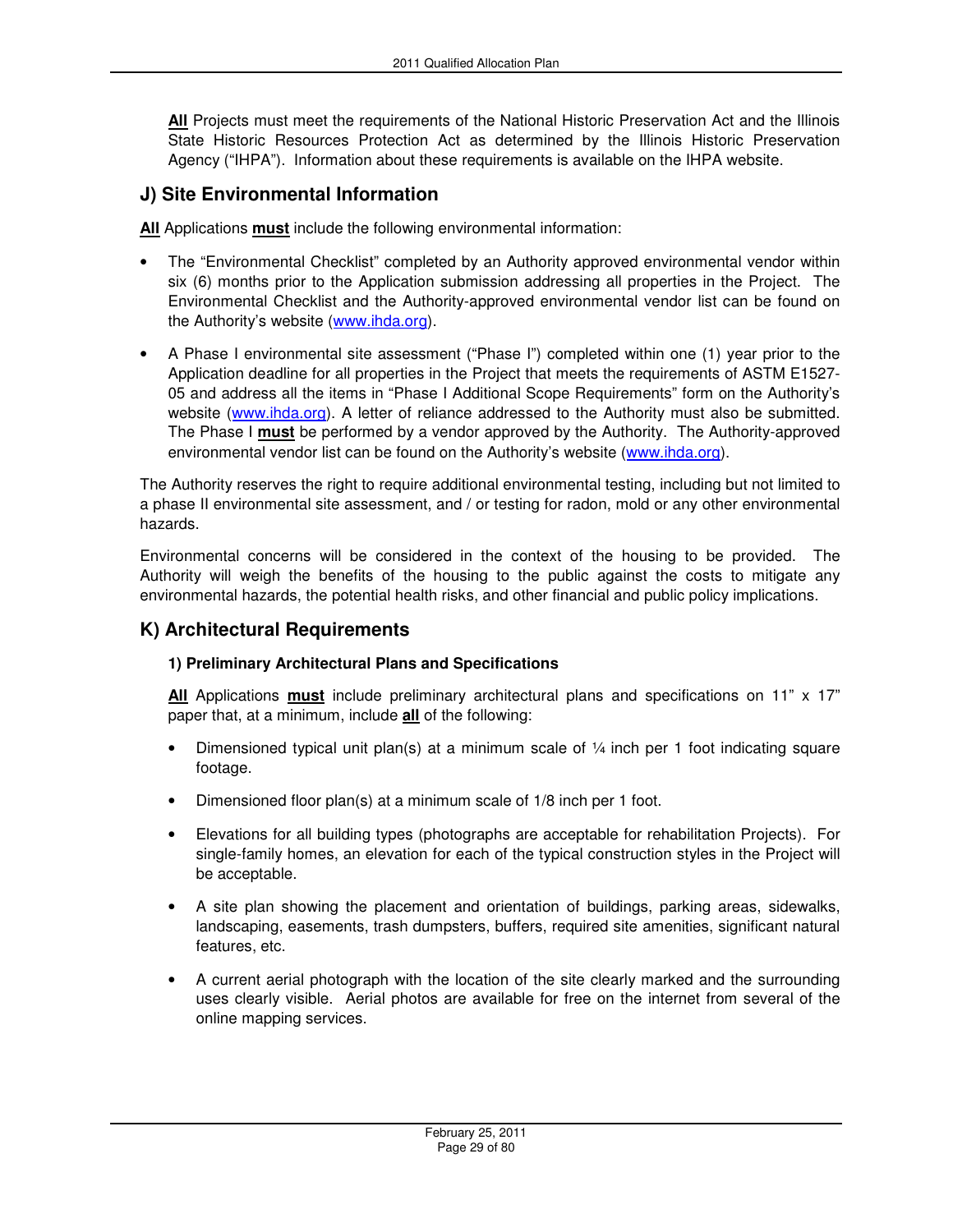#### **2) Standards for Architectural Planning and Construction**

**All** Projects receiving an Allocation of Tax Credits **must** meet the requirements contained in the Authority's "Standards for Architectural Planning and Construction", as amended and found on the Authority's website (www.ihda.org).

**All** Applications **must** include a certification signed by a licensed architect that all required architectural standards will be incorporated into the Project and the Project will be designed according to the Authority's Standards for Architectural Planning and Construction. Please see the "Architectural Certification" form found on the Authority's website (www.ihda.org).

Close attention should be paid to the following sections in the Standards for Architectural Planning and Construction:

#### **Green Design Requirements**

All minimum green design requirements as specified in the Standards for Architectural Planning and Construction Section 18.00 – Green Criteria. These minimum requirements are based on one of the following: Enterprise Green Communities Criteria 2011; Enterprise Green Communities certification; U.S. Green Building Council's LEED certification; NAHB Model Green Home Building Guidelines certification.

A licensed architect should be consulted to determine the minimum green design requirements for the Project.

#### **Accessibility Requirements**

All Projects must comply with all applicable Federal and State accessibility laws and / or as specified in the Standards for Architectural Planning and Construction Section 14.00 – Accessibility Standards.

Depending on the Project scope of work and sources of financing the applicable laws include but may not be limited to the following: the Fair Housing Amendments Act of 1988; the Illinois Accessibility Code; the Americans with Disabilities Act of 1990, as amended; Section 504 of the 1973 Rehabilitation Act; and the Americans with Disabilities Act of 1990, as amended.

A licensed architect should be consulted to determine which Federal and State accessibility laws may apply.

#### **Required Project Amenities**

All Projects must provide minimal unit and project amenities as specified in the Standards for Architectural Planning and Construction Section 6.00 – Design and Planning.

For rehabilitation and scattered-site Projects, the Authority may allow the exemption or substitution of required Project amenities. A request for exemption or substitution of any amenity must be submitted with the Application along with a detailed explanation describing why the required Project amenity cannot be included in the Project design and a description of the substitution amenity, if applicable.

Additionally, Projects with a previously funded phase may be able to share some required Project amenities between phases. A request to share Project amenities between phases must be submitted with the Application along with a detailed explanation describing how the shared Project amenity with adequately serve both phases. The Authority may require cross easements when granting approval to share Project amenities between phases.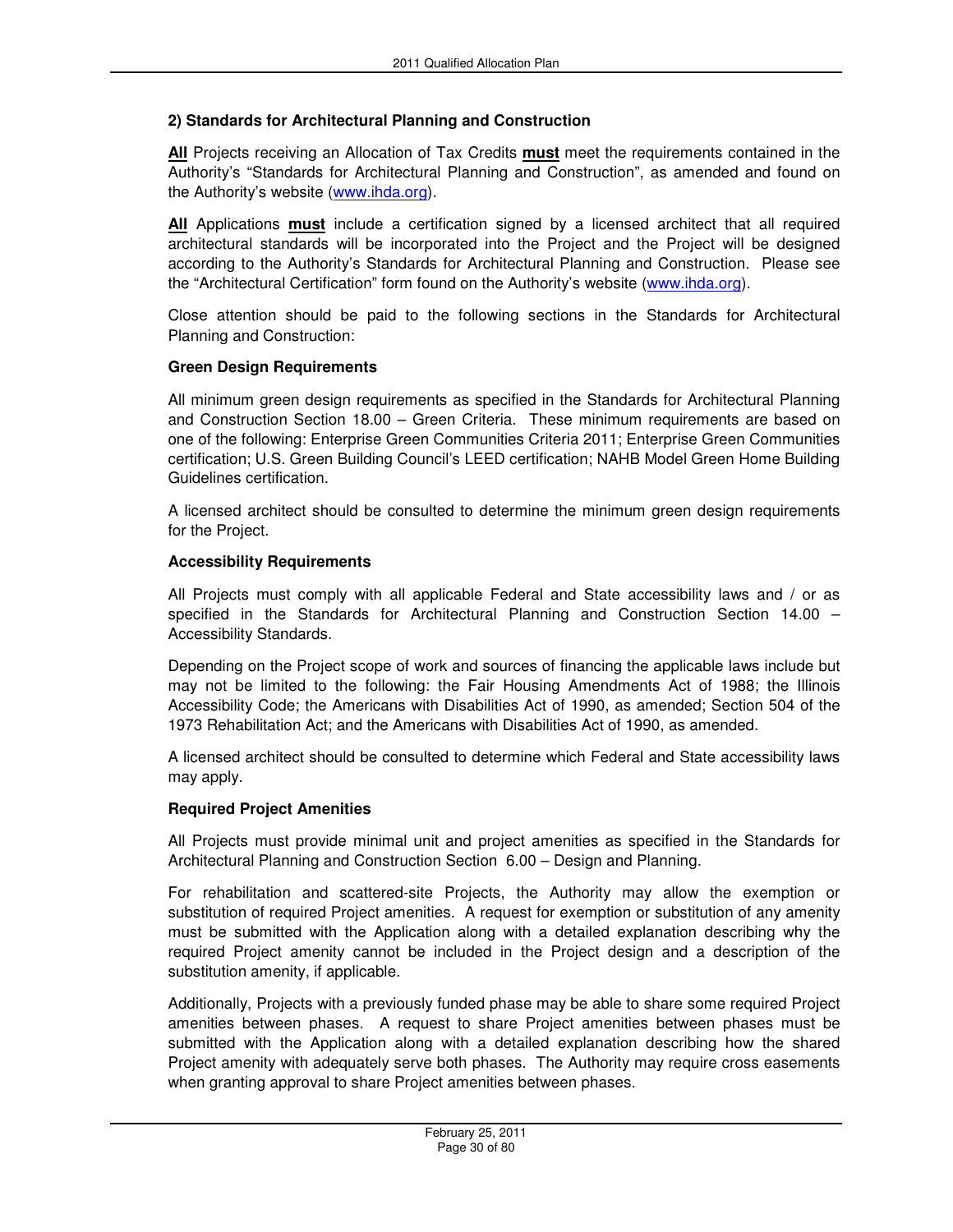A licensed architect should be consulted to determine the minimal unit and project amenities required.

## **L) Cost Certification**

**All** Applications **must** include a construction cost certification, submitted on the form "Construction Cost Certification", as found on the Authority's website (www.ihda.org) and prepared by a qualified contractor, architect, or construction cost consultant.

In cases where there is an Identity of Interest between the Sponsor and the general contractor, the Cost Certification form must be completed by a cost estimate vendor approved by the Authority. For a listing of approved cost estimator firms, please see the Authority's website (www.ihda.org).

The Authority will review the scope of work, type of construction, and construction costs to confirm the Project budget and ensure the Project will result in high quality housing.

For rehabilitation Projects, this scope of work will be evaluated along with the Physical Needs Assessment to ensure that all necessary items are being addressed. If the scope of work is insufficient, the Application will fail the mandatory review.

#### **M) Market Analysis**

#### **1) Market Study**

**All** Applications **must** include a market study conducted by an independent third party market analyst showing that there is adequate market demand for the Project. The market analyst must be chosen from a list of Authority-approved firms available on the Authority's web site (www.ihda.org).

Market studies must accurately reflect the rental structure and unit mix of the proposed Project. It is the Sponsor's responsibility to ensure that the market study is an accurate reflection of the Project and meets all of the Authority's requirements.

Sponsors and Owners are encouraged to reference the Multifamily Production file in the Market and Research-related Downloads category on the Authority website (www.ihda.org) for a listing of previously approved Authority deals.

#### (a) Market Study Format Requirements:

The market study must be prepared in accordance with the Authority's guidelines and must include, at a minimum, the criteria set forth in the documents referenced in the chart below and found on the Authority's website (www.ihda.org).

The following format for site and market studies will be required based on the Project type:

| <b>Project Type</b>                                                                                                                                                                   | <b>Site &amp; Market Format</b>                                         |
|---------------------------------------------------------------------------------------------------------------------------------------------------------------------------------------|-------------------------------------------------------------------------|
| Rehabilitation Projects with significant (80%<br>or more) low-income occupancy at the time<br>of Application, Supportive Housing Projects,<br>or small Projects with 12 units or less | "Market Study for Rehab Occupied,<br>Supportive Housing or Small Scope" |
| Supportive Living Facilities (regardless of<br>the number of units)                                                                                                                   | "Market Study for SLF"                                                  |
| All other Projects                                                                                                                                                                    | "Market Study Full"                                                     |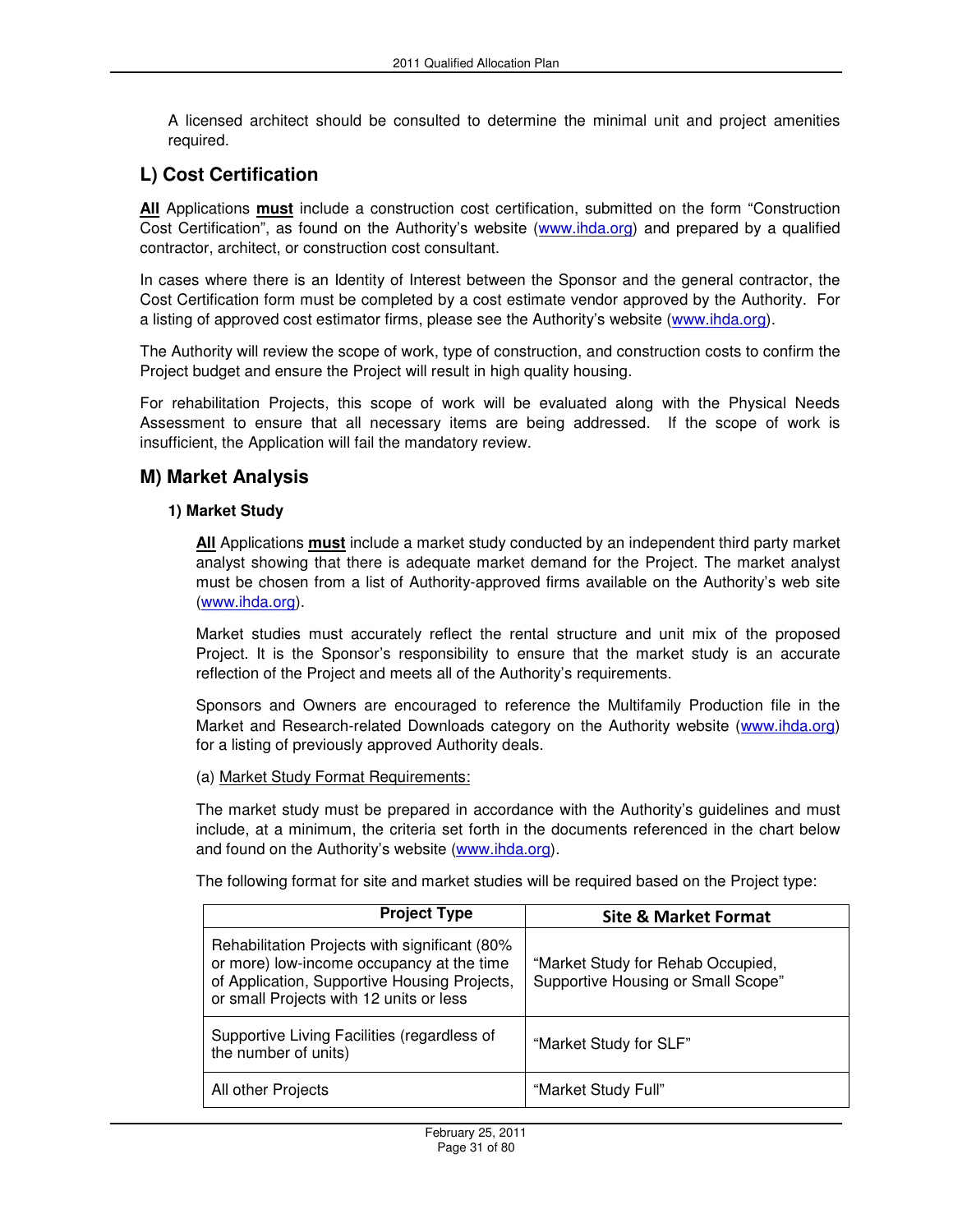#### (b) Evaluation of Market Study

The Authority will take the results of the site and market study into consideration in evaluating the strength of the market for a Project. While the Authority will consider the conclusions of the analyst in evaluating a Project's marketability, the Authority will not be bound by the opinion or conclusions reached by the market analyst. Additionally, the Authority reserves the right to require additional information and / or an Authority-commissioned site and market study, which shall be conducted at the Owner's expense.

The Authority will review the market study and project data of similar housing located in the primary market area ("PMA") of the Project in determining whether the Project will be able to achieve the desired lease-up. The Authority will also carefully analyze existing Authorityfinanced developments located in the PMA of the Project to determine if selection of the Project will have an adverse financial impact on existing affordable housing inventory. If the Authority determines that the given market area cannot support the Project or if the Project will have a negative impact on existing Authority-financed developments, the Project will fail the mandatory review.

In evaluating the market, the Authority's analysis will include, but not be limited to, the following factors:

- Development Attributes: Items such as the level and appropriateness of the proposed unit and development amenities, the amount of proposed parking, the general acceptability and marketability of the site including surrounding land uses, and the site's overall public accessibility and proximity to area services and amenities.
- PMA: Items such as the appropriateness of the PMA and the demographic and economic trends for that area.
- Existing Rental Market: The competiveness of the Project to existing comparable properties in various ways such as rents, unit size and amenities; also the occupancy of comparable properties in the PMA.
- Demand: Based upon such information as waiting lists at existing properties, penetration and capture rates, forecasted absorption potential for the Project and documented need for this type of housing in the PMA.
- Impact: The likelihood the Project will negatively impact similar existing Authority properties in the PMA, based on various issues including observations from Authority staff and the Authority's overall presence in the PMA.

The Authority will generally not fund two Projects during a twelve (12) month period which serve the same population and whose PMA's are significantly the same. In some cases, the Authority may select two Projects in the same PMA, provided there is a significant showing of demand.

In the event that multiple Applications serving the same population are submitted for a given PMA and meet all mandatory requirements, the Authority will decide whether any will be selected for funding based upon the Projects' overall score. If multiple Applications are submitted for a given PMA proposing to serve different populations, the Authority will analyze the Applications to ensure that no Project will be redundant or have adverse impact on the other Applications or existing Projects.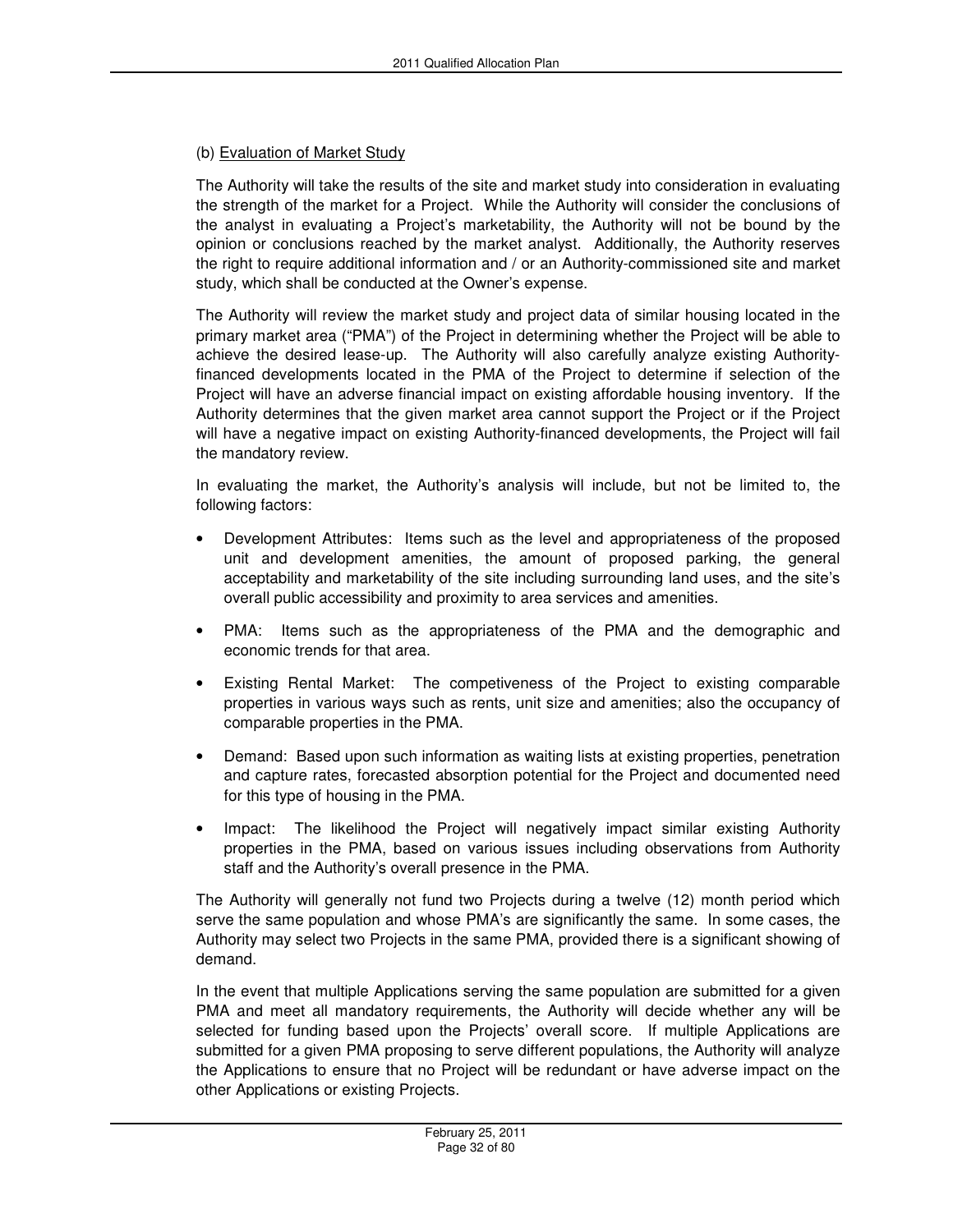Sponsors and Owners are encouraged to reference the Multifamily Production file in the Market and Research-related Downloads category on the Authority website (www.ihda.org) for a listing of previously approved Authority deals.

### **N) Appropriate Development Team**

#### **1) Items for Submission**

**All** Applications **must** include the following for the Authority to evaluate the experience and capacity of the development team:

- 1) A full organizational flow chart reflecting all entities within the proposed Owner down to individuals including percentages of ownership. Please see "Organizational Chart" on the Authority's website (www.ihda.org)
- 2) Completed "Development Experience Certifications" for the proposed owner, general contractor, property manager, architect, and consultant inclusive of all pending, under construction, or completed Projects in any state, including their present status and expected completion date. The "Development Experience Certification" forms are available on the Authority's website (www.ihda.org).

#### **2) Ownership Experience**

In order to meet the Authority's mandatory development team standard for ownership experience, the following minimum requirement must be met:

The Owner(s) of the Project, general partner(s), and/or the managing member(s) of the Owner must demonstrate prior successful experience in at least one (1) Authority Tax Credit Project or one (1) other subsidized, low-income multifamily rental development that contains at least the number of housing units in the proposed Project. To be considered, the experience must extend for at least two (2) years and must include both the development as well as the operating of the project(s). In addition, the experienced team member described above must:

- Be identified in the Application, and
- Remain responsible for overseeing the operation of the Project for the entire Compliance Period.

Partnerships between inexperienced housing developers and those with the experience necessary to fulfill this requirement are encouraged.

#### **3) Management Experience**

In order to meet the Authority's mandatory development team standard for management experience, the following minimum requirement must be fulfilled:

The proposed management agent must demonstrate prior experience in the management of at least one (1) Authority Tax Credit Project or one (1) other subsidized, low-income multifamily rental development with tenant income certifications and ongoing reporting requirements that contains at least the number of housing units in the proposed Project. If the management agent has no experience in the management of Tax Credit Projects, it must demonstrate that at least one (1) staff member assigned to the proposed Project has demonstrated prior experience meeting these requirements.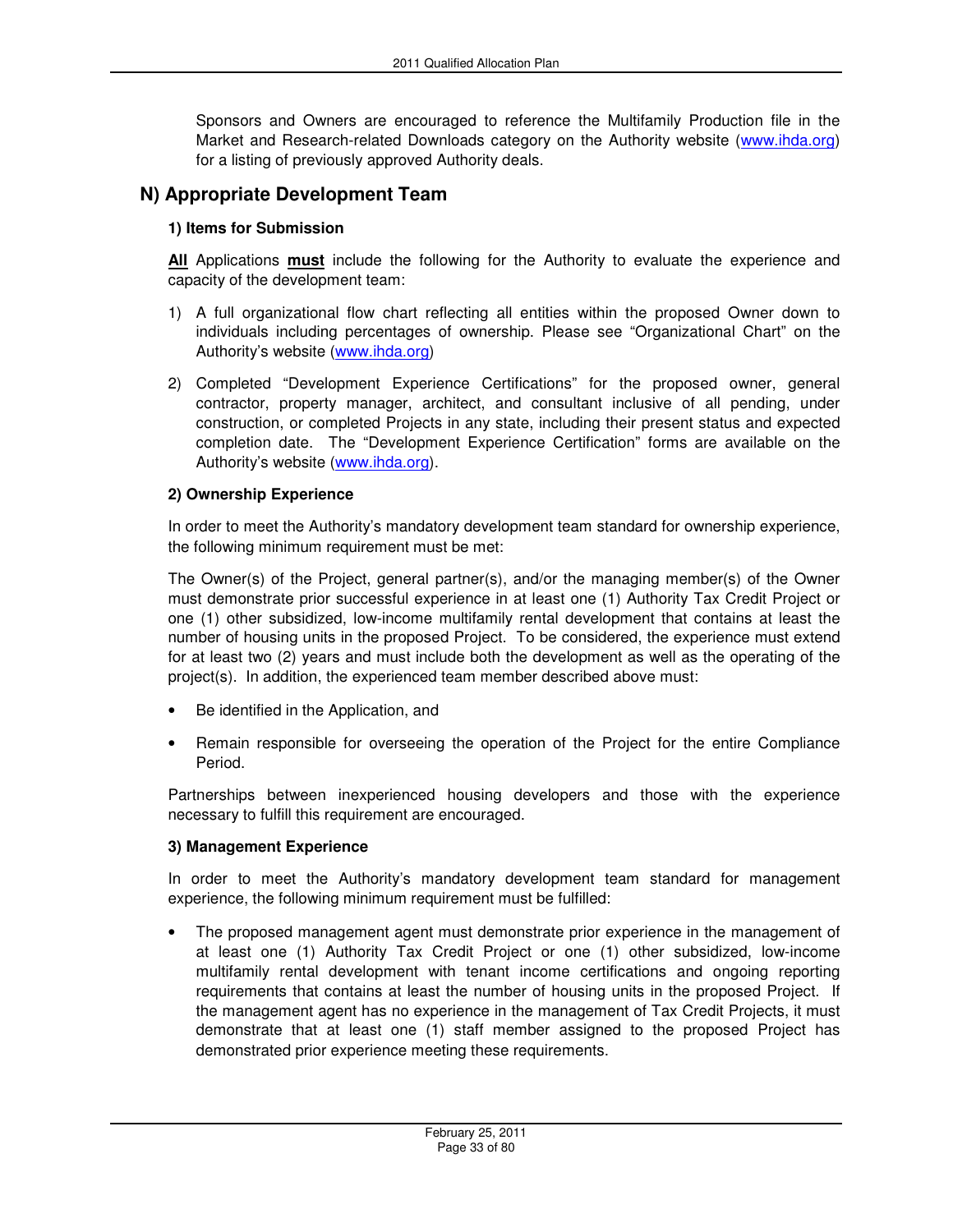• To be considered, the management agent's experience with a Project must extend for at least two (2) years and include Project lease up experience and stabilization (90% occupancy within one (1) year of placed in service date).

#### **4) Development Team Capacity**

The Authority will evaluate the proposed Participants' capacity to successfully complete the Project based upon the following criteria:

- Past experience **developing** affordable housing using income and rent-restricted programs. Properties presently in service and those under construction will be considered, and the quality and success of previous developments will be taken into account. The Authority will also consider location and experience in the geographic areas to be served, experience with the type of housing product proposed, and the past working relationships of the proposed Project and ownership partners.
- Past experience **operating** affordable housing using income and rent-restricted programs and maintaining these developments in compliance with all program restrictions and standards. The Authority will consider location and experience in the geographic areas to be served, experience with the type of housing product proposed, and the past working relationships with ownership entities and compliance staff.
- Development capacity to complete construction of all current developments on time and within program requirements and application commitments, as well as the number of outstanding incomplete developments when determining capacity.
- Financial capacity to ensure that construction will be completed on time and that work will be guaranteed for completion.

#### **5) Unacceptable Practices**

The Authority will conduct a comprehensive review of all Participants' experience based upon the information submitted in the "Development Team Experience Certifications" on the Authority's website (www.ihda.org). The review will not be limited to Participants' experience with Authority programs or resources. A Participant will not meet the Authority's mandatory requirement if any of the following apply to a Participant:

- A Participant is affiliated with existing developments which have been cited for material and/or continuing, but curable, noncompliance. Material noncompliance exists when a party exhibits a continual pattern of noncompliance, or when a party demonstrates an inability or an unwillingness to resolve noncompliance in a timely manner.
- A Participant, (including any affiliates) has experienced any events of foreclosure or failed to perform under the terms of a workout agreement over the past three (3) years.
- A Participant, (including any affiliates) has declared bankruptcy over the past three (3) years.
- Any Participant, (including any affiliates) has a mortgage default or arrearage of three months or more within the last three (3) years.
- A Participant, (including any affiliates) has been involved in any development awarded Tax Credits where there has been a change in general partners or managing members during the last three (3) years that was not approved by the Authority.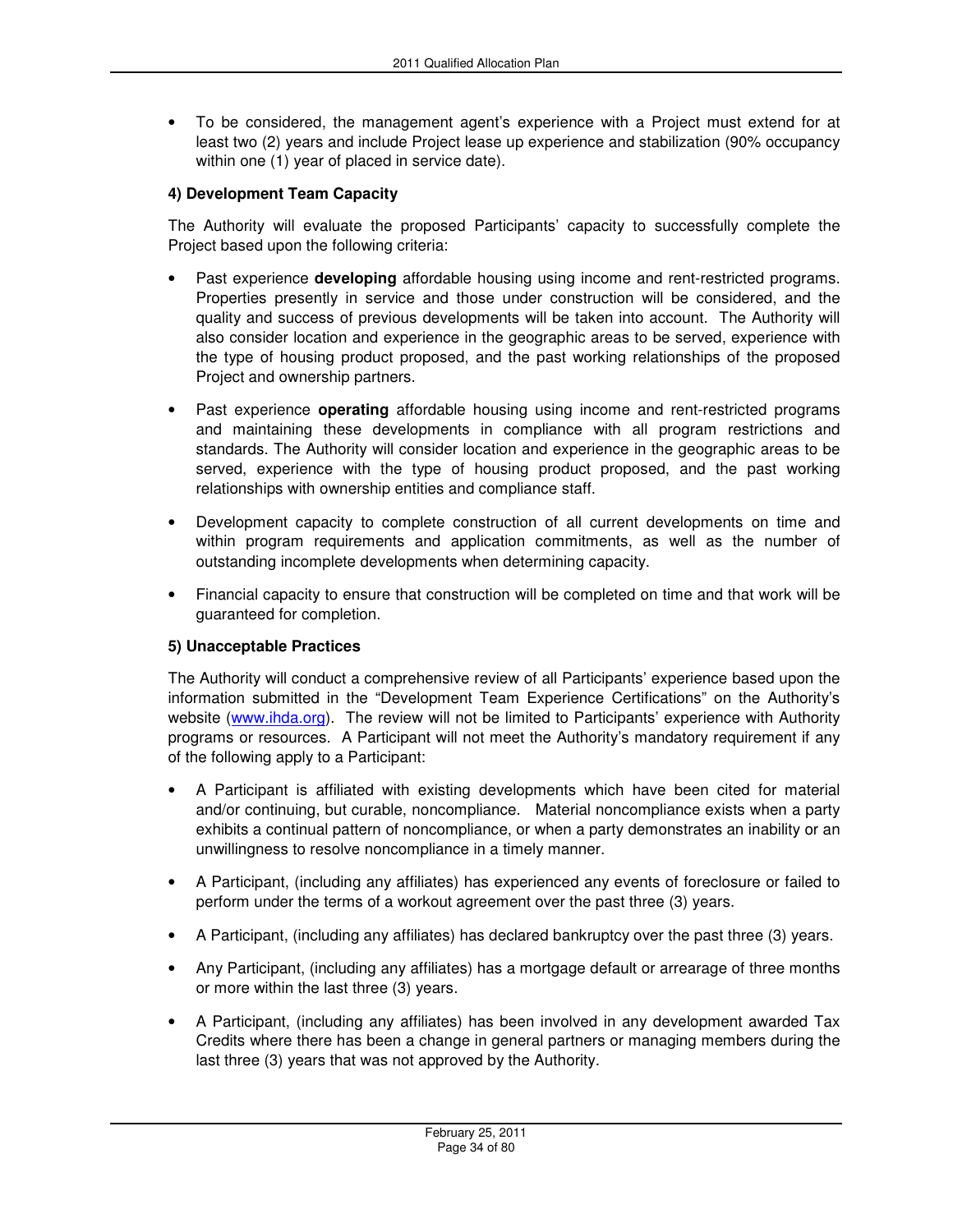- A Participant, (including any affiliates) that has been involved in a development determined to have uncorrected noncompliance more than three months from the date of notification in the past three (3) years.
- A Participant that has failed to pay any fee or expense due to the Authority or any other state allocating agency, including outstanding compliance monitoring fees in the past three (3) years.
- A Participant (including any affiliates) has been involved in any development awarded Tax Credits by the Authority or any other state allocating agency in 2007 or earlier for which either the permanent financing or equity investment has not closed.
- A Participant (including any affiliaites) has been involved in any development awarded Tax Credits in 2006 or earlier for which all requirements for Authority issuance of 8609s, or any other state allocating agency issuance of 8609s, have not been met.
- Any liens or other claims exist against property owned by Owner (including any affiliates) for which the Owner has failed to resolve a public filing such as a lien or a judgment.
- The Owner (including any affiliates) has been debarred or received a limited denial of participation in the past three (3) years by any federal or state agency from participating in any development program.
- A Participant that has materially misrepresented facts on any request for Authority resources

In the event any of these unacceptable practices apply to any Participant, the Owner may include in the Application an explanation of the circumstances surrounding the unacceptable practice and the roles of Participants.

When evaluating unacceptable practices, the Authority will consider the role of Participants relative to the unacceptable practice and the proposed role of the Participant in the Project and may conclude the Participant's role has no relevance to the unacceptable practice.

## **O) Financial Feasibility**

**All** Applications **must** demonstrate financial feasibility. If the Project relies on unsound underwriting assumptions, including without limitation a failure to demonstrate compliance with the requirements of all Project sources, the Project will fail the mandatory review.

The following is a description of the areas, along with expected ranges and limits, which will be evaluated in order to determine financial feasibility.

#### **1) Overall Limits**

#### (a) General Contractor Fees:

The general conditions, overhead, and profit in a general contractor's budget are limited to fourteen percent (14%) of trade payments & site work as calculated in the Common Application.

(b) Architect and Civil Engineering Fees:

Fees for architectural services and civil engineering are subject to the limits contained in the Authority's "Standards for Architectural Planning and Construction", as amended and found on the Authority's website (www.ihda.org).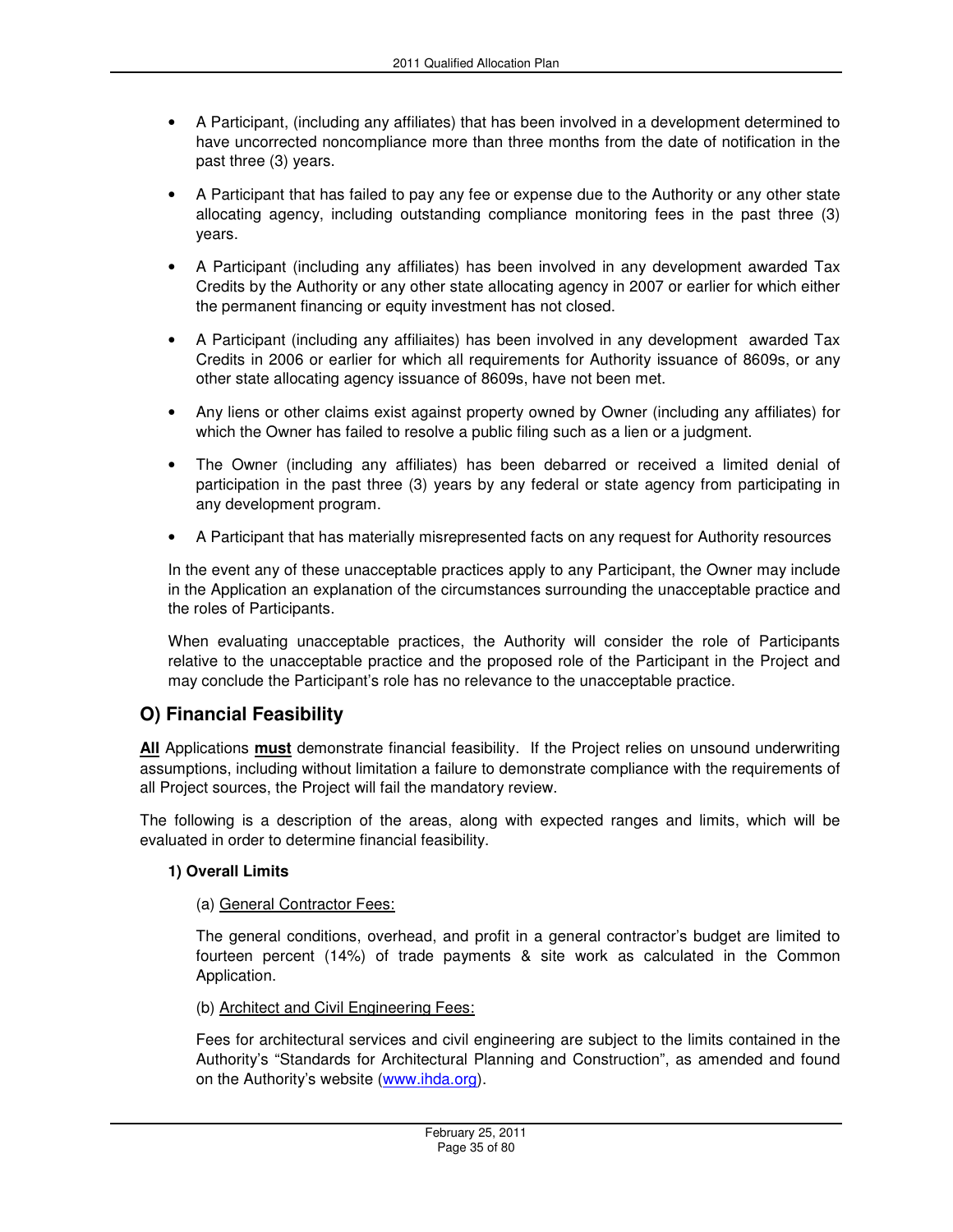#### (c) Development Costs

| Unit<br><b>Bedrooms</b> | <b>Average Grand Total Hard Costs</b> |
|-------------------------|---------------------------------------|
| 0                       | \$139,177                             |
|                         | \$159,994                             |
| 2                       | \$193,772                             |
| 3                       | \$249,391                             |
| 4+                      | \$275,728                             |

The following are the per-unit "Grand Total Hard Costs" as calculated by the Common Application.

The Application must demonstrate that the Project's Grand Total Hard Costs are less than the sum of these average per-unit costs for each unit bedroom type. For example, a Project consisting of 25 two-bedroom units and 15 three-bedroom units will have maximum Grand Total Hard Costs of \$8,585,165 calculated as follows:  $25 \times$  \$193,772 + 15  $\times$  \$249,391 = \$8,585,165.

In the event a Project's Grand Total Hard Costs exceeds these limits, the Authority will evaluate the costs for reasonableness taking into consideration the Project type, location, and scope of work based on the Authority's past experience with similar projects and similar locations. Project's whose costs in any category are excessive will fail the mandatory review.

#### (d) Total Credit Allocation

The **maximum** Reservation for which any single Project may apply, including scattered-site Projects, is 1,500,000 **unless** the Project meets the criteria under Section III(D) Tax Credit Boost, in which case the maximum Reservation amount is 1,950,000. **Only** Projects meeting the requirements under Section III(D) Tax Credit Boost may apply for a Reservation in excess of 1,500,000.

Projects requesting a Reservation in excess of these amounts will be denied as financially infeasible.

#### (e) Authority Loan Limits

The maximum limits for Authority funds are as follows:

- HOME: the lesser of \$2,000,000 or the maximum allowed per HUD's HOME per unit subsidy limits.
- Trust Fund: a Project total of \$1,500,000 when in a  $1<sup>st</sup>$  mortgage lien position
- Trust Fund: a Project total of \$1,250,000 when in a subordinate lien position

Authority HOME loans must be in a superior lien position to Authority Trust Fund loans. A Project cannot request Trust Fund monies in both a  $1<sup>st</sup>$  mortgage and subordinate lien position. Projects requesting Authority funds in excess of these limits will be determined to be financially infeasible and will fail the mandatory review.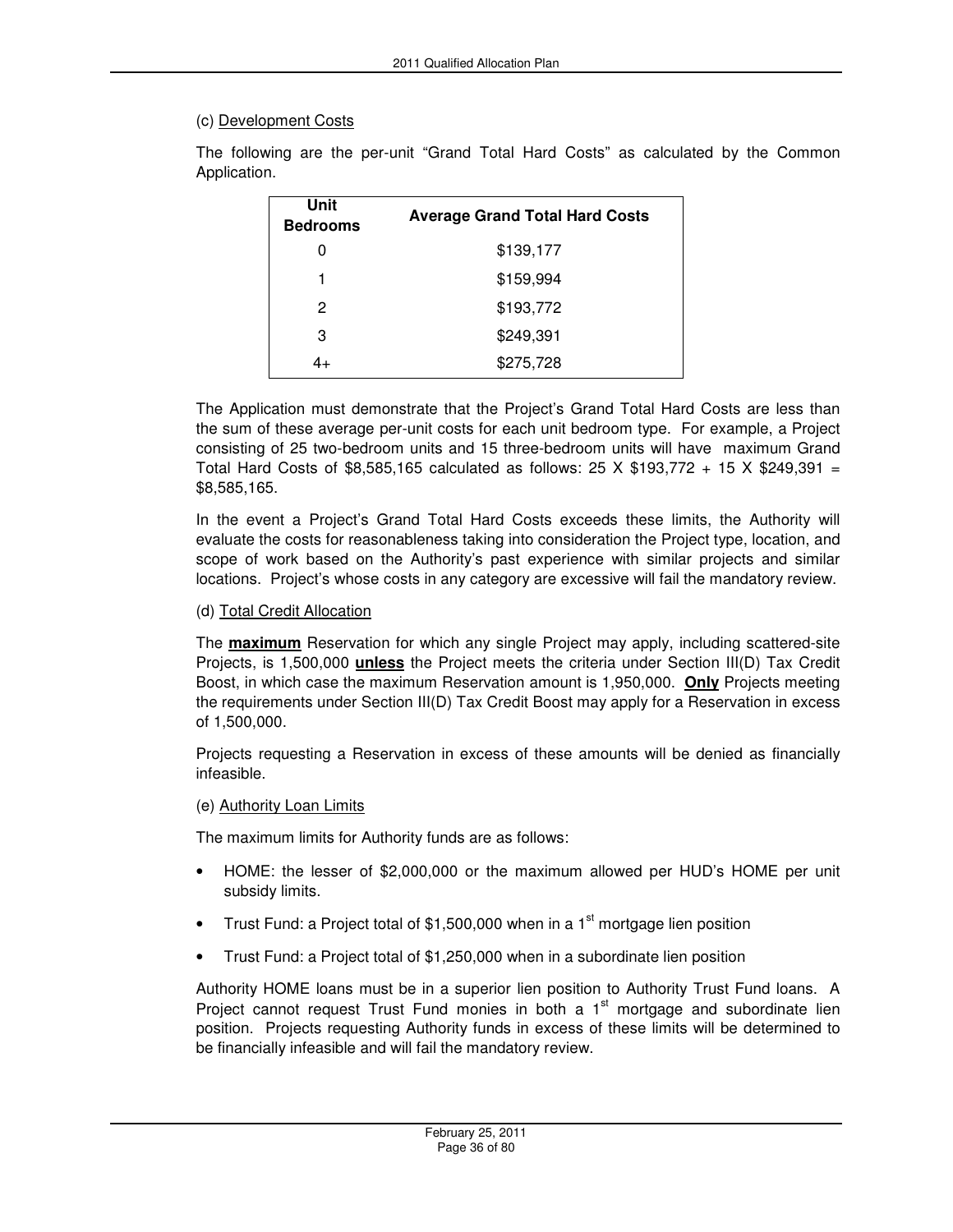### (f) Developer Fee:

The Authority expects the developer fee line item in the Common Application to be inclusive of **all** of the following: consultant fees, construction management fees, architectural and civil engineering fees in excess of the Authority's fee limits, developer overhead fees, and any fees related to direct assistance provided to the Owner in conjunction with the completion of the application or construction of the development. The developer fee expenses **cannot** appear on any other development budget line item.

Furthermore, the developer fee is limited to the product of 12% and the Project's "Developer Fee Basis" defined as the Project's total development cost net of the following: syndication costs, developer fee, reserves and interim costs ("Developer Fee Basis") as calculated in the Common Application except as follows:

- 1) In cases where there is an Identity of Interest between the buyer and the seller of any property reflected in the acquisition costs, the developer fee is limited to five percent (5%) of the Project's Developer Fee Basis attributable to property acquisition costs for which there is an Identity of Interest between the buyer and the seller.
- 2) In cases where there is an Identity of Interest between the general contractor and the Owner, the developer fee will be reduced by the greater of two percent (2%) of trade payments & site work or the amount of the general contractor's overhead.

**All** Applications **must** reflect a deferred developer fee as a financing source. At a minimum, the deferred fee must be the lesser of twenty-five percent (25%) of the sum of the developer and any consultant fees or seventy-five percent (75%) of cash flow after debt service in years 1 to 10.

### **2) Project Income**

## (a) Unit Rents

The proposed gross residential unit rents for the Project, including any utility allowances, must be reasonable for the market area and must not be in excess of ninety-five percent (95%) of any rent limits imposed by any financing source, program, or other requirement. Rent and income limits can be found on the Authority's website (www.ihda.org).

### (b) Rental Assistance

Any Project that includes residential income generated as a result of a rental assistance contract must clearly identify the portion of the rent paid by the tenant.

All assumptions regarding the funding and renewal of rental assistance contracts must be clearly identified. The Authority will review and determine the suitability of all assumptions regarding the funding and renewal of rental assistance contracts on a case-by-case basis.

In the event a rental assistance contract pays a rent in excess of 95% of the gross unit rent limit, the Application must demonstrate how the Project will remain financially feasible throughout the compliance period in the event the rental assistance contract is terminated.

### (c) Additional Residential Income

Additional sources of residential rental income are limited to parking, laundry, and vending income. Applications reflecting income from these sources must describe all assumptions regarding the calculation of this income.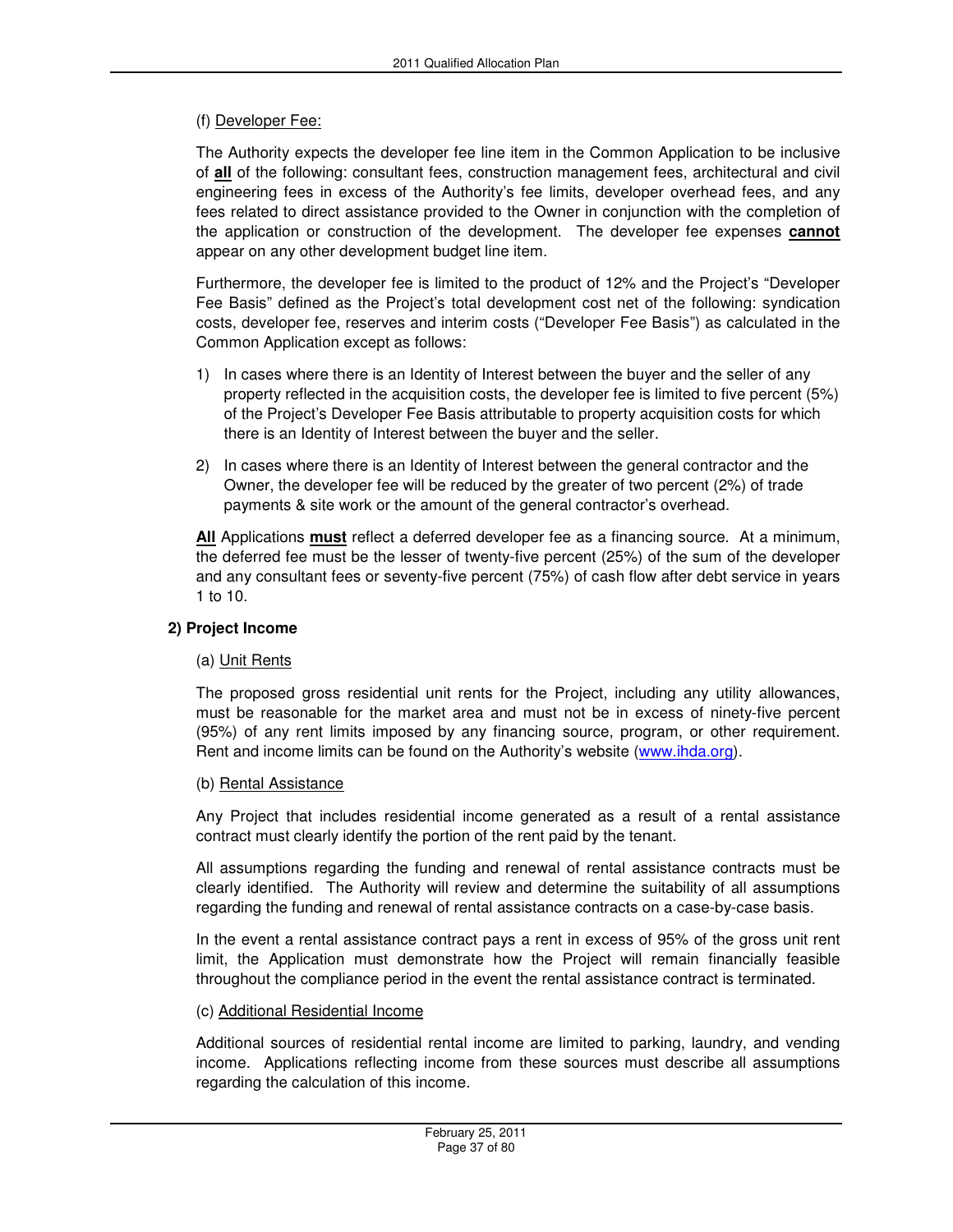Projects that include the development of parking in Tax Credit eligible basis may be subject to restrictions regarding parking income under the Code.

#### (d) Commercial Income

Applications that include any sources of commercial income must include a detailed description of any assumptions related to the commercial income and copies of any existing leases or letters of intent to occupy commercial space. The Authority will review and determine the suitability of all assumptions regarding commercial income on a case-by-case basis. Projects that include the development of commercial space in Tax Credit eligible basis may be subject to restrictions regarding commercial income under the Code.

Commercial income will be underwritten at a fifty percent (50%) vacancy rate.

### **3) Debt Service Coverage Ratio**

**All** Applications **must** demonstrate the Project can maintain a minimum debt service coverage ratio (the ratio of a Project's net operating income to its debt service) of 1.15 to 1.00 on all debt, excluding cash flow notes, for a minimum of fifteen (15) years.

Projects whose cash flow reflects debt service coverage ratios of less than 1.15 to 1.00 must capitalize operating or debt service reserves and detail how payouts from these reserves will maintain the minimum debt service coverage ratios through a cash flow statement reflecting annual payouts from the reserve.

### **4) Cash Flow after Debt Service**

**All** Applications **must** demonstrate the Project can maintain annual cash flow after debt service in an amount not less than \$100 per unit for a minimum of fifteen (15) years.

### **5) Reserves**

### (a) Replacement Reserve

**All** Applications **must** budget adequate replacement reserves and the operating budget must have adequate cash flow to capitalize annual replacement reserves. In evaluating whether the Project has adequate replacement reserves, the Authority will consider the following as minimum, per unit, replacement reserves to be reflected in the development budget and, on an annual basis, in the operating budget:

- New Construction Elderly (including SLF's): \$300
- New Construction non-Elderly (all units  $\leq$  2 BR) : \$350
- New Construction non-Elderly (any units  $\geq$  3 BR) : \$400
- All rehabilitation and other Project types: \$400

**Any** Project with fewer than 30 units, regardless of the construction type or the population served, **must** reflect a replacement reserve in the amount of \$1,500 per unit in the development budget with annual, per unit replacement reserves as detailed above.

#### (b) Real Estate Tax Reserves

**All** Applications **must** budget adequate real estate tax reserves to pay real estate taxes during the construction period plus an amount equal to fifty-five percent (55%) of the estimated annual real estate taxes in the first year of Project operations. In addition, the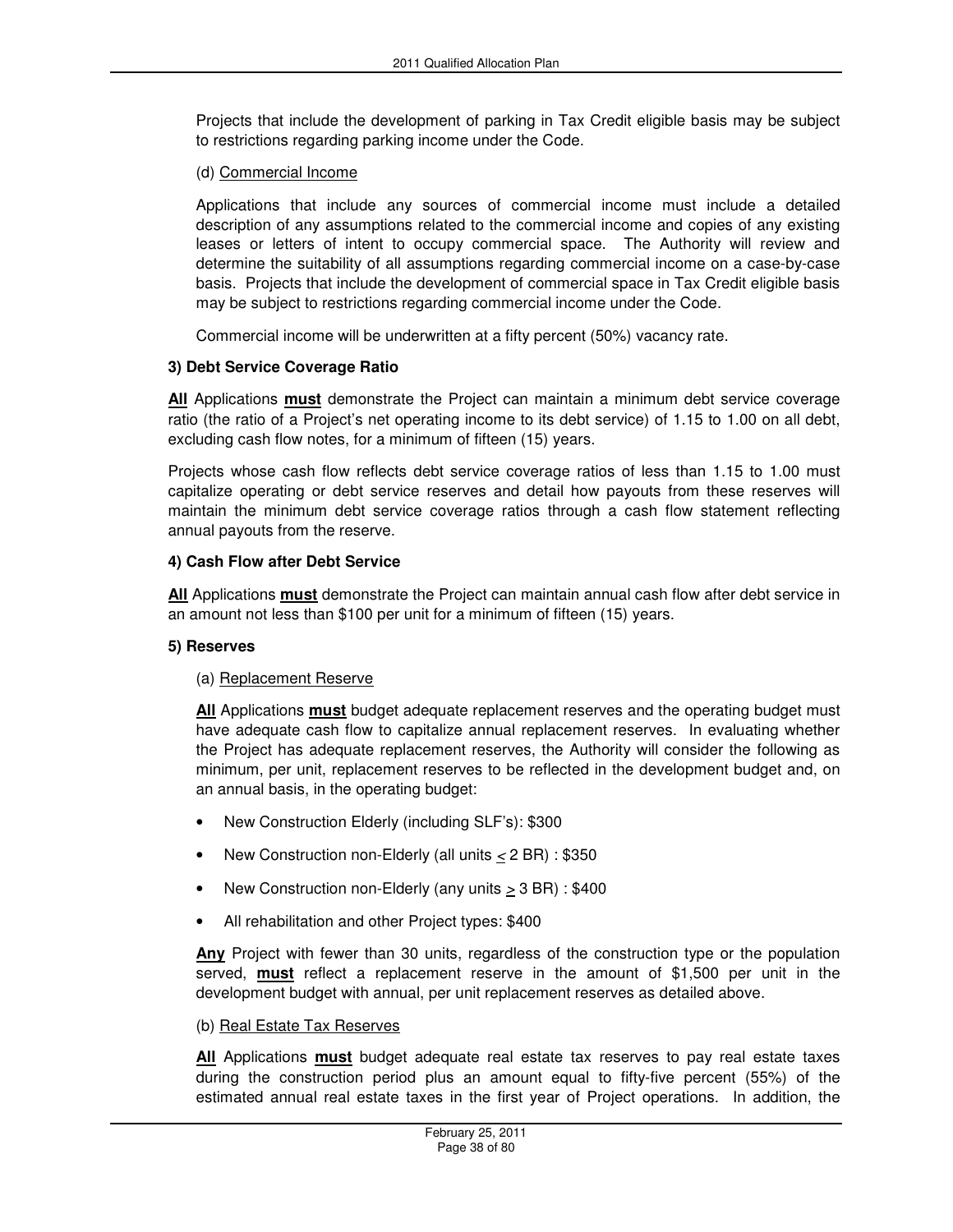operating budget must have adequate annual cash flow to capitalize an annual real estate tax reserve sufficient to pay the Project's real estate taxes in the following year.

**All** Applications **must** include evidence of how construction period real estate taxes and operations period real estate taxes were determined.

**All** Applications assuming a real estate tax abatements for any period of time **must** detail any assumptions associated with the abatement including **all** of the following:

- The calculation of real estate taxes before, during, and after the abatement, and
- The anticipated date the abatement becomes effective, and
- The length of the abatement.

#### (c) Insurance Reserves

**All** Applications **must** budget adequate insurance reserves to pay insurance during the construction period plus an amount equal to 105% of the estimated annual insurance expenses in the first year of Project operations. In addition, the operating budget must have adequate annual cash flow to capitalize an insurance reserve sufficient to pay the Project's insurance in the following year.

#### (d) Initial Rent-Up Reserves

**All** Applications **must** include an initial rent-up reserve sufficient to cover all operational costs including administrative, management, payroll, maintenance, utilities, taxes, insurance, and debt service payment for the period between the initial certificate of occupancy and stabilized occupancy.

The sizing of the initial rent-up reserve must be based on the absorption information contained in the market study. In addition, the Application **must** detail anticipated Project income and expense assumptions for the period between the initial certificate of occupancy and stabilized occupancy.

The Authority will evaluate the sufficiency of the initial rent-up reserve taking into consideration the rental market, target population, expected occupancy rates, and all income and expense assumptions.

#### (e) Other Reserves

The Authority will review all other Project reserves including, but not limited to, debt service, operating, and furniture, fixtures and equipment, in order to evaluate their sufficiency and reasonableness. **All** Applications including additional reserves **must** include a description with **all** of the following:

- How the Project will benefit from the reserves, and
- Why the reserves are necessary, and
- Who (if anyone) is requiring them, and
- Who will hold them, and
- What is the process for releasing the reserves, and
- Is there a requirement the reserves be replenished, and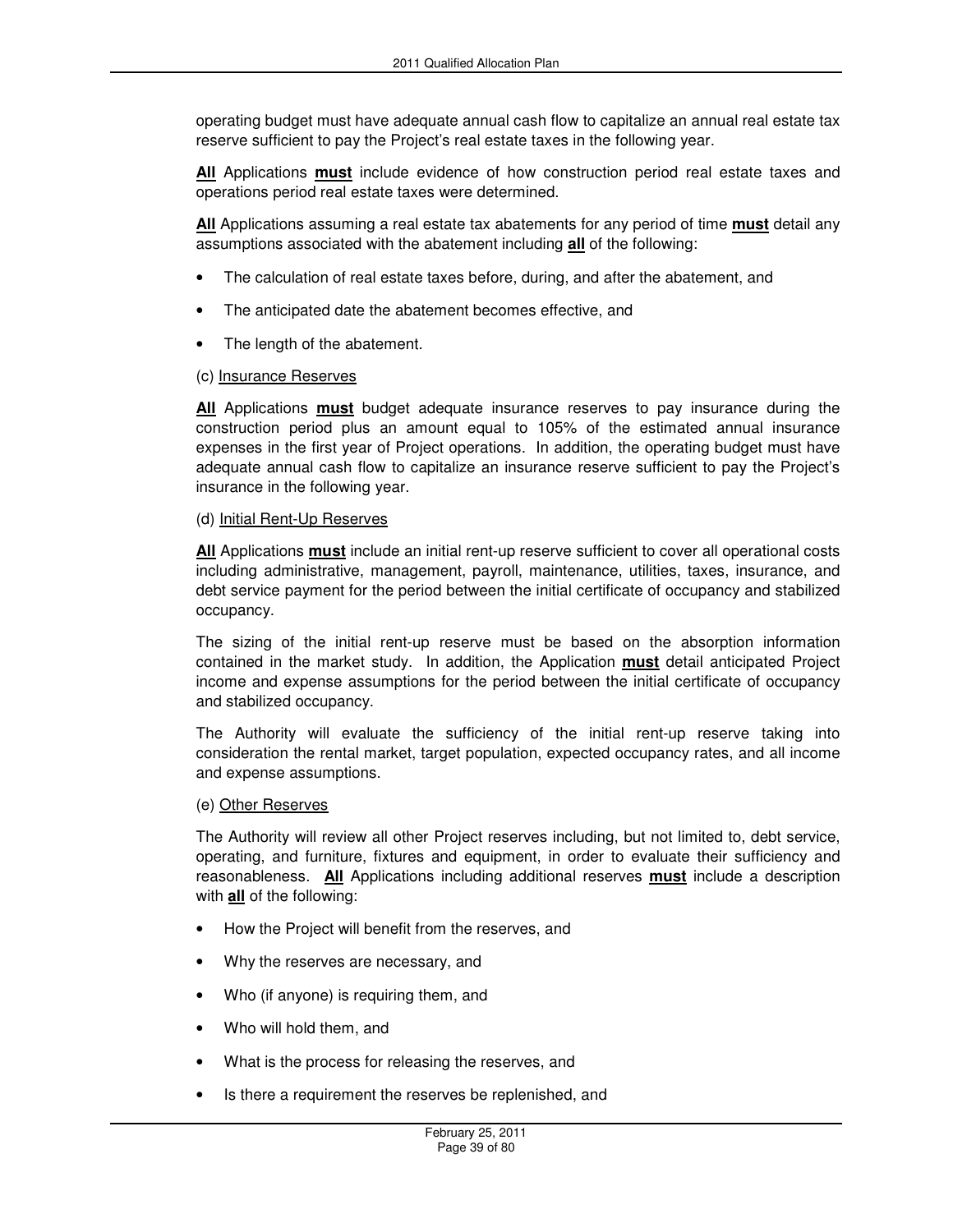• If there is a requirement the reserves be replenished, what is the source of funds for replenishment.

### **6) Operating Expenses**

Annual per unit operating expenses must be adequate and reasonable for the Project type, location, and population served. Per unit annual operating expenses, excluding taxes, reserves, resident services, and debt service are expected to fall within the following ranges for each of the geographic set-asides:

- (a) Projects in the City of Chicago
- Elderly: \$3,600 \$6,000
- Non-Elderly: \$3,800 \$6,500
- SLF: \$18,000 \$20,000
- Supportive Housing Projects (50% or more units): \$3,700 \$6,200

(b) Projects in the Chicago Metro Region (excluding the City of Chicago)

- Elderly: \$2,600 \$4,400
- Non-Elderly: \$3,300 \$5,500
- SLF: \$18,000 \$20,000
- Supportive Housing Projects (50% or more units): \$3,500 \$6,000
- (c) Projects in Other Metro Areas
- Elderly: \$2,300 \$3,800
- Non-Elderly: \$2,600 \$4,500
- SLF: \$16,000 \$18,000
- Supportive Housing Projects (50% or more units): \$2,800 \$4,800
- (d) Projects in Non Metro Areas
- Elderly: \$2,000 \$3,500
- Non-Elderly: \$2,200 \$3,800
- SLF: \$15,000 \$17,000
- Supportive Housing Projects (50% or more units): \$2,500 \$4,500

In order to substantiate a deviation from the expected ranges the Application **must** include supplemental documentation such as historic operating expenses and additional detail about specific expenses. The Authority will review and determine the suitability of operating expenses outside the expected ranges on a case-by-case basis.

### **7) Trending Factors**

The Project must demonstrate it remains financially feasible for a minimum of fifteen (15) years utilizing the following cash flow trending factors: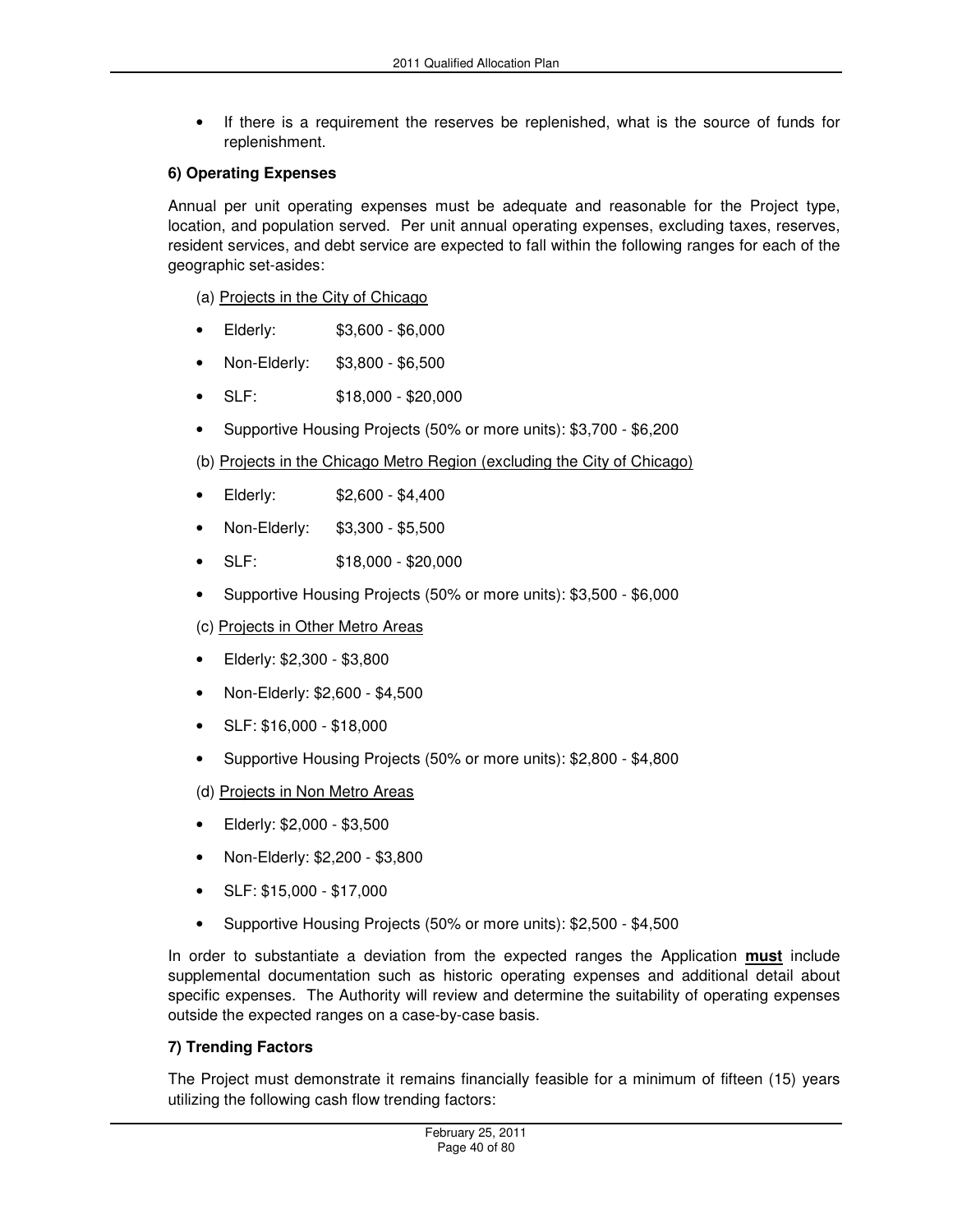- Annual Increase in real estate taxes: 5%,
- Annual Increase in operating expenses: 3%,
- Annual Increase in income: 2%,

In order to substantiate a deviation from the listed trending factors, the Application **must** include supplemental documentation such as evidence of real estate tax levies for the ten (10) years prior to application and audited operating expense and income information for the five (5) years prior to Application will be considered. The Authority will review and determine the suitability of trending factors outside the expected ranges on a case-by-case basis.

#### **8) Vacancy Rates**

The Project must demonstrate it remains financially feasible for a minimum of fifteen (15) years utilizing the following annual economic vacancy rates:

- Elderly: 6%
- Non-Elderly: 8%
- SLF: 10%
- Supportive Housing Projects (50% or more units) including SRO's: 10%

In order to substantiate a deviation from the listed vacancy rates, the Application **must** include supplemental documentation such as audited operating expense and income information for the five (5) years prior to Application will be considered. The Authority will review and determine the suitability of any other vacancy rates on a case-by-case basis.

#### **9) Utility Allowances**

**All** Applications that reflect tenant paid utilities **must** submit current documentation fully detailing the expected per unit utility expenses incurred by utility type on a monthly basis. The utility allowance must be appropriate for the unit size, utilities covered, and Project location.

Projects that include gas or electric heat **must** differentiate heating expenses from other gas and electric expenses.

Current utility allowance information **must** be provided by the governing public housing authority for the county where the Project is located or through the submission of a utility survey covering one (1) full year that is representative of each unit type within the Project.

In any case where the Project's expected utility allowances are less than reflected in the public housing authority utility allowance schedule or utility survey, a detailed description for the difference **must** be included and will be evaluated on a case by case basis.

Non-essential utilities including telephone, cable television, internet access, etc., are excluded from the utility allowance.

#### **10) Evidence of Project Financing**

**All** Applications **must** reflect adequate sources of construction and permanent financing in order to complete the Project. Any Application that does not reflect adequate sources will fail the mandatory review.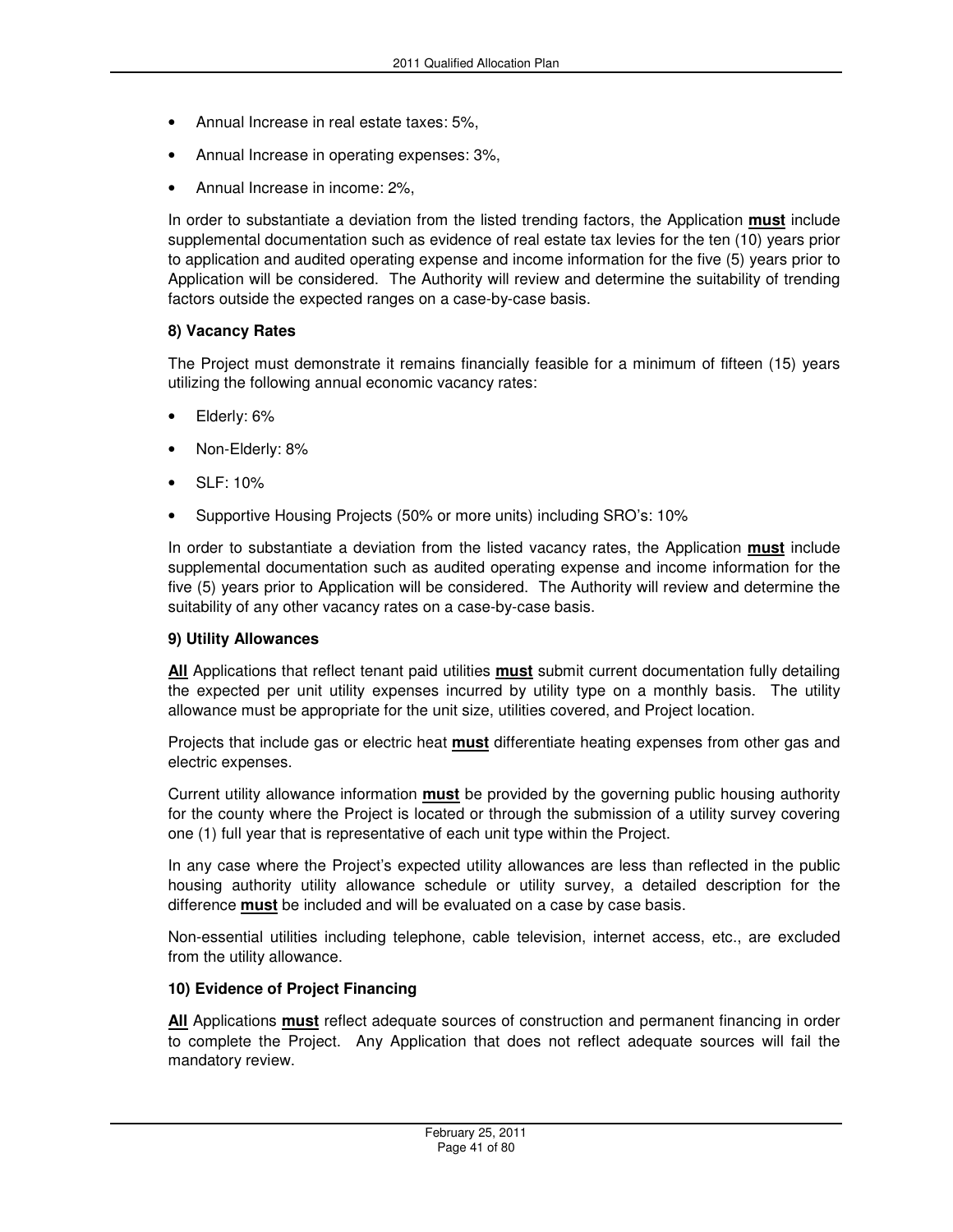**All** Applications **must** evidence all Project financing sources including debt, grants, and Tax Credit equity through executed acknowledgment letter(s) from all lender(s) and/or grantor(s) and/or syndicator(s). Each acknowledgment letter must contain evidence that, as of the Application deadline date, the Application is either still under consideration or has been approved.

If, during the Authority's review of the Application, the Applicant is notified that a Project financing source has been denied, the Applicant will be allowed seven (7) business days from the date of the denial notice to provide a revised financing plan. If not provided, the Application will be determined to be financially infeasible and will fail the mandatory review.

**All** Applications **must** demonstrate that Project underwriting is in compliance with the requirements associated with all Project financing sources including but not limited to income limits associated with Authority sources. For additional information regarding Authority resources please see "General LIHTC Underwriting Guidelines", available on the Authority's website (www.ihda.org).

#### (a) Debt Sources

For any debt source (excluding Authority debt), including any assumptions of debt, the executed acknowledgment letter(s) **must** contain **all** of the following terms:

- The amount of the loan,
- The length of the loan term, which must be at least fifteen (15) years (if there is more than one component to the loan, and these components have different terms, the terms of the longest component must be fifteen (15) years),
- The amortization period of the loan,
- The interest rate (and any terms and conditions regarding adjustments),
- The expected monthly or annual debt service payment, and
- Any financing fees associated with the debt source.

If debt financing is to be obtained through a mortgage broker or banker, the executed acknowledgment letter must be from the actual lender.

In the case of HUD-insured Projects, such as HUD's Section  $221(d)(3)$ , Section  $221(d)(4)$ , and Multifamily Accelerated Processing programs, the Owner must submit an acknowledgment letter from HUD, in addition to the letter from the lender, setting forth the terms of the proposed financing.

Financing fees for any debt source may not exceed 300 basis points, plus the customary costs associated with Federal Housing Administration (FHA) financing, if applicable.

#### (b) Authority Debt Sources

Applications for Authority debt financing must be evidenced in the Application. In addition, the Application **must** include a written request for the Authority debt financing with **all** of the following:

- The amount of the loan,
- The length of the loan term, which must be at least fifteen (15) years (if there is more than one component to the loan, and these components have different terms, the terms of the longest component must be fifteen (15) years),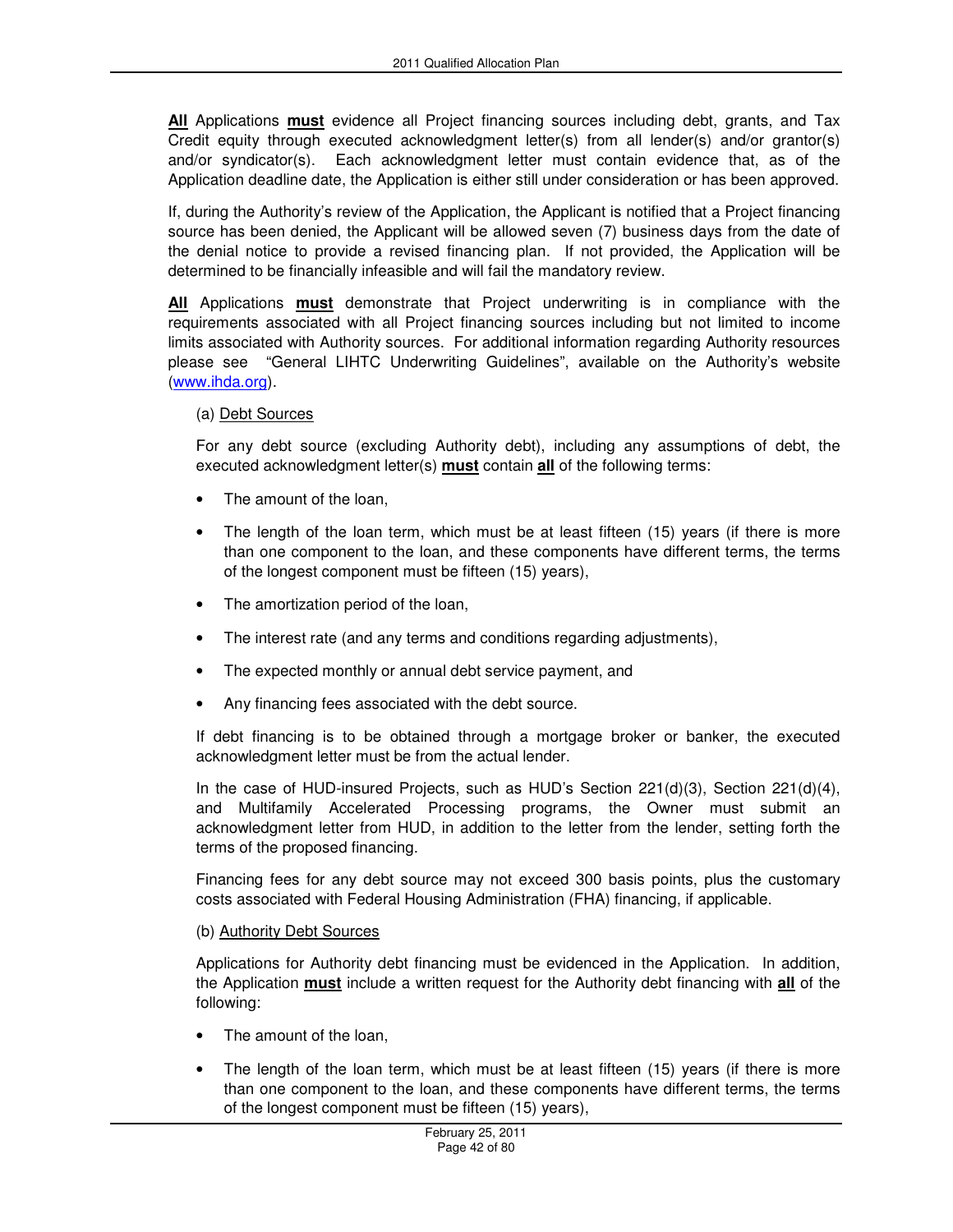- The amortization period of the loan,
- The interest rate (and any terms and conditions regarding adjustments), and
- The expected monthly or annual debt service payment.

Note that Authority debt sources may require additional information, documentation and restrictions including but not limited to further environmental review, contractor wage rates and standards, and income and occupancy restrictions.

#### (c) Grant Sources

For any grant source, the executed acknowledgment letter(s) **must** contain **all** of the following terms:

- The amount of the grant,
- When the grant will be available as a source to the Project, and
- Any outstanding requirements to be met prior to grant availability.

#### (d) Tax Credit Equity Sources

For any Tax Credit equity source, the executed acknowledgment letter(s) **must** contain **all** of the following terms:

- The amount of Tax Credit equity available to the Project,
- The proposed net cent rate per Tax Credit dollar, and
- The proposed equity pay-in schedule

#### **11) Construction Contingency**

**All** Applications **must** reflect hard cost construction contingencies to cover unforeseen construction cost increases. The contingency **must** be sized as a percentage of the construction contact, as calculated in the Common Application, according to the following:

- New-Construction: 5%
- Rehabilitation: 10%

No more than Fifty percent (50%) of construction contingency may be included in a Project's calculation of Tax Credit eligible basis.

## **P) Projects Involving Rehabilitation**

**All** Projects involving any rehabilitation of existing structures **must** comply with the following requirements.

#### **1) Physical Needs Assessment**

The Application **must** include a Physical Needs Assessment ("PNA"). This PNA must be performed by a vendor approved by the Authority, and must be in the format prescribed in the "PNA Scope", found on the Authority's website (www.ihda.org).

For a listing of PNA vendors approved by the Authority, please see the Authority's website (www.ihda.org).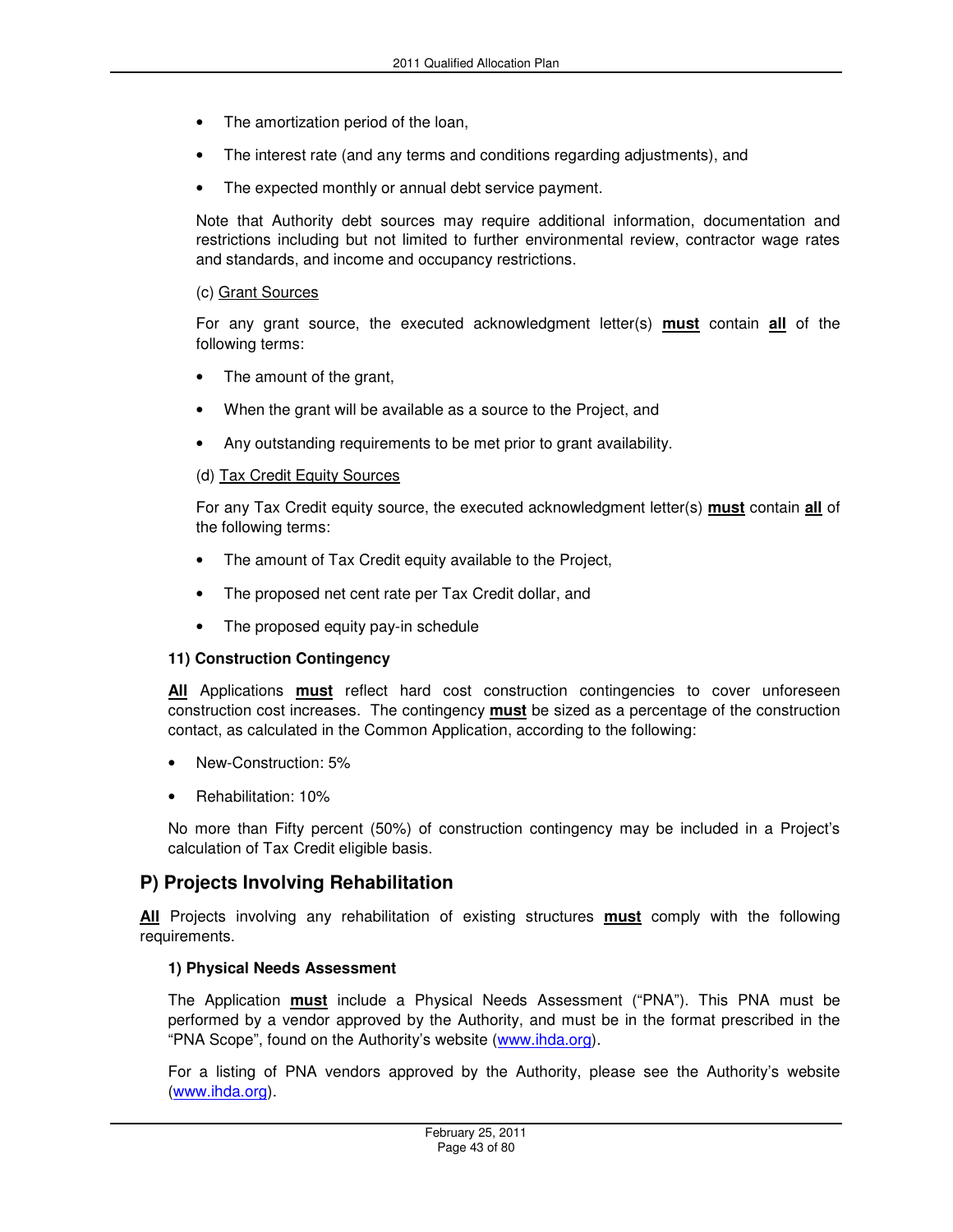The vendor that completes the PNA cannot be the Project's architect of record.

#### **2) Minimum Rehabilitation Standards**

At minimum, the proposed rehabilitation work **must** address all items identified as "Critical" or "Immediate" in the PNA.

Items identified in the PNA as five (5) to seven (7) year needs in current rehabilitation work may be completed, or adequate reserves may be budgeted to ensure these items will be completed within timeframes identified in the PNA.

Applications proposing the rehabilitation of a substandard property will fail the mandatory review if the rehabilitation will not result in safe, sanitary and decent long-term housing; the proposed rehabilitation does not meet Authority standards; or if new construction would be more appropriate.

## **Q) Relocation**

If **any** building acquired as part of a Project, whether for rehabilitation or for demolition, is occupied as of the date of Application, temporary and permanent involuntary displacement of Low Income tenants currently living in the building must be minimized. When deciding whether tenant relocation is necessary, the scope and nature of the proposed Project and its affect on existing tenants should be taken into consideration.

**All** Projects involving the acquisition of an occupied building **must** submit **all** of the following:

- The current tenant profile including household size and income;
- The current rent and unit schedule; and
- In any cases where the Project's proposed rents exceed the current rents, a detailed explanation of how existing tenants will be able to afford the proposed higher rents.
- In addition, any Project requiring tenant relocation, whether temporarily or permanently must also include a detailed description of the relocation process through documentation of the following:
	- 3) Where tenants will be relocated,
	- 4) How long tenants will be relocated,
	- 5) What benefits and services will be available to relocated tenants,
	- 6) How relocated tenants will be returned to the Project,
	- 7) In cases where any tenants will be permanently displaced, an explanation of why tenants are being permanently displaced, as well as any relocation benefits entitled to the tenants must be provided, and
	- 8) A relocation budget detailing all expected relocation costs.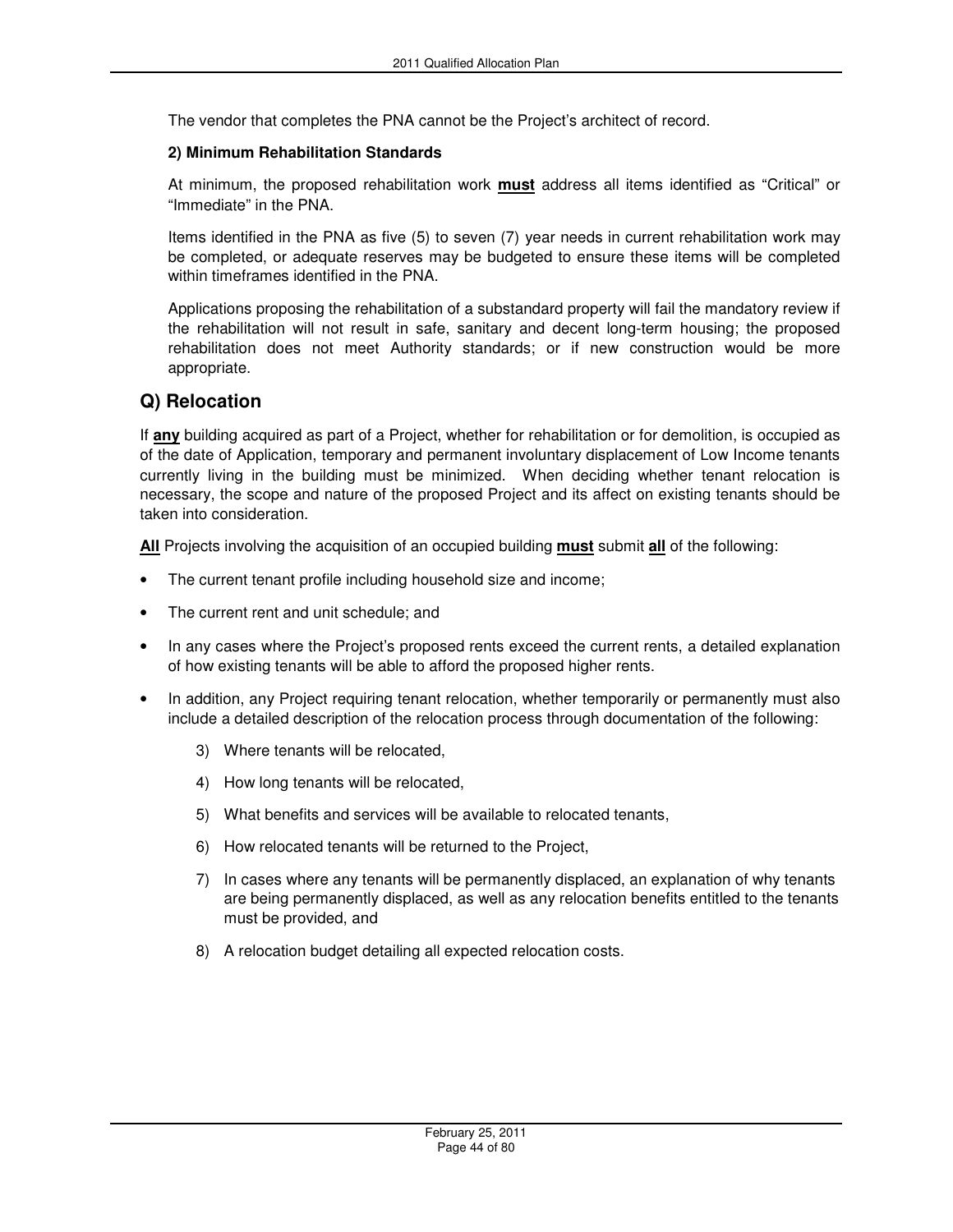# **VIII) Scoring Categories**

The Authority will evaluate Projects based upon the criteria described in this section. Points will be awarded based solely on the information submitted in the Application. The Authority will verify information submitted in the Application.

All applicable documentation for each scoring section must be submitted and tabbed to correspond with the enumeration in a completed self-scoring form. See "Self Scoring Checklist" on the Authority's website (www.ihda.org).

An Application must include a factual basis and documentation for all points claimed. The Authority may deny a claim for points if the correct forms or required information for each scoring category are not submitted, are not submitted at the correct tab, or if information available to the Authority negates a claim for points. The rounding requirements must be correctly applied in each category. If points are not claimed in a scoring category on the Self Scoring Checklist, the Authority will not award any points to the Project in that category.

The Sponsor's commitment to certain scoring criteria shall be binding for the duration of the Extended Use Period and shall be incorporated into the Extended Use Agreement.

# **A) Architectural Design and Project Amenities**

### **1) Development Amenities**

All Projects must incorporate a variety of architectural features and development amenities into the overall Project design.

In order to qualify for points in this category, Sponsors must choose at least two (2) items from each amenity list below as their minimum threshold amenities.

Projects will be awarded three (3) points for each item they choose from the amenity list in addition to the minimum threshold amenities. Up to twelve (12) points will be awarded in this category.

Up to two (2) Project amenities that are not on the following amenity list may be substituted. Sponsors must request Authority approval for substituted Project amenities in the Application by providing a description of the substituted amenity and a justification of the appropriateness of the amenity for the Project.

Sponsors seeking points in this category must submit a certification signed by a licensed architect that the amenities will be incorporated into the Project. See the "Scoring - Project Amenities Certification" on the Authority's website (www.ihda.org).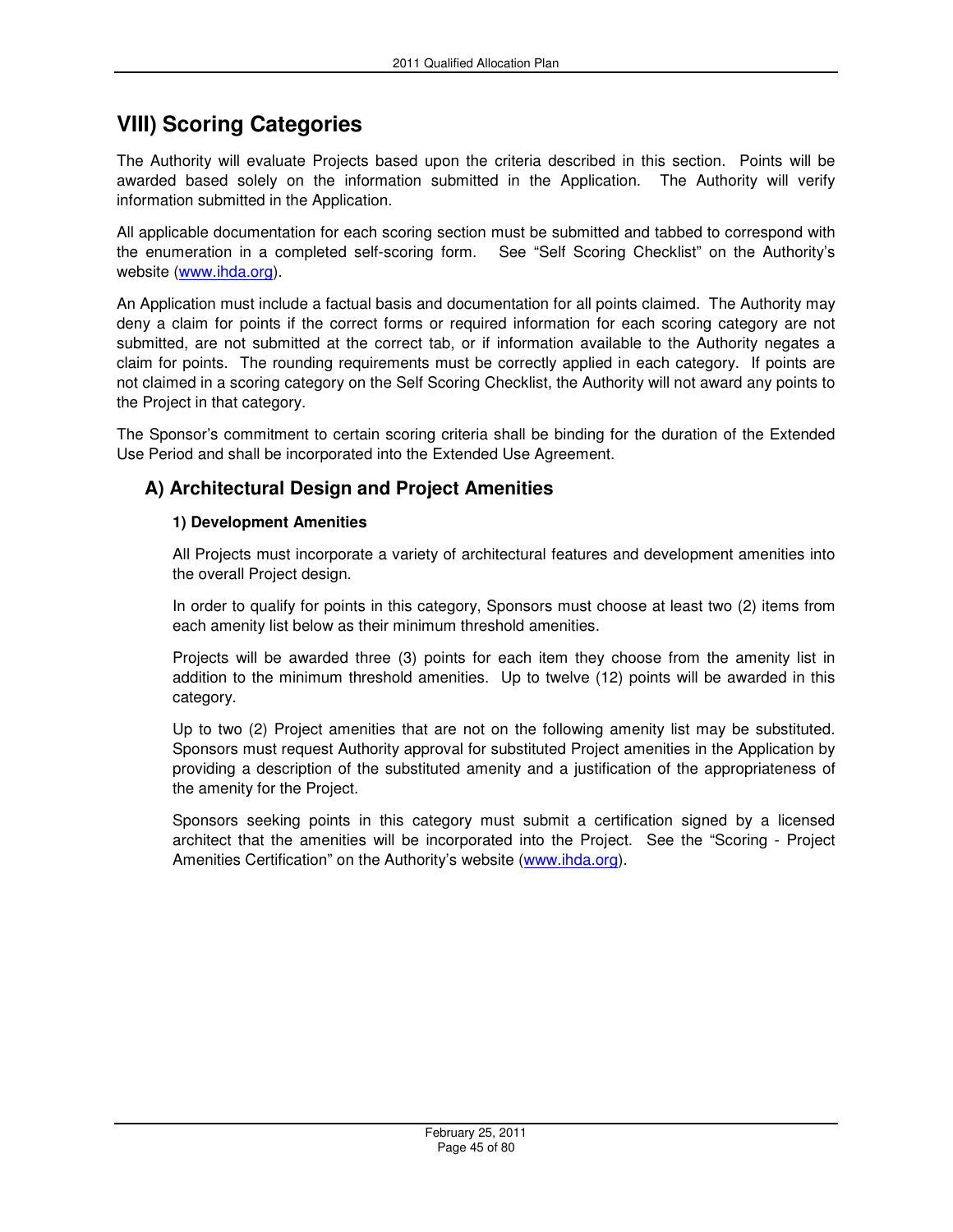#### Amenity List:

| <b>EXTERIOR</b>                                                                                                                                           | <b>INTERIOR</b>                                                                               |  |  |
|-----------------------------------------------------------------------------------------------------------------------------------------------------------|-----------------------------------------------------------------------------------------------|--|--|
| Secured bicycle parking (minimum of 8 slots<br>per 25 units)                                                                                              | Exercise / Fitness Center with at least 3 pieces<br>of equipment per 50 units                 |  |  |
| Full size brick, masonry, pre-cast insulated<br>decorative wall panels, cement board, or a<br>combination thereof, on a minimum of 50% of<br>the exterior | Energy Star-rated ceiling fan with switched light<br>fixture in every living room and bedroom |  |  |
| Upgraded, architectural style roof shingles with<br>a minimum warranty of 30 years                                                                        | Energy Star-rated microwave oven in every<br>unit                                             |  |  |
| Full perimeter fencing for multifamily<br>developments or backyard fencing for single<br>family homes                                                     | Computer room equipped with one computer<br>for every 10 units                                |  |  |
| Screen doors for every unit                                                                                                                               | Day care center                                                                               |  |  |
| Two picnic tables and one grill for every 25<br>units                                                                                                     | Hair salon                                                                                    |  |  |
| Covered pavilion / gazebo                                                                                                                                 | Health and wellness center                                                                    |  |  |
| Swimming pool                                                                                                                                             | Library / Reading room                                                                        |  |  |
| Walking trails with sitting areas                                                                                                                         | On-site management office                                                                     |  |  |
| An equipped sports court (volleyball, tennis,<br>basketball, etc.) for every 100 units                                                                    | Trash disposal chutes                                                                         |  |  |
| Garden plots / designated community garden<br>area with a minimum of 15 square feet per unit                                                              | Residential units are 15% larger than the<br>minimum requirement                              |  |  |
| Upgraded landscaping, including one tree<br>planted on site for every ten units                                                                           | Porch / patio / balcony for each unit                                                         |  |  |
| 100% native landscaping                                                                                                                                   | Storage space is 25% greater than the<br>minimum requirement                                  |  |  |
| Covered driveway at main building entrance                                                                                                                | Energy Star-rated dishwasher in every unit                                                    |  |  |
|                                                                                                                                                           | On-site convenience store                                                                     |  |  |

### **2) Green Initiatives**

Points will be awarded to Projects that fulfill either of the following green initiatives. Points are not cumulative in this category.

#### **Acquisition/Rehab Projects (any population served):**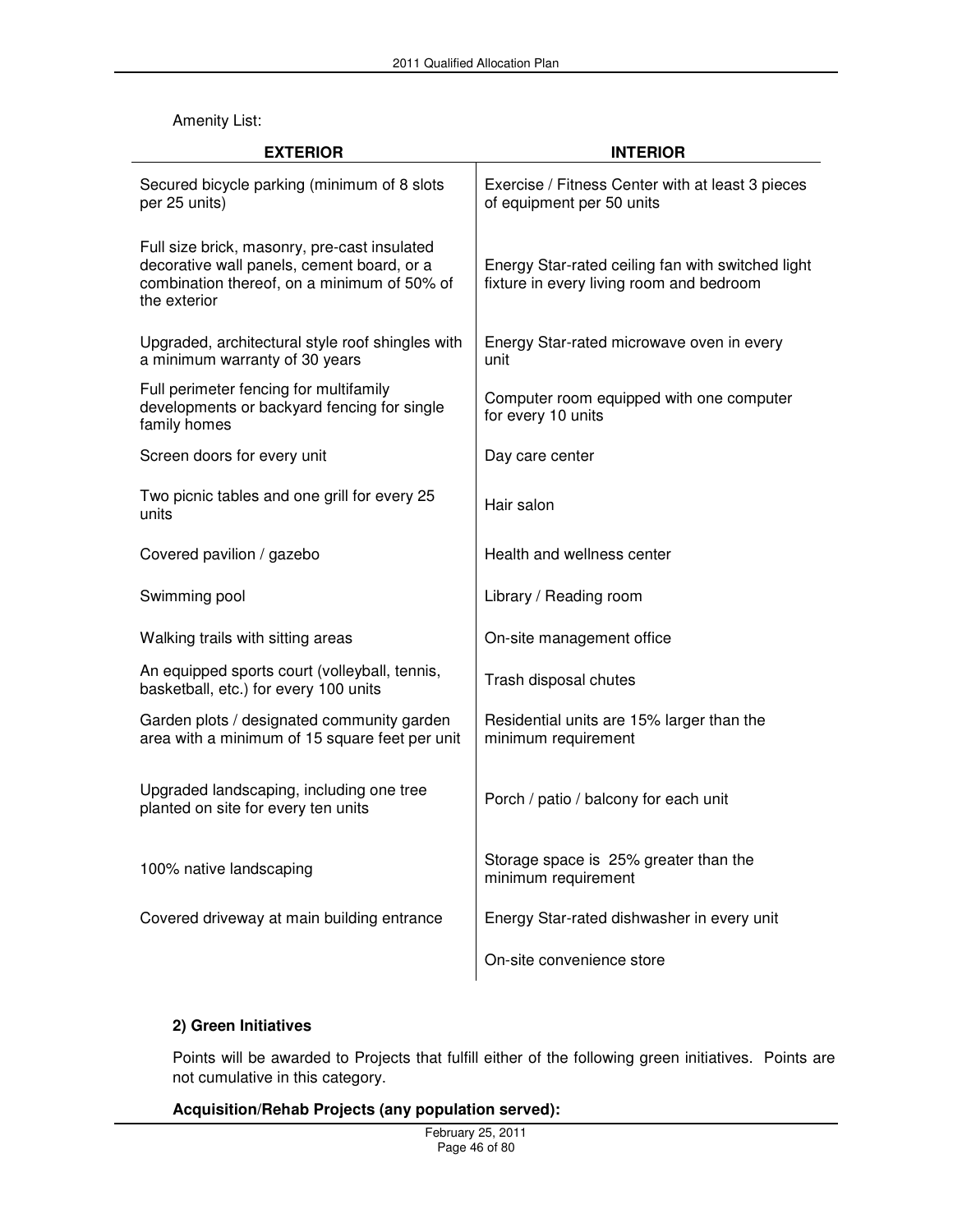- **a. 6 Points:** Comply with all MANDATORY criteria described in Section 7: Healthy Living Environment of the Enterprise Green Communities Criteria 2011, with the addition of Item 5.3 HVAC Sizing, Item 6.1 Low/No VOC Paints, and Item 6.2 Low/No VOC Adhesives
- **b.** 8 Points: Commit to obtaining a sustainable building certification from one of the following entities:
	- Enterprise Green Communities certification
	- **U.S. Green Building Council's LEED certification**
	- ICC 700-2008 National Green Building Standard certification at Emerald Level

#### **New Construction Projects (any population served):**

- 
- **c. 4 Points:** Comply with all MANDATORY criteria described in Section 7: Healthy Living Environment of the Enterprise Green Communities Criteria 2011, with the addition of Item 5.3 HVAC Sizing, Item 6.1 Low/No VOC Paints, and Item 6.2 Low/No VOC Adhesives
- **d. 8 Points: Commit to obtaining a sustainable building certification** from one of the following entities:
	- Enterprise Green Communities certification
	- U.S. Green Building Council's LEED certification
	- **ICC 700-2008 National Green Building Standard certification at** Emerald Level

Sponsors must submit the "Scoring - Green Initiatives Certification" signed by a licensed architect indicating how the Project will comply with the above criteria.

Failure to receive the certification may result in a Sponsor being penalized in future Applications in the "Unacceptable Practices" scoring category and may lead to failure to meet the Authority's mandatory appropriate development team requirements.

#### **3) Enhanced Accessibility**

Projects will be awarded eight (8) points for complying with BOTH of the following requirements:

**a.** At least ten percent (10%) of the total units in the Project are designed for persons with mobility impairments, as defined in ICC/ANSI 117.1-2003

#### **AND**

**b.** At least two percent (2%) of the total units in the Project are designed for persons with sensory impairments (not less than one unit), as defined in ICC/ANSI 117.1-2003

The units designed for persons with sensory impairments must be exclusive of the units designed for persons with mobility impairments.

In calculating the number of accessible units that must be made available, Sponsors must **ALWAYS** round up to the next unit (i.e.  $51 \times 10\% = 5.1$ , round up to 6 accessible units).

Sponsors seeking points in this category must submit a certification signed by a licensed architect indicating that the Project will comply with the requirements listed above. Please see the "Scoring – Enhanced Accessibility Certification" on the Authority's website (www.ihda.org).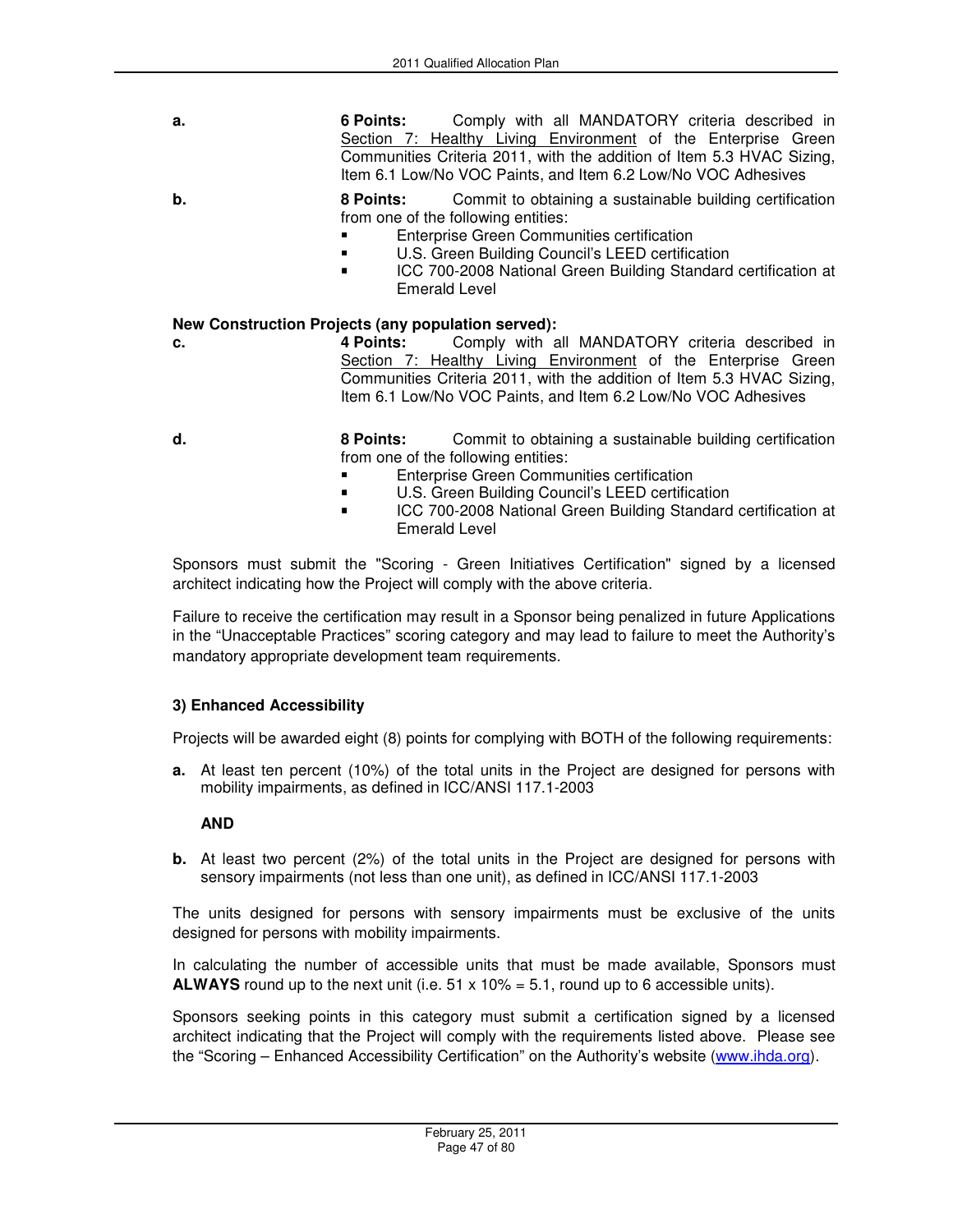Failure to provide the accessible units may result in a Sponsor being penalized in future Applications in the "Unacceptable Practices" scoring category and may lead to failure to meet the Authority's mandatory appropriate development team requirements.

### **4) Unit Mix**

The Authority values developments that incorporate a unit mix that will accommodate the changing needs of diverse household and family types throughout the life of the Project. Points are not cumulative in this category. Points will be awarded to Projects in the following manner:

#### **New Construction Projects (Non-Elderly only)**

- **a.** 4 Points: Project contains two unit types, with each unit type making up at least twenty percent (20%) of total units
- **b.** 6 Points: Project contains three or more unit types, with each unit type making up at least ten percent (10%) of total units

#### **All Other Projects (including Supportive Housing Projects)**

**c. 6 Points:** Project contains two unit types, with each unit type making up at least twenty percent (20%) of total units; OR Project contains three or more unit types, with each unit type making up at least ten percent (10%) of total units

In calculating the number of units that must be made available, Sponsors must **ALWAYS** round up to the next unit (i.e.  $51 \times 10\% = 5.1$ , round up to 6 units).

### **5) Large Units**

Up to twelve (12) points will be awarded if the Project contains income-restricted units with three or more bedrooms:

| <b>POINTS</b> | % of Total Units with 3 or<br>More BR |
|---------------|---------------------------------------|
| 12            | $31\% - 50\%$                         |
| 10            | $20\% - 30\%$                         |
| я             | 10% - 19%                             |

Projects proposing rehabilitation in which more than 50% of the units contain three bedrooms may qualify for the full twelve (12) points if the site and market study confirms the need for this type of unit.

In a mixed income Project, market rate three or more bedroom units shall not count toward the minimum percentages set forth above.

In calculating the number of units that must be made available, Sponsors must **ALWAYS** round up to the next unit (i.e.  $51 \times 10\% = 5.1$ , round up to 6 units).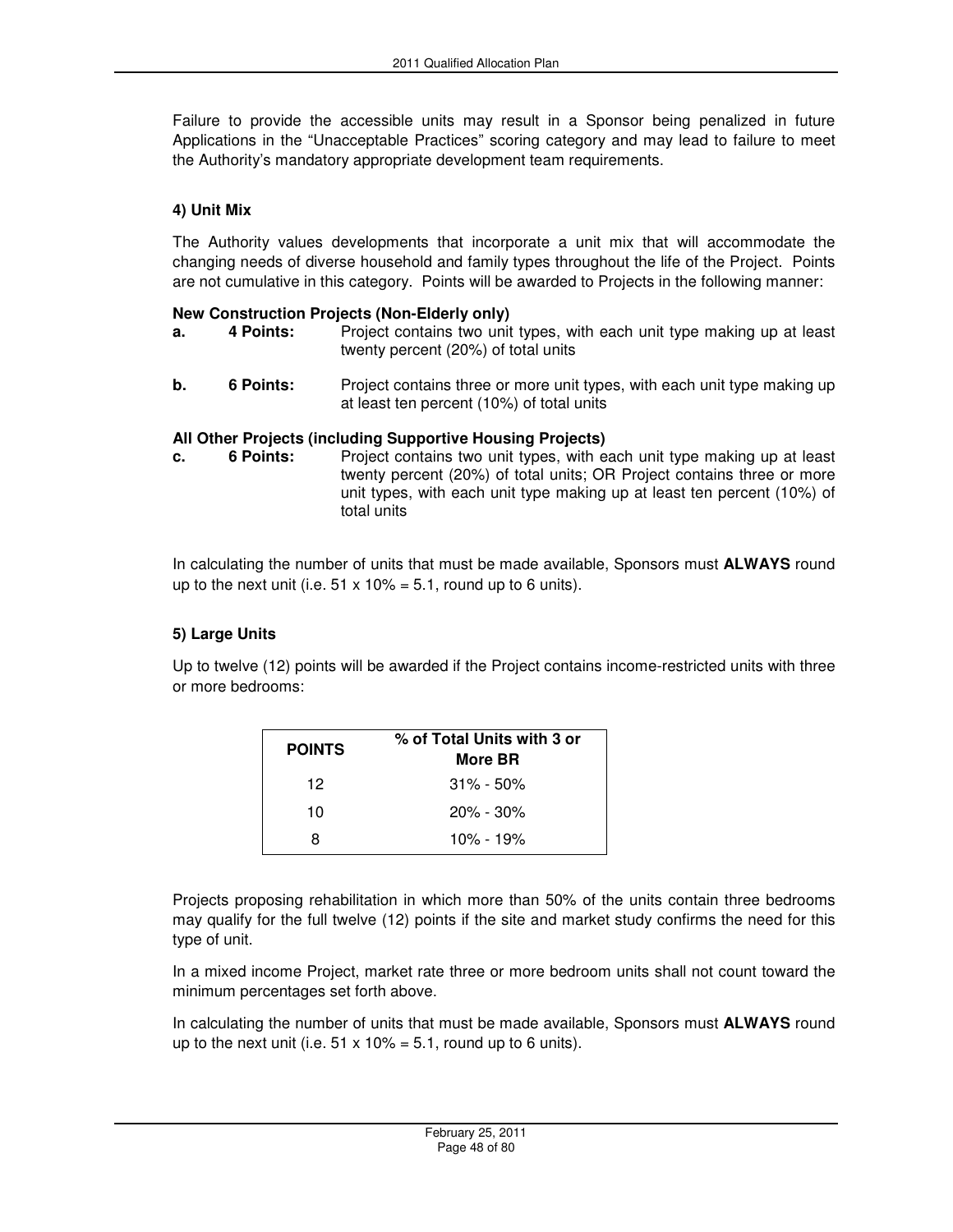# **B) Site Suitability and Marketability**

### **1) Market Study Evaluation**

The Authority will award up to twelve (12) points under this section. In determining how many points to award a Project, the Authority will review the submitted site and market study, as required under the mandatory requirements.

While the Authority will consider the conclusions of the market analyst in determining the marketability of the Project, the Authority is not bound by the opinion, recommendations, or conclusions reached by the market analyst. The Authority reserves the right to independently evaluate the demand for additional affordable rental housing in the geographic/market area.

An Application that includes a market study that does not confirm the viability of the Project or the need for additional affordable rental units in the designated market area will, in all likelihood, not score favorably in this section.

Sponsors of SLFs, Supportive Housing Projects, or Projects with existing tenants should ensure that the market study clearly addresses the unique aspects of their Project. The market study for SLFs or Supportive Housing Projects must address the anticipated demand for the Project and the reasons why the Project will be attractive to the particular target population(s).

Market studies for Projects which are occupied at the time of Application, must i) explain the reasons for any vacancies, i.e., (if the vacancies are market driven), and ii) provide an evaluation of the current tenants indicating the extent to which any or all may be displaced due to the planned Project.

In determining how many points to award a Project under this section, the Authority may take into account such factors, including but not limited to, the following:

### (a) Development Attributes

Items such as the level and appropriateness of the proposed unit and development amenities; the amount of proposed parking; the general acceptability and marketability of the Project site including surrounding land uses; and the site's overall public accessibility and proximity to area services and amenities.

#### (b) Primary Market Area

Items such as the appropriateness of the Primary Market Area ("PMA") and the demographic and economic trends for that area.

### (c) Existing Rental Market

The competitiveness of the proposed Project to existing comparable properties in various ways such as rents, unit size and amenities, and the occupancy of comparable properties in the PMA.

### (d) Demand

Items such as the waiting lists at existing properties, penetration and capture rates, forecasted absorption potential for the proposed Project, and documented need for this type of housing in the PMA.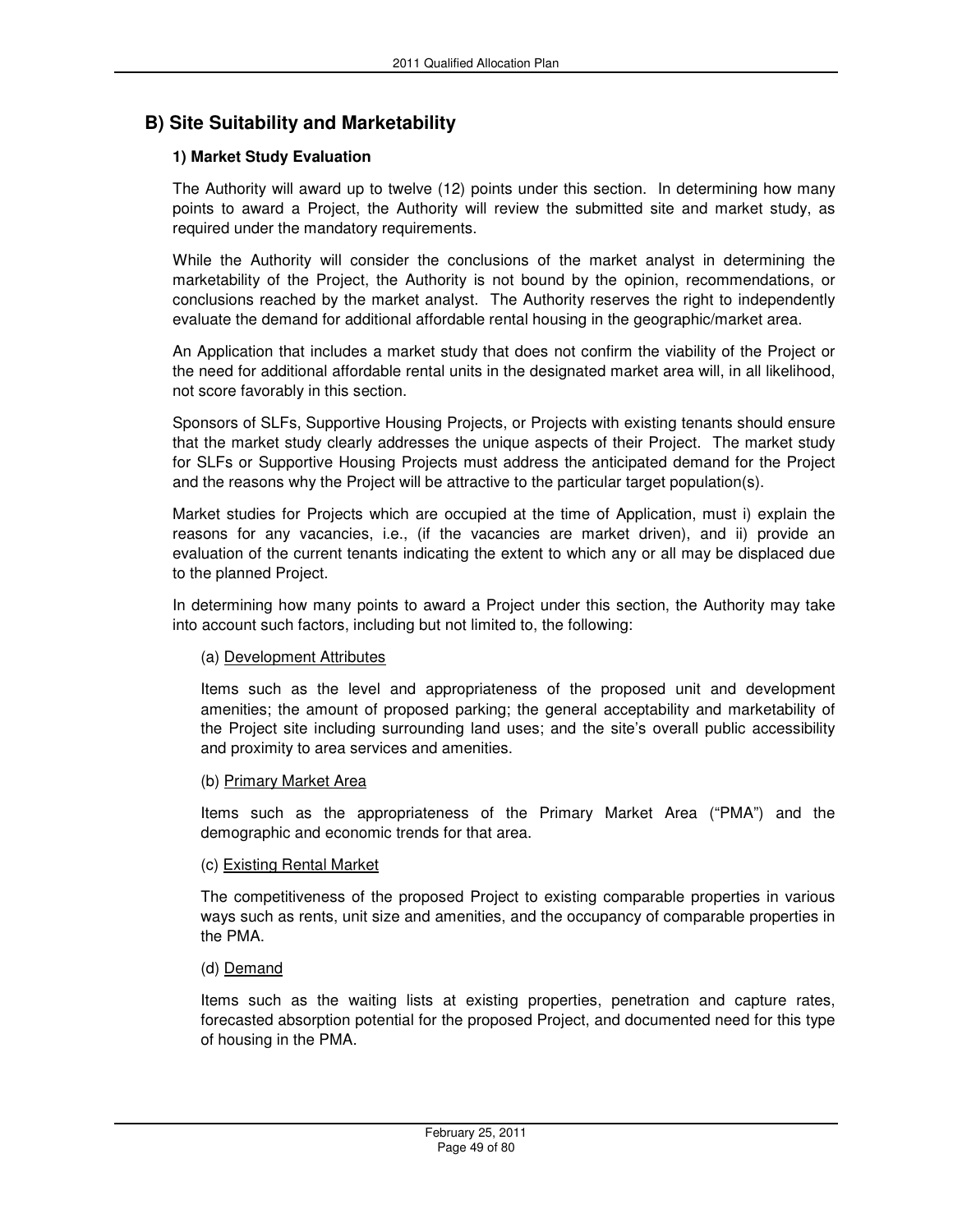#### **2) Neighborhood Characteristics and Amenities**

A maximum of ten (10) points will be awarded in this section based on the proximity of desirable and undesirable activities and characteristics.

One (1) point will be awarded for each desirable activity/characteristic in the vicinity of the Project, and one (1) point will be deducted from the total desirable activities score for each undesirable activity/characteristic in the vicinity of the Project.

The total points awarded will be determined by calculating the sum of the total desirable activity points less the total undesirable activity points. A negative total in this category will be awarded zero (0) points.

A map must be submitted indicating the specific location of all desirable and undesirable activities or characteristics in the vicinity of the Project. At a minimum, the map must include the following:

- Project site location including area roadways; and
- Indication of distances in 1/4 mile increments;

In addition, the Application must include a table referencing each desirable and undesirable activity identified on the map and stating the type of activity or characteristic identified and the address.

Please include color photographs of the desirable and undesirable activities/characteristics.

For scattered site Projects, the perimeter of the noncontiguous parcels shall serve as the boundary of the proposed Project site from which the distance for determining the location of the desirable and undesirable activities and characteristics shall be measured.

#### (a) Desirable Activities

In order for a Project to receive desirable activity/characteristic points, the following criteria must be met:

- 9) Only activities and/or characteristics which are located within one (1) mile of the proposed site will be considered.
- 10) Owners must score one (1) point in five (5) different categories before they can receive multiple points in any category.
- 11) Each activity/characteristic will be assigned to only one category.
- 12) For desirable characteristics that are under construction, consideration will be given and points may be awarded to active construction sites where the new structures are above ground at the time of Application.

Desirable activities/characteristics may include, but are not limited to, the following categories:

- Retail stores (includes clothing stores, department stores, etc.)
- Federally insured banking institutions (ATMs are not eligible for points)
- Recreational facilities / public parks / civic centers
- Grocery stores (only full service grocery stores are eligible for points)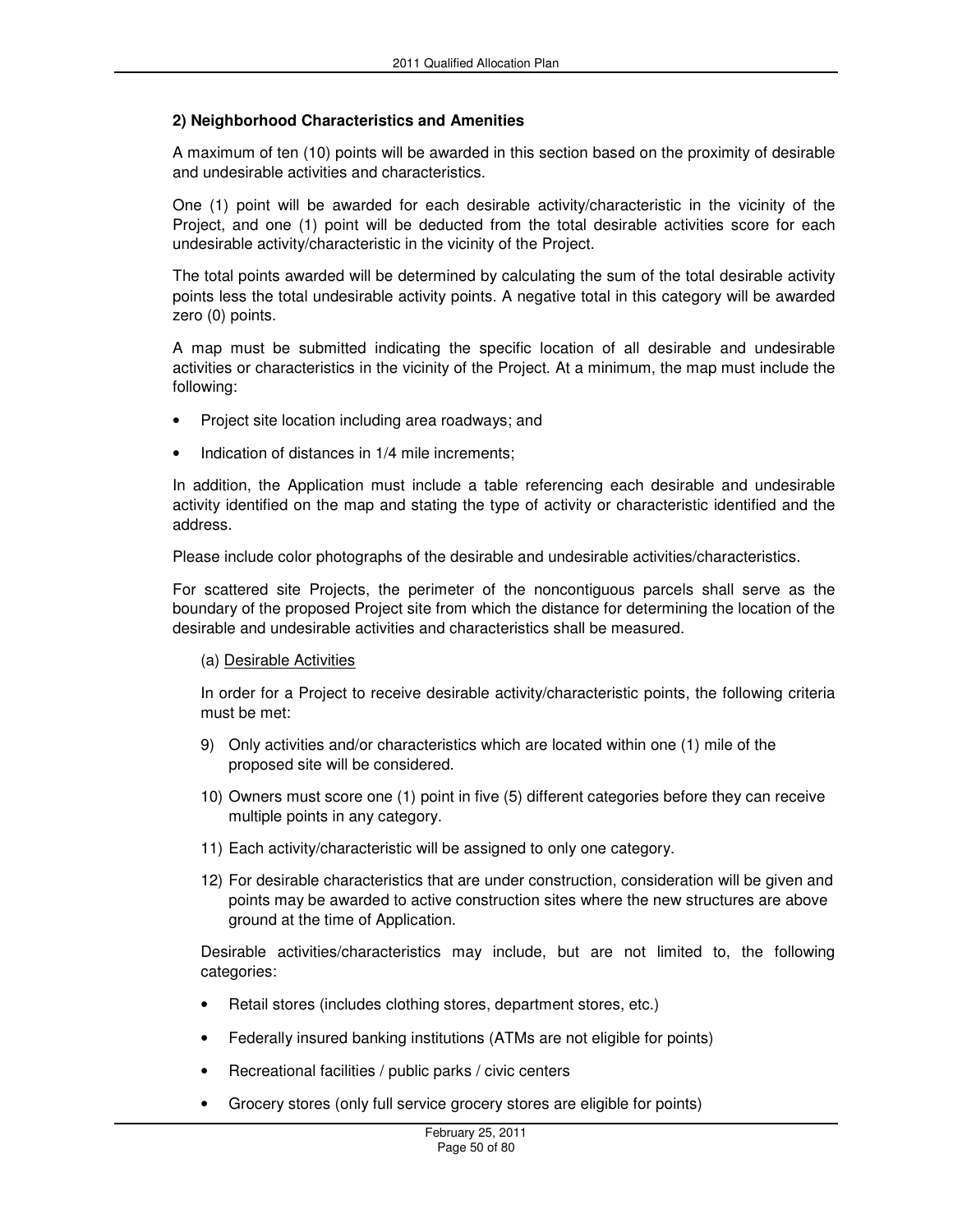- Day care services (must be licensed, non-elderly developments only)
- Elderly service centers (elderly developments only)
- School(s) (non-elderly developments only)
- Libraries (no school libraries accepted)
- **Restaurants**
- Hospital / Health clinic
- Doctor's office (general practitioners or specialists appropriate for population served)
- **Pharmacy**
- Religious institutions
- Governmental service office, including fire, police, city hall or post office
- (b) Undesirable Activities

Points will be deducted for undesirable activities/characteristics according to the following:

- 13) Undesirable activities and/or characteristics are located within one quarter (1/4) mile of the proposed Project
- 14) Each activity/characteristic will be assigned to only one category.
- 15) For undesirable characteristics that are under construction, consideration will be given and points may be deducted for active construction sites where the new structures are above ground at the time of Application.

Undesirable activities/characteristics may include but are not limited to the following:

- Sites where existing wetlands, natural or man-made attributes could have a substantially negative effect on the development (e.g. 100 year flood plain, streams, ravines, drainage, waterways, etc.). New wetlands constructed as part of storm water mitigation or other site restoration efforts are exempt;
- Sites where the Authority determines the slope/terrain is not acceptable for development;
- Junkyard, salvage yard, active recycling facility, trash heap, or dump pile;
- Hazardous, chemical or heavy manufacturing activities, industrial development;
- Runway or runway clear zone, or accident clear zone of a military airfield;
- Treatment, storage, or disposal facility for hazardous wastes, a sewage treatment plant, an active or inactive solid waste disposal facility and/or solid waste transfer facility;
- Areas where noise (regardless of mitigation) is seventy (70) decibels or more at the time of Application; Projects that receive points under the Transit-Oriented Development category will be exempt from this criterion if the source of noise is public transportation;
- New construction sites where any portion contains or permits any easements for overhead electric power lines, regardless of voltage, and/or such electric power lines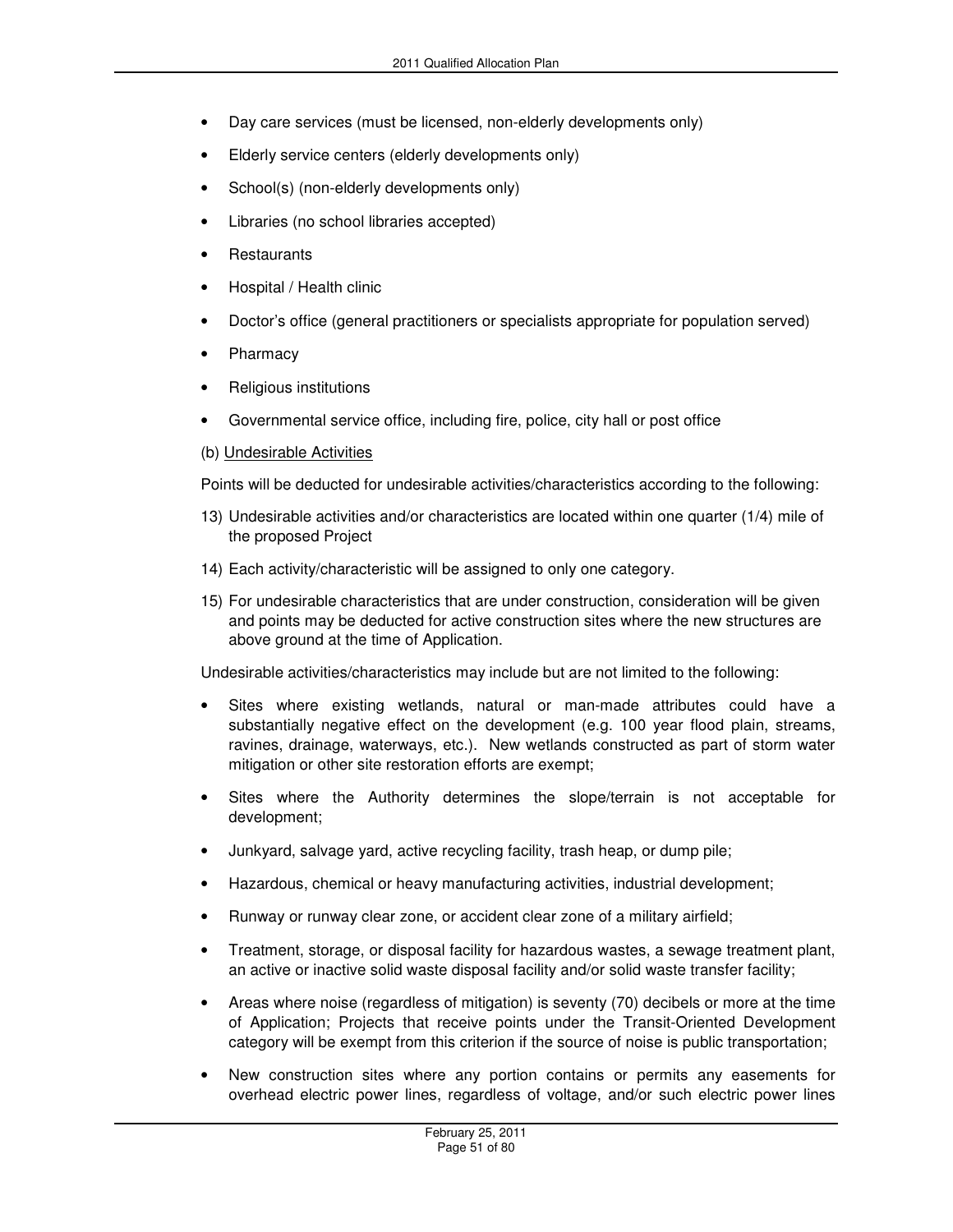encumber the proposed site with the exception of the outside perimeter of the site for the distribution of electric service for other unrelated properties. A development proposing to bury all power lines will be exempt if documentation is provided from the utility provider stating that all power lines will be underground;

- Any prison or correctional facility;
- Sources of noxious odor; and
- Sources of excessive glare from lighting on adjacent properties.

Mitigating circumstances will be taken into consideration by Authority staff. Owner must include a detailed explanation in the Application regarding the specified characteristic/activity and why it should not be considered undesirable by the Authority.

#### **3) Community Impact**

The following categories will be awarded points under this section.

(a) Local Revitalization or Redevelopment Plan

Four (4) points will be awarded to Projects whose Application demonstrates that the Project is located within the boundaries of the area targeted by a local revitalization or redevelopment plan that includes housing policy goals such as the use of existing housing.

Acceptable revitalization or redevelopment plans include empowerment zones, tax increment financing districts, enterprise communities, or other locally designated and approved plans.

Projects located in areas covered exclusively by consolidated plans and planned unit development designations will not receive any points in this scoring category.

The Application must include all of the following to receive points in this section:

- A currently effective binding resolution evidencing formal adoption of the revitalization or redevelopment plan prior to April 15, 2011;
- A copy of the Project area's revitalization or redevelopment plan;
- A map clearly delineating the Project site within the boundaries of the revitalization or redevelopment plan;
- A letter from the chief elected municipal official or local Chicago alderman affirming that the Project will contribute to the goals outlined in the revitalization or redevelopment plan;
- A detailed description of how the Project supports at least one goal of the revitalization or redevelopment plan; and
- If available, any development agreement regarding the Project and the revitalization or redevelopment plan.

#### (b) Areas targeted by the Governor's Team Illinois Program

Projects located in the following Governor's Team Illinois Program targeted areas will receive four (4) points:

• Alexander County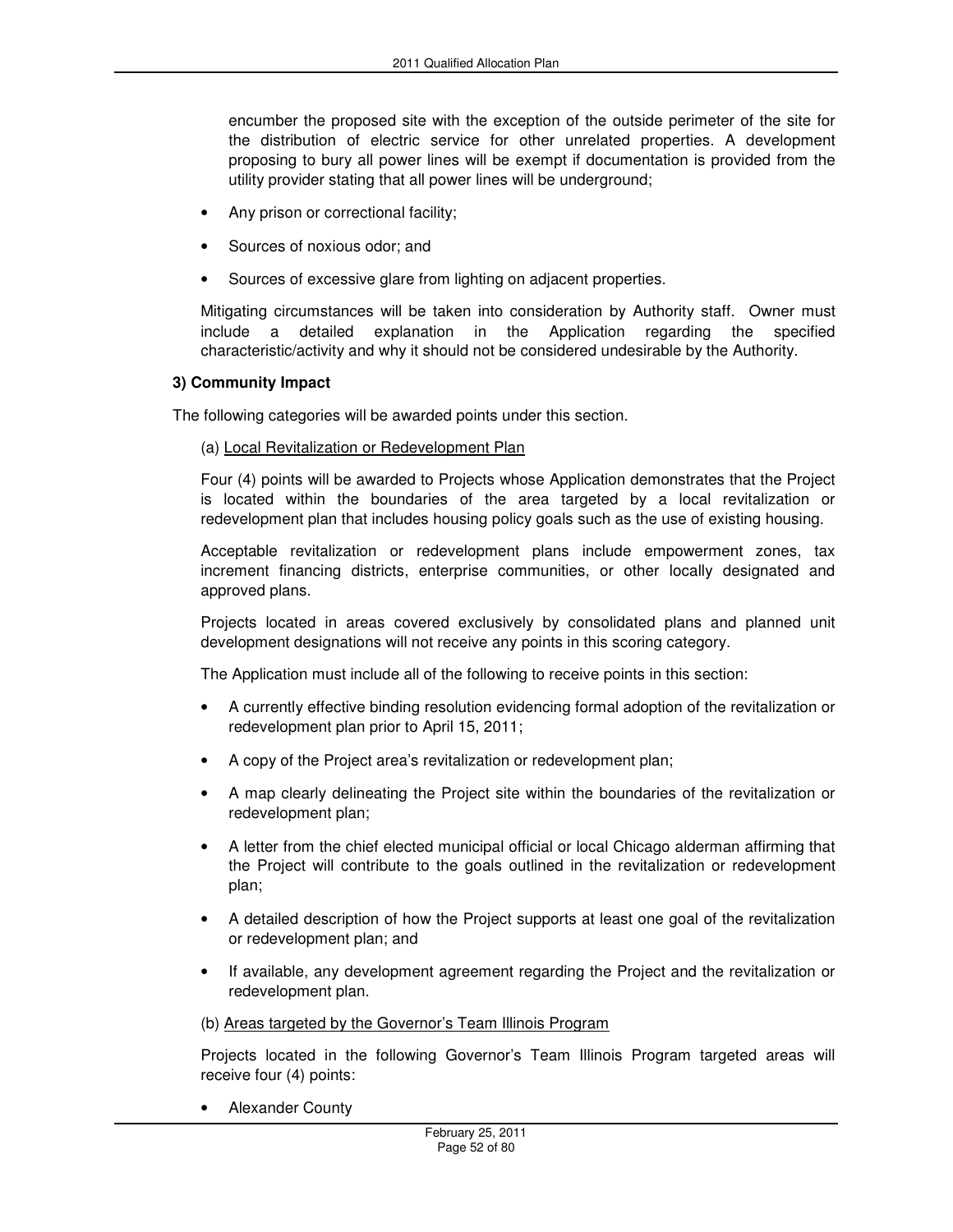- Eastern portion of City of Aurora (as served by TEAM Illinois)
- Englewood (as defined by the City of Chicago Englewood community area map)
- Pembroke Township (in Kankakee County)
- Savanna (in Carroll County)
- Venice (in Madison County)

# **C) Income Targeting**

#### **1) Deeper Targeting for Supportive Housing Populations**

The Authority will award points to Projects whose Sponsors commit to set aside ten percent (10%) or more of the units for Extremely Low Income (at or below 30% of Area Median Income) Supportive Housing Populations, defined herein as households headed by persons with disabilities and households that are homeless or at-risk of homelessness, who require access to supportive services in order to maintain housing. Preference for these "Targeted Units" will be given to referrals made via an assigned Lead Referral Agency (as defined below).

The Lead Referral Agency shall be an agency that coordinates a range of local disability and homeless services agencies to develop a collective process for referring and making their services available to qualified tenants. A Lead Referral Agency acts as the point of contact with property management over the life of a Project, and represents the local services system in dealings with management of the property. A Lead Referral Agency coordinates with a household's original referral source to ensure that the original referral source 1) assists the household(s) during the application for tenancy process, including requesting and negotiating reasonable accommodations, if necessary, and 2) makes supportive services available to the household(s) and/or acts as referral agent for other community services needed.

The Lead Referral Agency will submit a standard letter of referral to property management, which will then process the referred household's application for tenancy using the same screening criteria that is applied to all other tenants in the Project. The Project property management will use the Lead Referral Agency as their main point of contact to ensure that community supports are made available to tenants in the Targeted Units; however, tenancy will not be contingent upon participation in services.

In calculating the number of Targeted Units that must be made available, Sponsors must **ALWAYS** round up to the next unit (i.e. 51 x 10% = 5.1, round up to 6 Targeted Units). Projects that receive a conditional approval of the award of Tax Credits must submit and receive Authority approval of a "Referral and Support Agreement" within six (6) months of the date conditional approval. The "Referral and Support Agreement" outlines the required responsibilities of the Owner, property manager and Lead Referral Agency in regard to the Targeted Units. Sponsors seeking points in this category must submit a draft "Referral and Support Agreement" available on the Authority's website (www.ihda.org).

Sponsors are encouraged to contact Sam Mordka (smordka@ihda.org) in the Authority's Office of Housing Coordination Services prior to the development of the required "Referral and Support Agreement", in order to be connected with the Project's assigned Lead Referral Agency.

In order to be eligible for points in this category, all units for Supportive Housing Populations must be available at the time of Application and must remain available throughout the construction process. Currently occupied Projects committing to set aside more than ten percent (10%) of the Project units for Extremely Low Income Supportive Housing Populations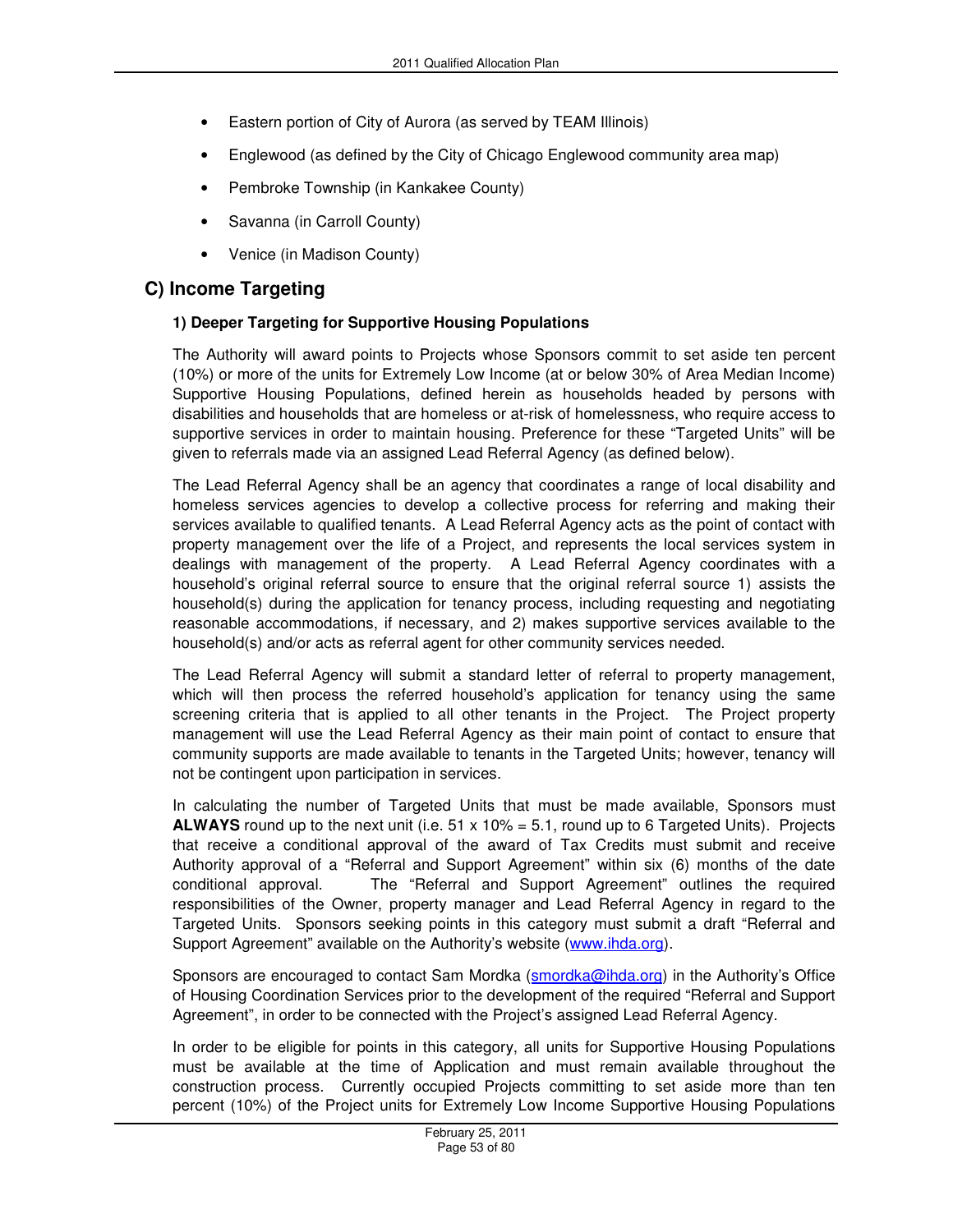must demonstrate that the units are vacant at the time of Application and are not subject to an existing waiting list. If the Project is currently serving Supportive Housing Populations, the units do not need to be vacant at the time of Application.

Points will be awarded in the following manner:

| <b>POINTS</b> | % of Total Units at 30% AMI<br>for Supportive Housing<br><b>Populations</b> |  |
|---------------|-----------------------------------------------------------------------------|--|
| 15            | $10\% - 20\%$                                                               |  |
| 25            | 20.1% or Greater                                                            |  |

### **2) Deeper Targeting for Supportive Living Facilities**

Due to the requirements of the Supportive Living Facility program, SLF Projects cannot serve Supportive Housing Populations as defined by the Authority. SLF Projects will receive ten (10) points in this category if ten percent (10%) or more of the units are committed to be set aside for Extremely Low Income (at or below 30% of Area Median Income) households.

Sponsors seeking points in this category must submit a letter of SLF approval from the Illinois Department of Healthcare and Family Services.

| <b>POINTS</b> | % of Total Units at 30% AMI |
|---------------|-----------------------------|
| 10            | 10% or Greater              |

### **3) Unrestricted Units**

The Authority will award points to Applications which include units which are neither income nor rent restricted by any funding source. Points will be awarded in this category only if the site and market study presented by the Sponsor supports the proposed mix of restricted and unrestricted units. A Project is eligible for points as follows, based on the percentage of the unrestricted units:

| <b>POINTS</b> | % of Total Units Unrestricted |
|---------------|-------------------------------|
|               | 10% or Greater                |

## **D) Development Team Characteristics**

#### **1) Minority-, Female-, or Persons with Disabilities-Owned Business Participation in Project**

Projects will be awarded points if a Participant is a qualified minority-, female-, or persons with disabilities-owned business. In order to qualify, the Participant must comply with the following requirements:

For-profit Business: The Participant must be currently certified under Illinois Business Enterprise Program for Minorities, Females, and Persons with Disabilities ("MAFBE") or equivalent state program if based outside of Illinois.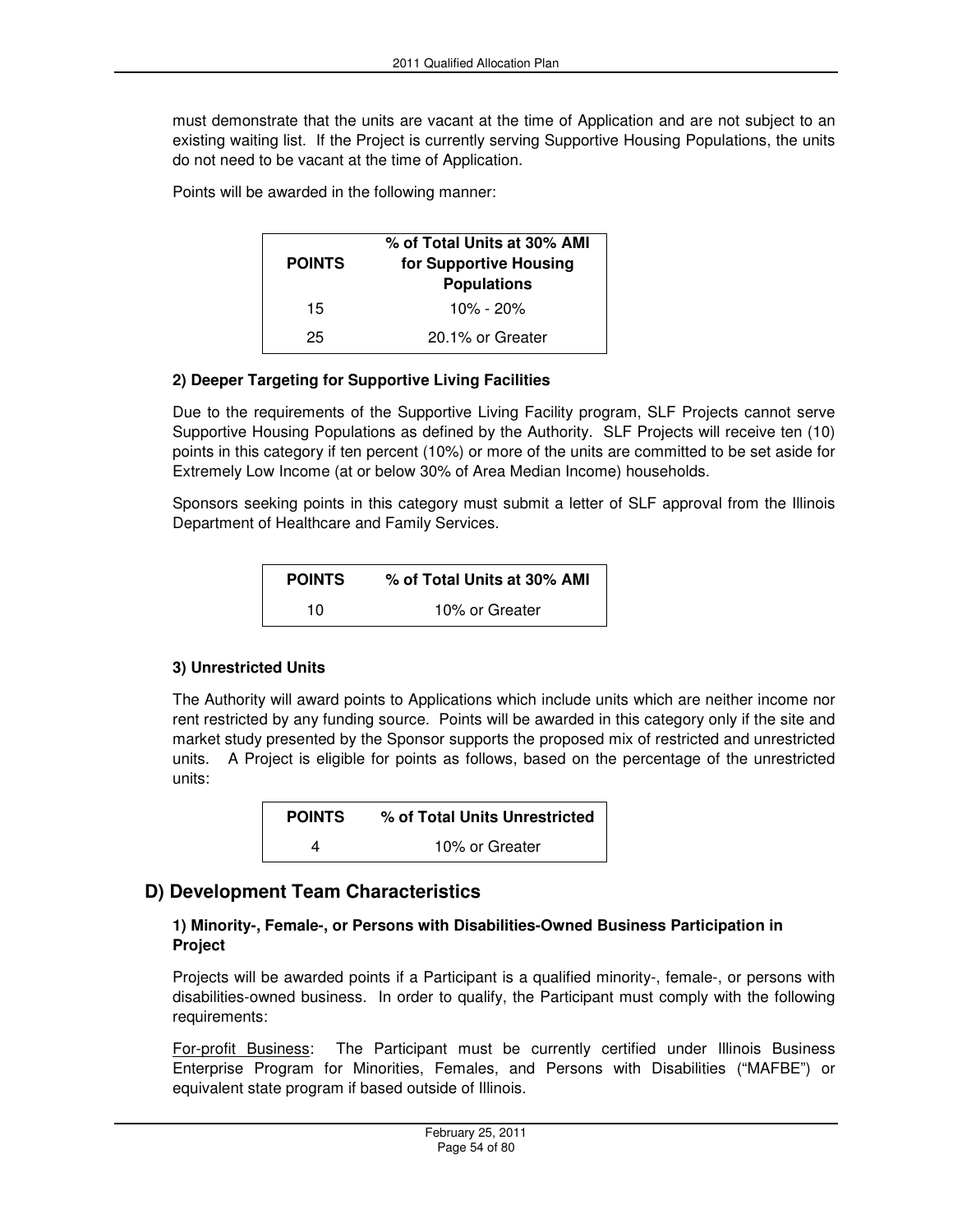Non-profit Corporation: The Participant qualifies as minority-, female-, or persons with disabilities-owned if a minimum of fifty-one percent (51%) of the members of the Board of Directors of the Participant are minorities, females, or persons with disabilities.

Participants must provide the full scope of services to the project. If the Participant is a consultant, their fee must be paid out of developer fee and cannot be reflected as a line item in the Project's development budget.

Points will be awarded to projects in the following manner:

**a.** 6 Points: If a qualified minority-, female-, or persons with disabilities-owned business acts as the GENERAL CONTRACTOR, SPONSOR, OWNER, OR PROPERTY MANAGER

**OR** 

**b. 4 Points:** If a qualified minority-, female-, or persons with disabilities-owned business acts as the ARCHITECT, CONSULTANT, OR SYNDICATOR

Sponsors seeking points in this category must submit the MAFBE certification for the relevant Participant or evidence demonstrating that fifty-one percent (51%) of the members of the Board of Directors of the relevant Participant are minorities, females, or persons with disabilities. See the "Scoring - Minority-, Female-, or Persons with Disabilities-Owned Business Participation Certification" on the Authority's website (www.ihda.org).

### **2) Non-profit Corporation Participation**

Points will be awarded in the following manner:

**a.** 15 Points: To qualify for points in this category, a qualified nonprofit corporation must have an ownership interest of twenty-six percent (26%) or greater in the general partner or member of the Owner that includes a commensurate distribution of financial benefits as evidenced in a memorandum of understanding. The non-profit corporation must remain in the Project throughout the Extended Use Period. A qualified non-profit corporation, as defined in Section 42, is a corporation which is not affiliated with or controlled by a for-profit corporation, has an ownership interest in the Project either directly or through a whollyowned subsidiary, and has as one of its exempt purposes the fostering of low-income housing within the meaning of Section 42(h)(5)(C).  **OR b. 5 Points** To qualify for points in this category, a qualified nonprofit corporation must have an ownership interest of fifteen to twentyfive percent (15% - 25%) in the general partner or member of the Owner that includes a commensurate distribution of financial benefits as evidenced in a memorandum of understanding. The non-profit corporation must remain in the Project throughout the Extended Use Period. A qualified non-profit corporation, as defined in Section 42, is a corporation which is not affiliated with or controlled by a for-profit corporation, has an ownership interest in the Project either directly or through a wholly-owned subsidiary, and has as one of its exempt purposes the fostering of low-income housing within the meaning of Section 42(h)(5)(C). **OR c.** 2 Points **Points Points Points** will be awarded to Projects where a qualified non-profit corporation, as defined in Section 42, has a Material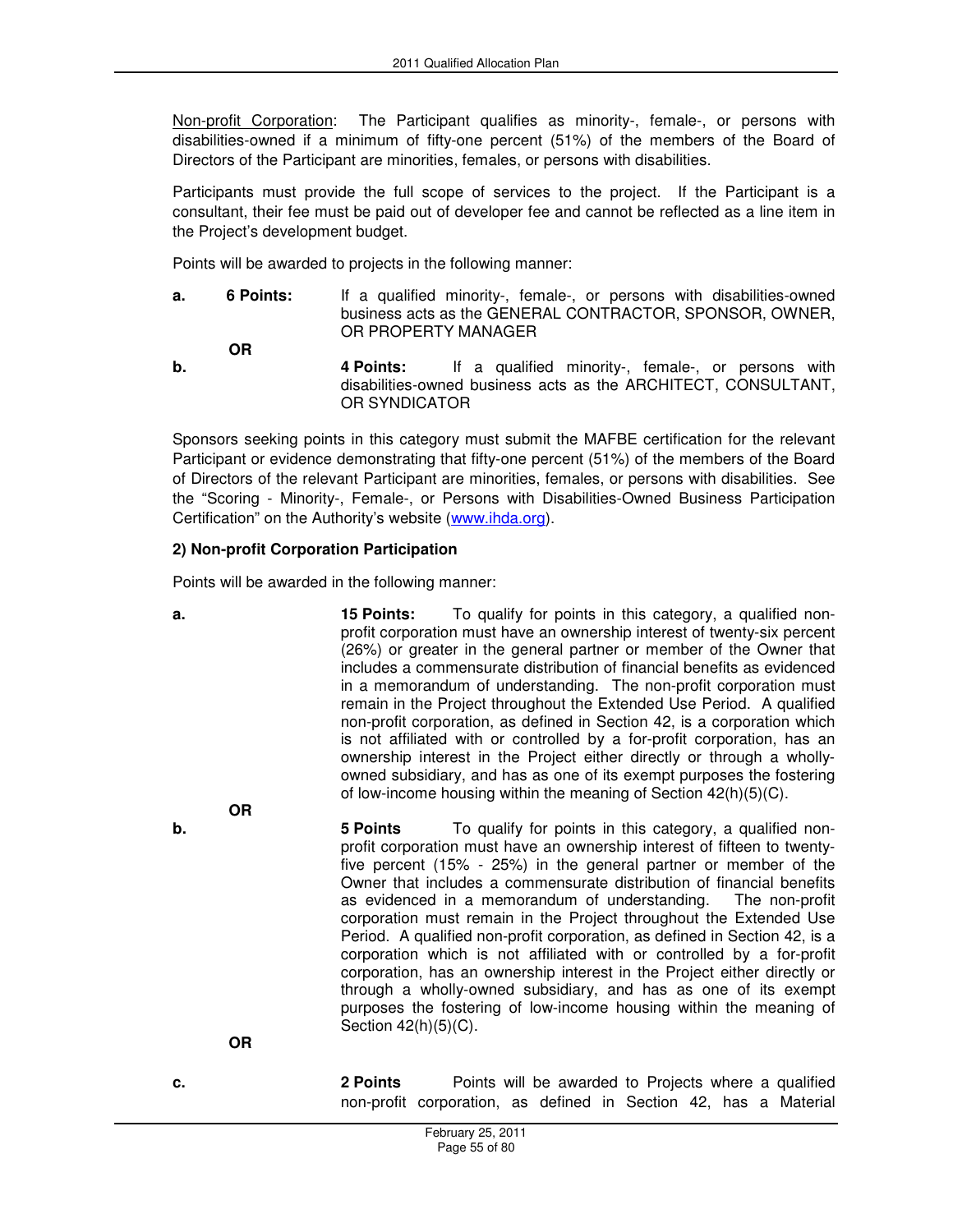Participation in the development and operating of the Project throughout the Extended Use Period. The Application must include a written narrative detailing Material Participation including the number of hours and corresponding activities the qualified non-profit corporation will undertake on a quarterly basis.

Sponsors seeking points in this category must provide evidence that the participating non-profit is a qualified non-profit corporation as defined in Section 42 of the Code. This must include the non-profit corporation's IRS 501(c)3 determination letter and Articles of Incorporation.

Sponsors seeking points in this category must also submit a certification signed by the qualified non-profit corporation and Sponsor (if not the same entity) indicating the participation level of and distribution of financial benefits to the qualified non-profit corporation. Please see the "Scoring – Non-profit Corporation Participation Certification" on the Authority's website (www.ihda.org).

Sponsors seeking points in this category who are a joint venture with a participating non-profit must also submit an executed memorandum of understanding detailing the percentage ownership of each entity and distribution of financial benefits.

#### **3) Illinois-Based Organizations**

Projects will be awarded points if a Participant is a qualified Illinois-based organization. In order to qualify, the Participant must be an Illinois-based organization whose place of business has been located in the State of Illinois for a minimum of two (2) years.

Participants must provide the full scope of services to the Project. If the Participant is a consultant, their fee must be paid out of developer fee and cannot be reflected as a line item in the Project's development budget.

Points will be awarded to projects in the following manner:

**a. 6 Points:** If a qualified Illinois-based organization acts as the GENERAL CONTRACTOR, SPONSOR, OWNER, OR PROPERTY MANAGER **OR** 

**b. 4 Points:** If a qualified Illinois-based organization acts as the ARCHITECT, CONSULTANT, OR SYNDICATOR

Sponsors seeking points in this category must submit a copy of the Secretary of State's Certificate of Valid Existence for the relevant Participant.

### **4) Unacceptable Practices**

All Projects begin with twelve (12) points in this scoring category. The Authority may deduct points if any Participant has failed to demonstrate proficiency with the Tax Credit program or other government-sponsored housing programs collectively, ("Program") over the past THREE (3) years as evidenced by the following:

- Record of unsatisfactory prior performance in any Program
- Negative results on any physical inspection performed by a Program administrator
- Failure to provide and maintain amenities as represented in a Program application
- Failure to provide and maintain services as represented in a Program application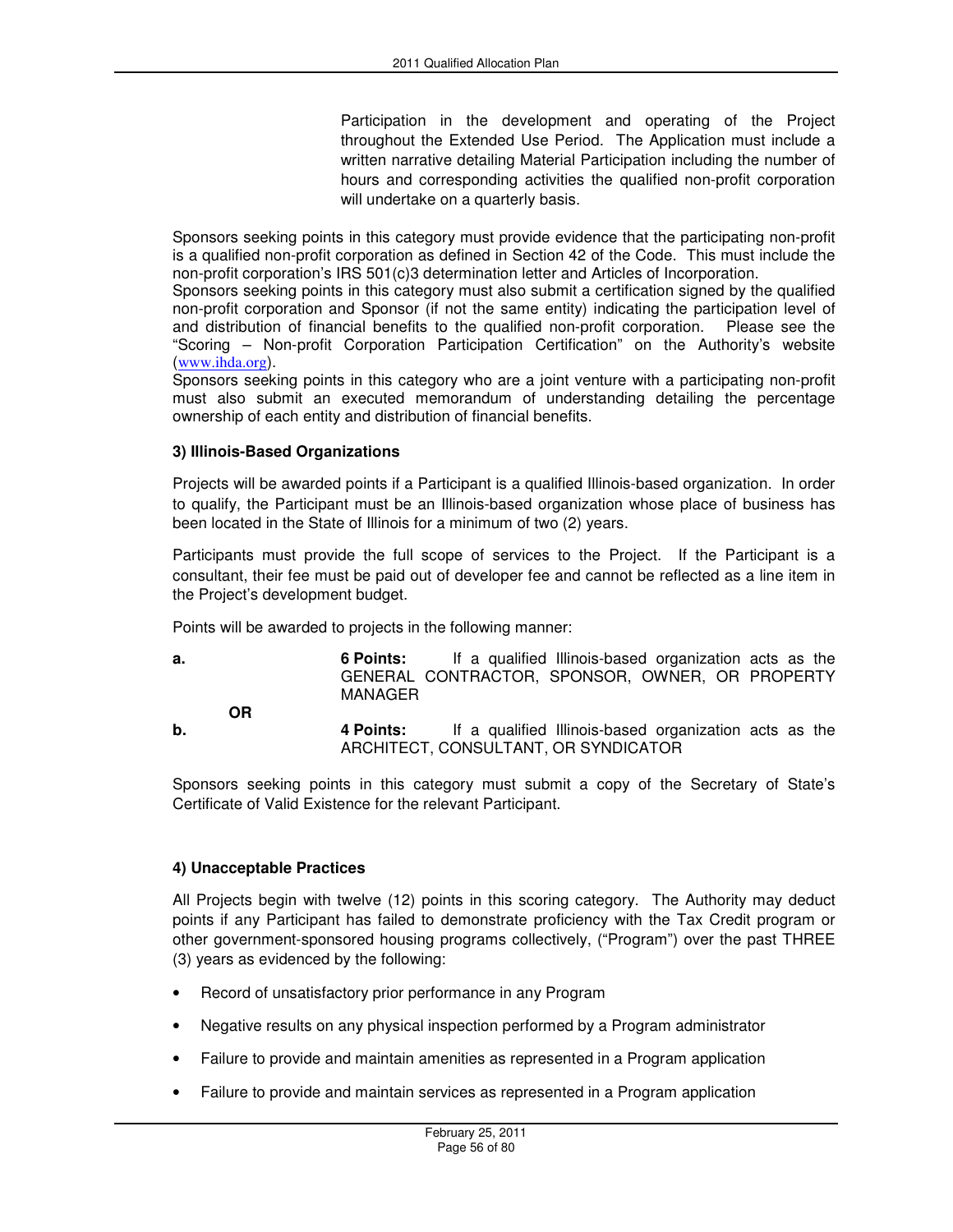- Failure to construct or rehabilitate a development according to the governing architectural and construction guidelines
- Failure to comply with any representations made in any application to participate in a Program
- Failure to make satisfactory progress on a development in a Program
- Involuntarily termination of a Tax Credit reservation
- Participation in a development that has been monitored and determined to have uncorrected noncompliance
- Participation in a development where an 8823 has been filed
- Failure to pay any fee or expense

In the event any of these unacceptable practices apply to any Participant, the Sponsor may include in the Application an explanation of the circumstances surrounding the unacceptable practice and the roles of Participants.

When evaluating unacceptable practices, the Authority will consider the role of Participants relative to the unacceptable practice and the proposed role of the Participant in the Project and may conclude the Participant's role has no relevance to the unacceptable practice.

# **E) Financial Characteristics**

### **1) Rental Assistance**

Projects that provide project-based rental assistance will be awarded points based on the number of units assisted and the length of committed assistance. Rental assistance will be considered project-based if it is tied to the units rather than to the tenants.

Points will only be awarded if the rental assistance ensures tenants pay no more than thirty (30%) of their income towards rent and utility expenses combined.

Sponsors seeking points in this category must submit documentation evidencing a current rental assistance contract or a commitment to provide rental assistance.

Projects with a current rental assistance contract must submit a copy of the fully executed contract in the Application.

Projects with a rental assistance commitment must provide a commitment letter in the Application that includes all of the following: a) the maximum household income; b) the total number of units assisted; and c) the length of the rental assistance contract.

When HUD is providing the rental assistance, the commitment letter must be from HUD. USDA rental assistance commitment letters must be from the USDA housing director, and Project Based Housing Choice Voucher Conversion and Public Housing Authority Annual Contribution Contracts must be from the executive director of the relevant public housing authority.

Rental assistance provided by a local employer will also be considered under this category. The employer must be located within the vicinity of the Project and commit to provide at least \$100 in direct assistance per month for each subsidized unit, regardless of the tenant's income or contribution towards rent and utility expenses. The assistance must be evidenced by a commitment letter as described above.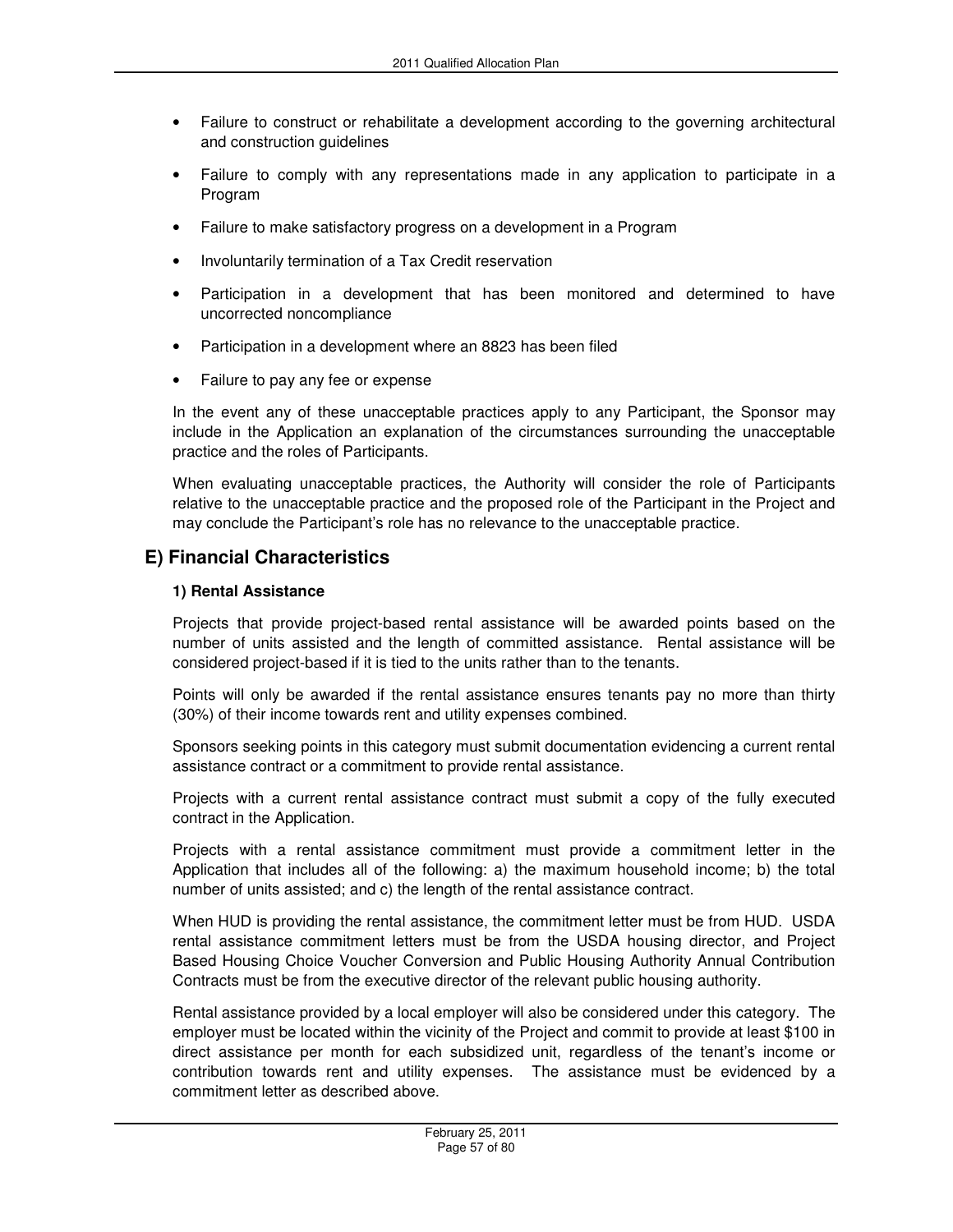The Authority will evaluate any rental assistance contracts or commitments from sources other than HUD, USDA, or a public housing authority, taking into consideration the viability and stability of the source and will determine whether the Project will receive points for rental assistance based on the likelihood the rental assistance will be available over the committed term.

For Projects where the term of the rental assistance contract is three (3) years or greater, points will be awarded as follows:

| <b>POINTS</b> | % of Units Assisted |
|---------------|---------------------|
| 10            | $10\% - 20\%$       |
| 20            | 20.1% or greater    |

### **2) Financial Leveraging**

Projects that leverage Authority resources will be awarded points based on the amount of leveraged resources as a percentage of total sources in the Project's development budget.

The leveraged resources under this category are defined as (i) funds provided by a non-Authority source; or (ii) a mortgage loan with a market rate of interest provided by the Authority, such as under the Risk Sharing program.

In Projects where the leveraged resource is a contribution of direct financial assistance from an area employer that is otherwise not participating in the development of the Project, the assistance must be in the form of an unsecured loan giving no foreclosure rights to the employer or a grant giving no recapture rights to the employer.

Leveraged resources do not include any non-market rate Authority-administered sources, such as HOME funds, Affordable Housing Trust Funds, the equity generated from the sale of Authority-allocated Tax Credits pursuant to this QAP, the equity generated from the sale of Authority allocated Illinois Affordable Housing Tax Credits (also known as state donation tax credits), and any other non-market rate resource that the Authority may administer.

In Projects where the acquisition is financed in whole or in part through a seller's note, the amount of the seller's financing will not be considered a leveraged resource under this category. Additionally, no contribution of deferred developer fee to the Project budget will be considered a leveraged resource in this category.

All leveraged resources must be reflected in the Project budget and be available during the Project's construction period to pay for expenses reflected in the development budget. Only sources allocated to uses that fall within the Projects' boundaries will be considered for financial leveraging.

Projects will be awarded points based on the following criteria:

|               | Leveraged Resources as % of  |
|---------------|------------------------------|
| <b>POINTS</b> | <b>Total Project Sources</b> |
| ิค            | 10% - 20%                    |
| я             | Greater than 20.1%           |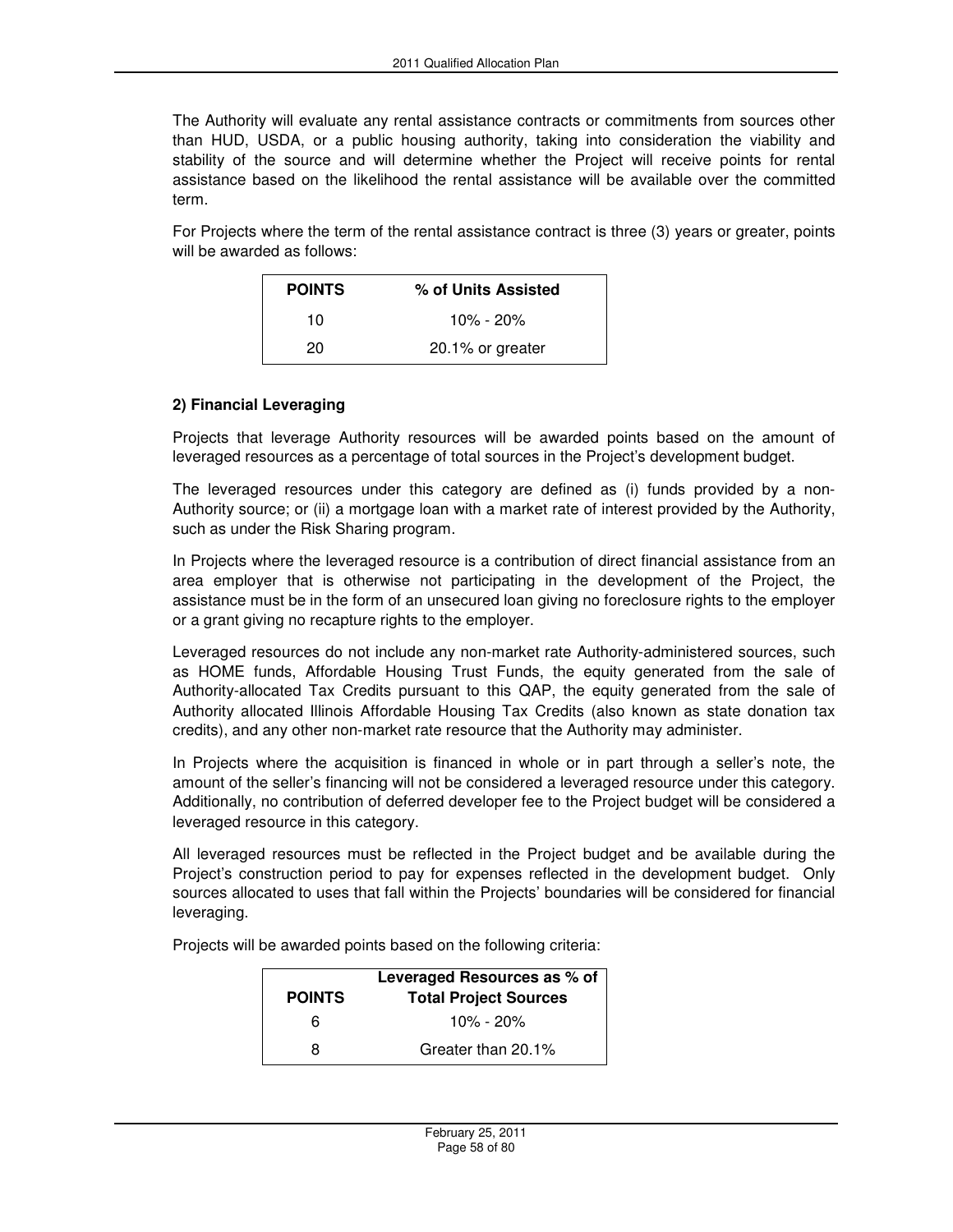#### **3) Low Soft Costs**

Projects will be awarded points based on minimizing soft costs as a percentage of the total development budget.

For purposes of this calculation soft costs will be determined as follows: The total development budget less acquisition costs, construction costs, construction contingency, reserves, construction period interest, and developer fee.

| <b>POINTS</b> | Soft Costs as % of Total<br><b>Development Budget</b> |
|---------------|-------------------------------------------------------|
| հ             | $10.1\% - 14\%$                                       |
| я             | 10% or Less                                           |

# **F) Housing Policy Goals and Objectives**

#### **1) Supportive Housing Projects**

Supportive Housing Projects, defined as those Projects that target fifty percent (50%) or more of the total units for Supportive Housing Populations (excluding SLFs), will receive twenty-five (25) points in this category.

In order to be eligible for points in this category, all units for Supportive Housing Populations must be available at the time of Application and must remain available throughout the construction process. For currently occupied Projects, the units must be vacant at the time of Application and cannot be subject to an existing waiting list.

If the Project is currently serving Supportive Housing Populations, the units do not need to be vacant at the time of Application.

The Application must include a "Supportive Housing Plan", see the "Supportive Housing Plan Template" (www.ihda.org), which includes provision by a local human services agency of at least one (1) on-site support coordinator whose hours must be proportional to the number of units in the Project that will serve Supportive Housing Populations to assist residents in (i) the application process; (ii) in implementing the tenants' plan for success in permanent housing; (iii) and in continuing linkage to supportive services as needed.

For currently occupied Projects, the Application must also include evidence demonstrating the availability of the units targeted to Supportive Housing Populations at the time of Application.

In calculating the minimum number of Supportive Housing Units that must be made available to receive points in this category, Sponsors must **ALWAYS** round up to the next unit. For example, fifty-one (51) total units  $x$  50% = 25.5, round up to a minimum of twenty-six (26) Supportive Housing units.

#### **2) Veterans' Housing**

Projects that will be marketed to veterans will receive five (5) points.

In order to receive points in the category, Sponsors must obtain a letter of support for the Project from a local veterans' services agency. Sponsors must also commit to make on-going efforts to market the Project to veterans and describe their methods to do so.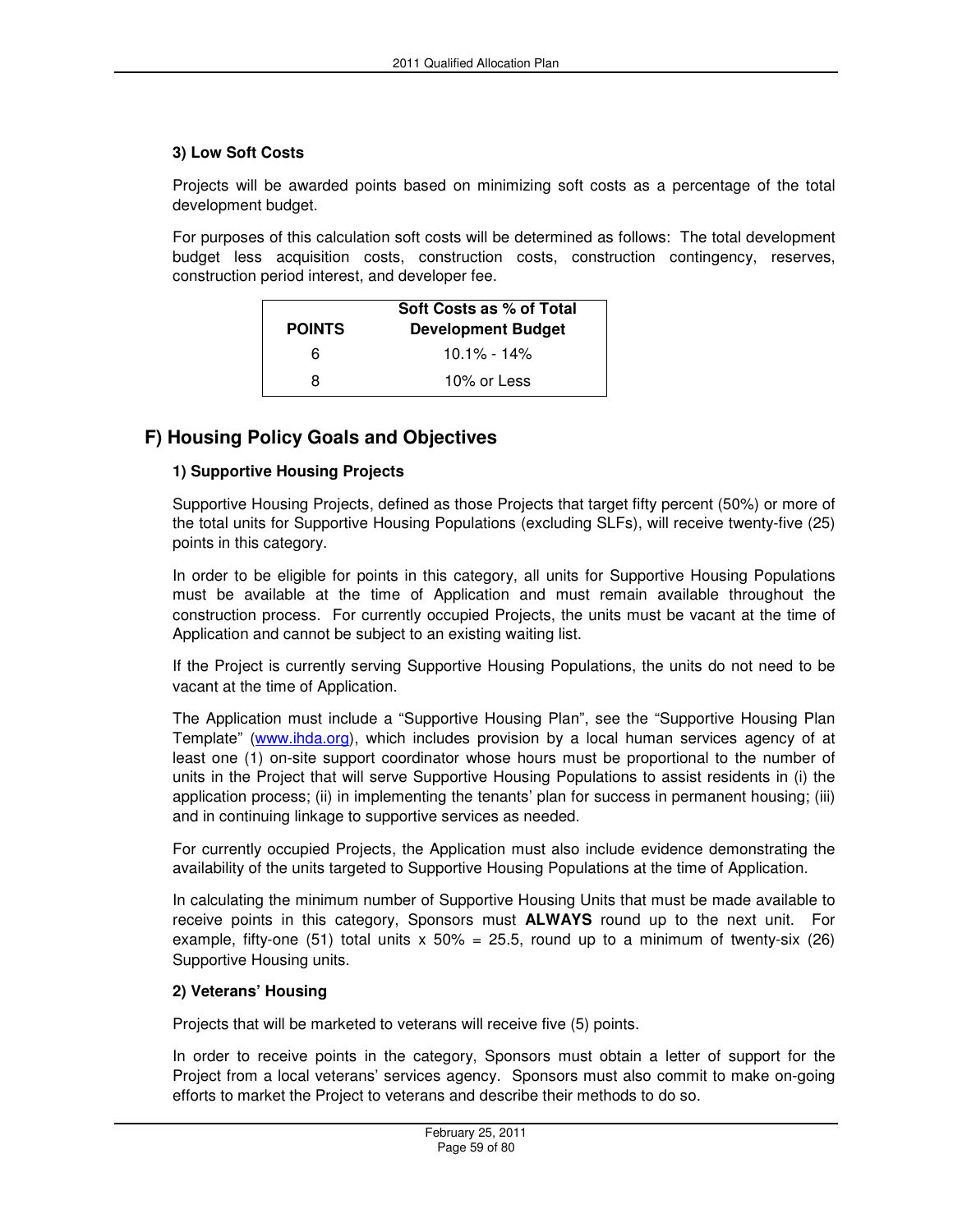A Project that receives points in this category and is awarded Tax Credits may be required to provide additional documentation regarding marketing to veterans.

### **3) Rehabilitation or Adaptive Re-Use**

Projects that involve the rehabilitation or adaptive re-use of a building not currently occupied by residential tenants will receive five (5) points.

In order to receive points in this category, Sponsors must document that at least fifty percent (50%) of the total Project construction costs will be attributable to the rehabilitation or adaptive re-use of an existing building or buildings.

#### **4) Preservation**

Projects that involve the rehabilitation of currently occupied low income housing developments whose conversion to market rate housing is likely to occur within FIVE (5) years will be awarded up to twenty-five (25) points in this category.

The Application must include evidence of the financing program that is currently in place and a detailed description of the likely conversion to market rate housing in the event the Project does not receive an Allocation of Tax Credits.

In determining whether a Project qualifies as preservation, the Authority will evaluate the source and terms of the existing financing, rental assistance program, current unit rents, and the extent to which the rent levels will remain affordable.

Points will be awarded in the following manner:

| а. | <b>25 Points:</b>                            |  |  |  | Points will be awarded if the proposed Project was |  |
|----|----------------------------------------------|--|--|--|----------------------------------------------------|--|
|    | financed under or assisted by the following: |  |  |  |                                                    |  |

- Section 8 of the United States Housing Act of 1937, as amended, that will be renewed as part of the redevelopment process;
- Public housing projects that provide for 1:1 replacement of public housing units and receive assistance through an annual contribution contract.
- **OR**
- **b.** 10 Points: Points will be awarded if the proposed Project was financed under or assisted by the following:
	- Section 202 or 811 of the National Housing Act;
	- Programs under Section 514 or 515 of the Housing Act of 1949

#### **OR**

- **c. 5 Points:** Points will be awarded if the proposed Project was financed under or assisted by the following:
	- Section 236 of the National Housing Act;
	- Section 42 of the Internal Revenue Code;
	- The Authority will also consider as preservation a Project that is currently occupied, has no rent or income restrictions, and whose unit rents do not exceed 60% of the Area Median Income as determined by HUD for the Project's location.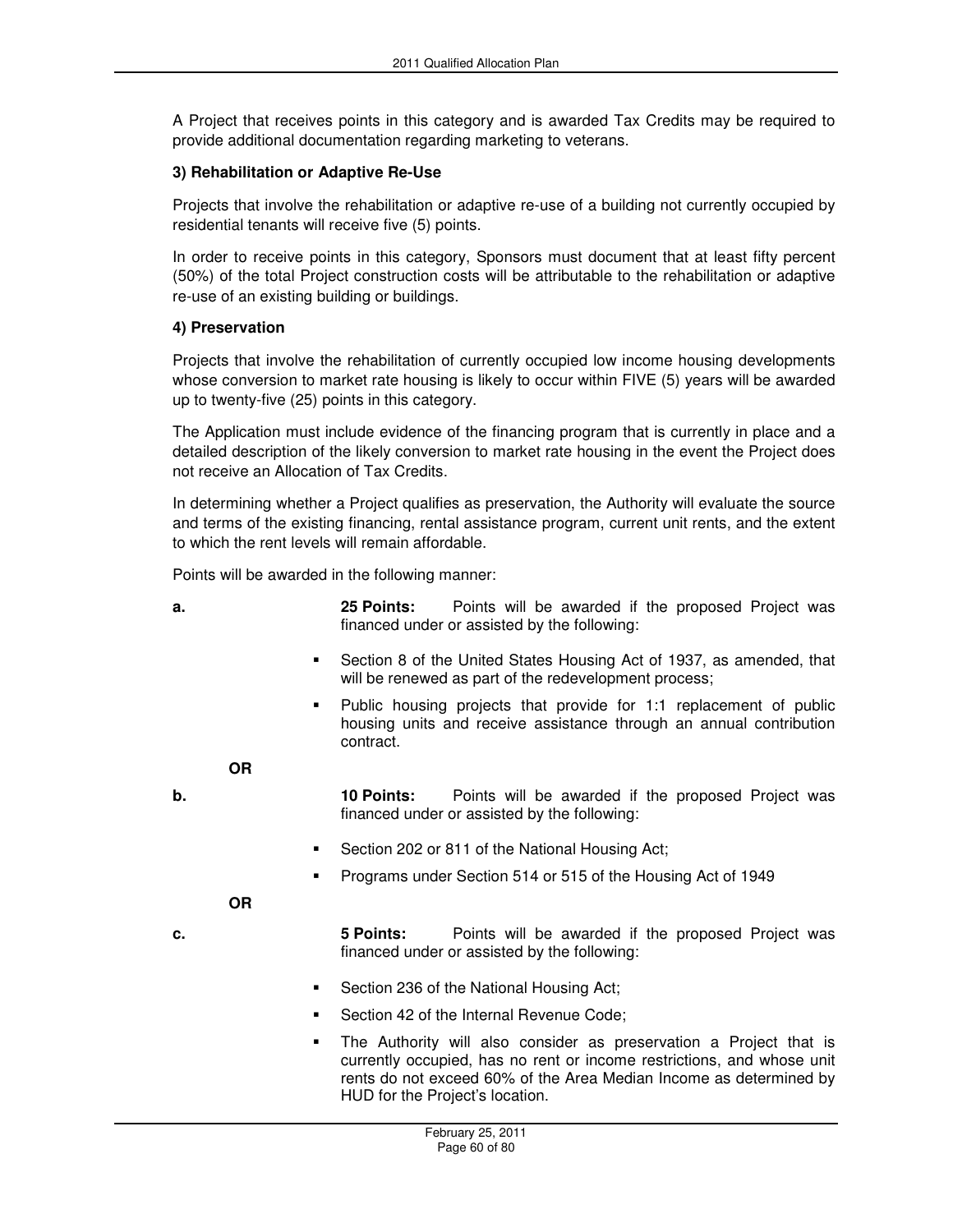### **5) Historic Preservation**

Projects involving buildings of a historic nature will be awarded points in this category. Five (5) points will be awarded if building(s) on the Project site are listed individually in the National Register of Historic Places, or if the Project has an IHPA nomination/approval letter stating that a building on the site is considered historically significant. The buildings must be preserved in accordance with IHPA requirements.

The Application must contain evidence of the building's historic nature as evidenced through documentation provided by the National Register of Historic Places or the IHPA.

### **6) Affordable Housing Planning and Appeals Act ("AHPAA") Projects**

Projects in AHPAA Municipalities will be awarded points based on the following criteria. Points are not cumulative in this category.

**a. 4 Points:** Points will be awarded if the proposed Project is **not** eligible for the Chicago Metro AHPAA set-aside, but is located in an AHPAA community or a community at risk of being subject to AHPAA, and will be serving elderly populations. **OR** 

**b. 8 Points:** Points will be awarded if the proposed Project is located in an AHPAA community or a community at-risk of being subject to AHPAA (including Projects in the Chicago Metro AHPAA setaside) and will be serving non-elderly populations.

See Attachment 3 "AHPAA Municipalities" for a listing of communities.

### **7) Transit-Oriented Development**

Projects will be awarded six (6) points for transit-oriented development if the proposed Project is located in close proximity to fixed-route public transportation, excluding inter-city transportation. "Close proximity" for this category will vary by set-aside and will be defined in the following manner: Chicago (6 blocks); Chicago Metro (1 mile); Other Metro (1.5 miles); Non-Metro (2 miles). Transportation routes and distance to Project site must be identified in the market study submitted with the Application.

### **8) Live Near Work**

Points will be awarded if employment data for a specified radius from the Project site shows a sufficient number and percentage of low-wage jobs in the Project area. Low-wage jobs are defined under this category as jobs that will generate an annual income below the Live Near Work income limit for the county in which the Project is located. The specified radius in which the jobs can be located will vary by set-aside and will be defined in the following manner: Chicago (3 miles); Chicago Metro (5 miles); Other Metro (5 miles); and Non-Metro (10 miles). The information necessary to complete this section is available in a report the Sponsor will generate from the Longitudinal Employer-Household Dynamics website and in the "Scoring - Live Near Work Income Limit" form on the Authority's website (www.ihda.org).

In order to receive points in this category, the Application must include a report from the Longitudinal Employer-Household Dynamics program from the U.S. Census Bureau. In order to generate the report, please follow the steps listed below: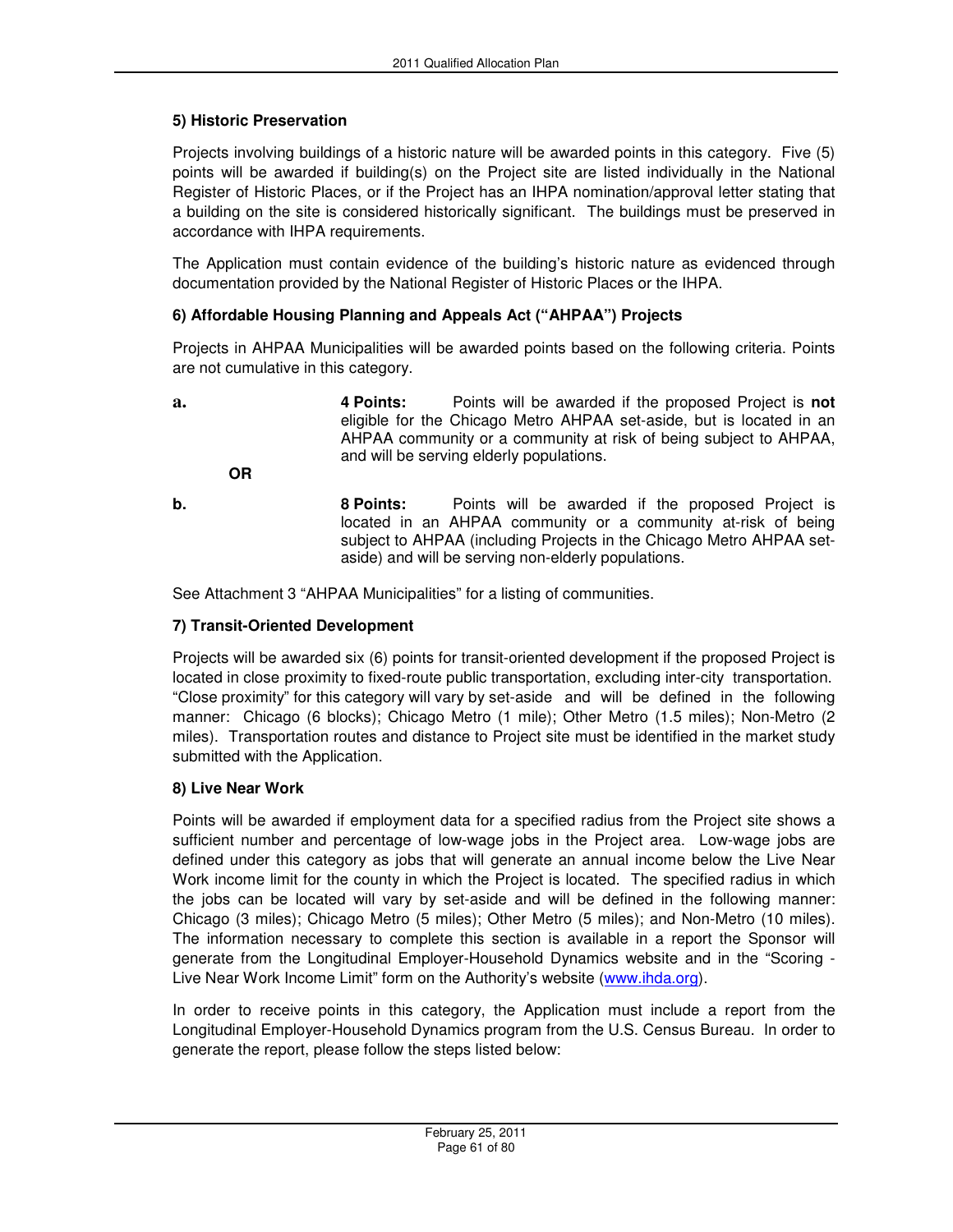- 1. Please visit http://lehdmap.did.census.gov/ and enter the Project's address (or close approximation) into Search box.
- 2. Click on the Project's address in the Geocoder results.
- 3. In the dialog box that appears on the map, click "Add advanced selection."
- 4. Choose "Sample/Ring" in the "Add Buffer to Selection" menu on the left of the map and enter the radius that corresponds to the Project's set-aside: Chicago (3 miles); Chicago Metro (5 miles); Other Metro (5 miles); and Non-Metro (10 miles).
- 5. Click "Confirm and Add Advanced Selection."
- 6. In the dialog box on the map, choose "Perform Analysis on Selection Area." Set the analysis settings to Home/Work Area: "Work"; Area Profile: "All Workers"; Year: "2008"; Job Type: "All Jobs" and click "Go."
- 7. Once the analysis is complete, choose the "Detailed Report" option under the Report/Map Outputs menu to the left of the map.
- 8. Choose the "Export to PDF" option and include a copy of the report in the Application as evidence of the number of low wage jobs in the Project area.

### **SCORING EXAMPLE:**

For a Project located in the Non-Metro set-aside in Macoupin County, the analysis of the number and percentage of low-wage jobs is completed in the table below. The Sponsor must enter the information in the "INPUT" column. The information for items (a)  $-$  (c) is available in the report generated by the Longitudinal Employer-Household Dynamics website. The information for item (d) is listed by county in the "Scoring - Live Near Work Income Limit" form on the Authority's website (www.ihda.org).

| <b>INPUT</b>  |    |                                                     |
|---------------|----|-----------------------------------------------------|
| 1,218         | a. | Number of jobs earning \$1,250 per month or less    |
| 1,617         | b. | Number of jobs earning \$1,251 to \$3,333 per month |
| 1,065         | c. | Number of jobs earning more than \$3,333 per month  |
| \$30,120      | d. | County's Live Near Work income limit                |
| <b>OUTPUT</b> |    |                                                     |
| 2,436         |    | Total low-wage jobs                                 |
| 62%           |    | Percentage of total jobs that are low-wage          |

When the information is entered into the table in the Authority's "Self Scoring Form" the number and percentage of low-wage jobs will be automatically calculated for each Project. In the scenario outlined above, the Project would be awarded two (2) points for the total number of low-wage jobs and two (2) points for the percentage of low-wage jobs for a total of four (4) points.

Points will be cumulative in this category and will be awarded for both percentage AND number of low wage jobs in the following manner:

### **a. All Set-Asides**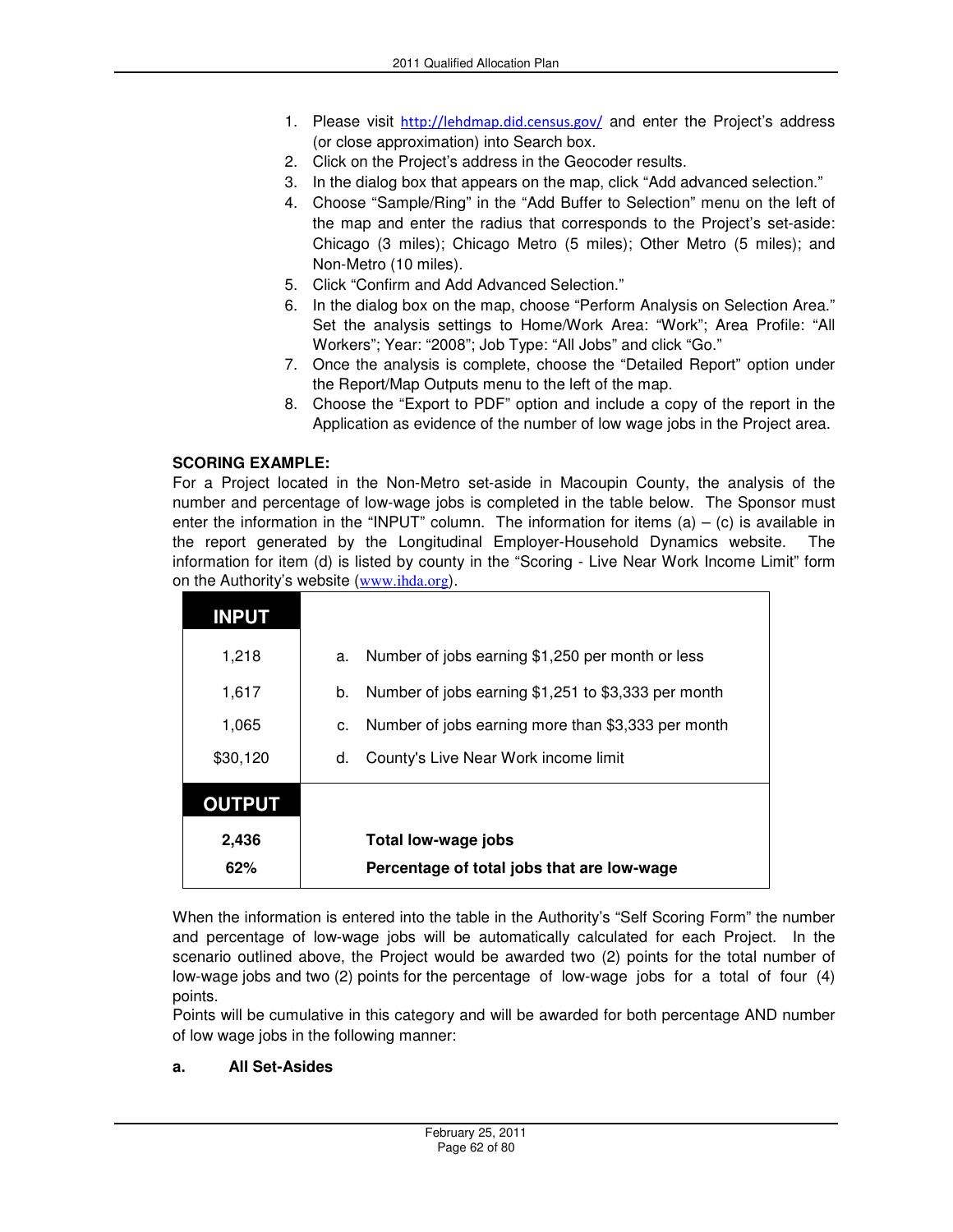|               | Low Wage Jobs as % of Total |  |  |
|---------------|-----------------------------|--|--|
| <b>POINTS</b> | Jobs                        |  |  |
| 2             | $50\% - 75\%$               |  |  |
|               | 75.1% or Greater            |  |  |

**AND (b) OR (c) below based on the Project's set-aside:** 

**b. Chicago; Chicago Metro; and Other Metro Projects**

|               | <b>Total Number of Low Wage</b> |
|---------------|---------------------------------|
| <b>POINTS</b> | Jobs                            |
| 2             | $0 - 33,333$                    |
| з             | $33,334 - 66,666$               |
|               | Greater than 66,666             |

#### **c. Non-Metro Projects**

|               | <b>Total Number of Low Wage</b> |
|---------------|---------------------------------|
| <b>POINTS</b> | Jobs                            |
| 2             | $0 - 5,000$                     |
| з             | $5,001 - 10,000$                |
|               | Greater than 10,000             |

### **9) Extended Term of Affordability**

The Authority will award up to eight (8) points to Projects that commit to an Extended Use Period in excess of the minimum mandatory 30 years.

Two (2) points will be awarded for each five (5) year extension to the Extended Use Period.

In order to receive points in this category, the Application must include a commitment stating the total number of years the Project will be subject to the Extended Use Period. The longer Extended Use Period will be recorded in the Extended Use Agreement.

# **G) Tiebreaker Criteria**

In the event that two or more Projects have an equal number of points, the following will be used to determine selection:

### **1) First Tiebreaker: Fewest Credits per Unit**

The Project requesting the least amount of Tax Credits per Tax Credit eligible unit. If a tie still remains;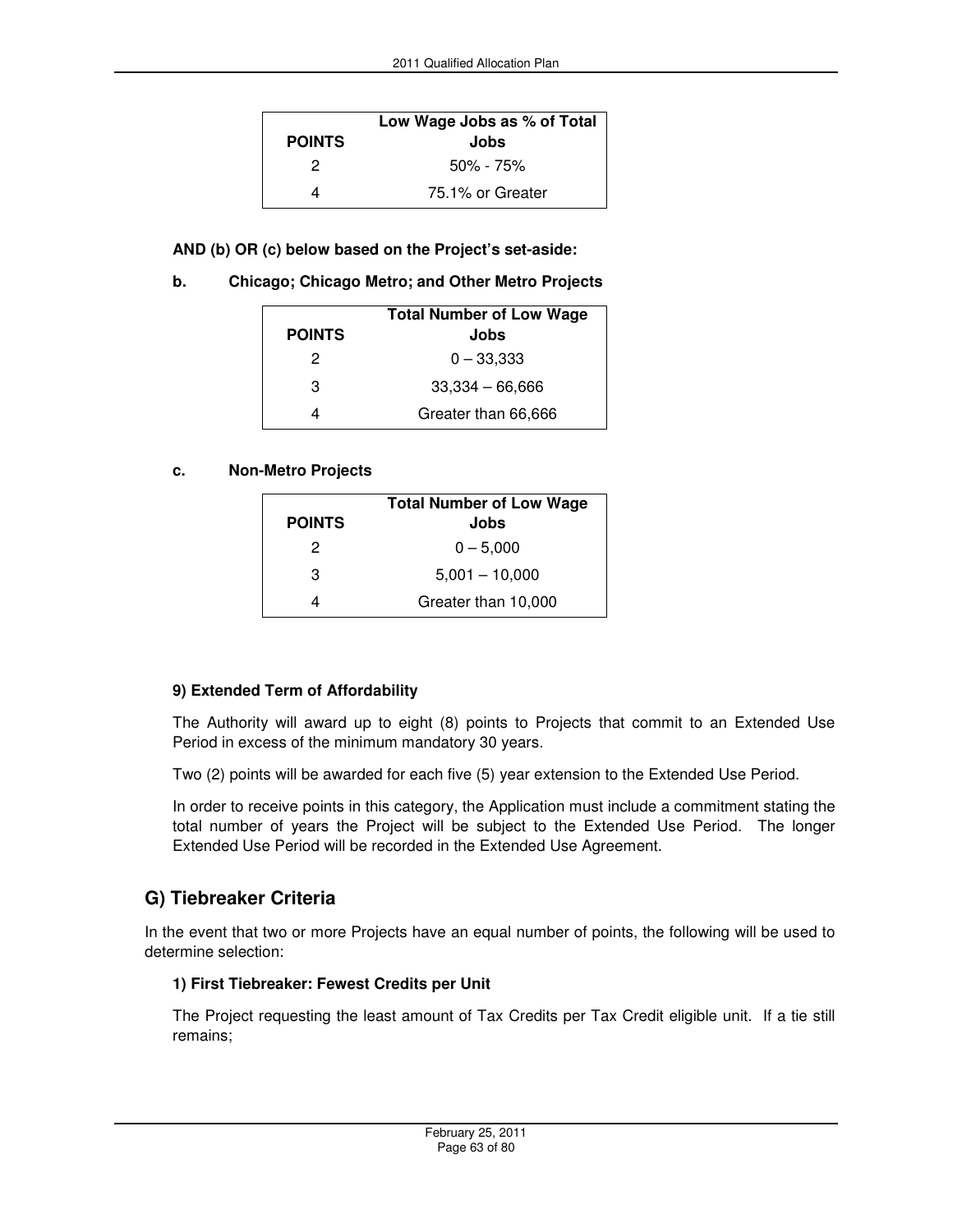### **2) Second Tiebreaker: Tenants with Children**

Projects that serve tenant populations with children. Projects will qualify for this designation if they are non-Elderly and at least twenty-five percent (25%) of the units are three or four bedrooms. This tiebreaker will only apply where the market study shows a clear demand for this population (as determined by the Authority). If a tie still remains;

### **3) Third Tiebreaker: Local Revitalization or Redevelopment Plan and QCT**

Projects that demonstrate all of the requirements under Scoring Category B(3)(a) Local Revitalization or Redevelopment Plan **AND** are located in a Qualified Census Tract as listed in Attachment 2 "Qualified Census Tracts".

#### **4) Fourth Tiebreaker: Tenant Ownership**

Projects that are intended for eventual tenant ownership, utilize an appropriate site plan and building design, and have a tenant homeownership plan describing how the Project will convert to tenant ownership at the end of the Compliance Period. Please see the "Homeownership Plan" available on the Authority's website (www.ihda.org).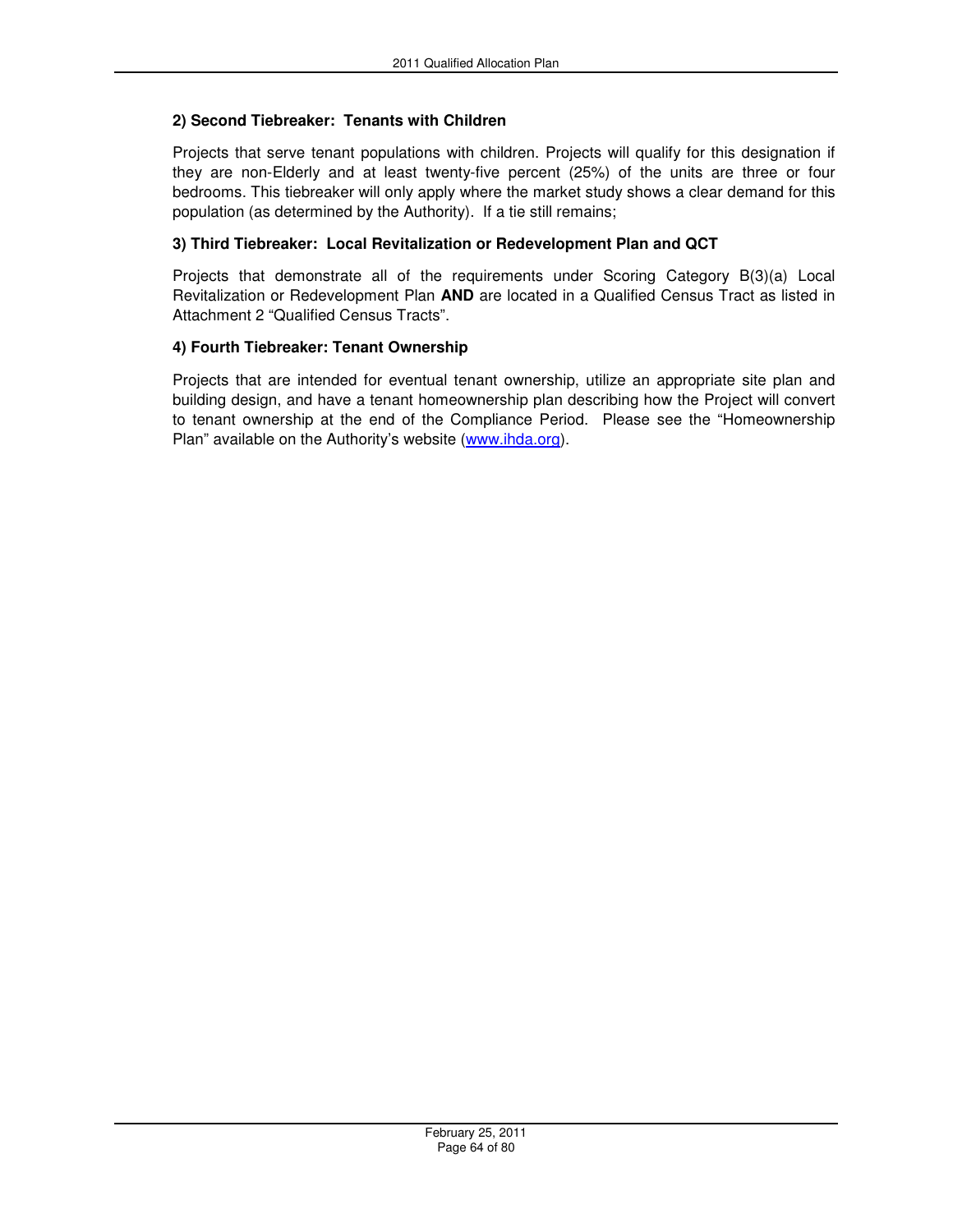# **IX) Reservations of Authority Credit Ceiling**

# **A) Limit on Reservations**

It is anticipated that all of the Authority's Credit Ceiling will be used in its entirety for Reservations during the Application round.

The Credit Ceiling may be increased if Projects that received Allocations in prior years return Tax Credits to the Authority or if the Authority receives an allocation of Tax Credits from the national pool. In the event the Authority's Credit Ceiling is increased, the additional Tax Credits will be used for (i) Tax Credit increases prior to Reservations; (ii) a Forward Reservation of Tax Credits; or (iii) the Authority may carry the additional Credit Ceiling forward to the next calendar year.

# **B) Priority Reservation**

In keeping with the State's Comprehensive Housing Planning Act (P.A. 94-965), the Authority may issue a Reservation to a Project(s) selected by the Authority in response to a Notice of Funding Availability (NOFA) issued by the Interagency Subcommittee of the Illinois Housing Task Force. The amount reserved will not exceed 10% of the total Authority Credit Ceiling. Any Project recommended by the Interagency Subcommittee must meet the requirements of this QAP, excluding the Scoring Categories section.

# **C) Forward Reservations**

The Authority may make Reservations from the 2012/2013 Authority Credit Ceiling ("Forward Reservations") in an amount not to exceed 15% of the per capita portion of the 2011/2012 Authority Credit Ceiling.

This limit may be exceeded if the lowest scoring project to be approved for a Reservation is eligible for a Reservation amount that would make the aggregate amount of Forward Reservations exceed the 15% limit.

Projects approved for a Forward Reservation of 2012/2013 Tax Credits must meet all Carryover Allocation requirements for calendar year 2011.

# **D) Partial Reservations**

If a Project is recommended for a Reservation by the Board and there is an insufficient amount of Authority Credit Ceiling for the full amount of the recommended Reservation, the Authority may make a Reservation for that Project partially from the 2011 and 2012 Authority Credit Ceiling.

# **E) Projects Not Receiving Credits**

Projects that otherwise meet all mandatory requirements that do not receive a Reservation of Tax Credits may be considered for a Reservation at a later date if either (i) a Reservation is returned to the Authority, or (ii) the Authority Credit Ceiling is increased from the national pool of unused Tax Credit Allocation authority.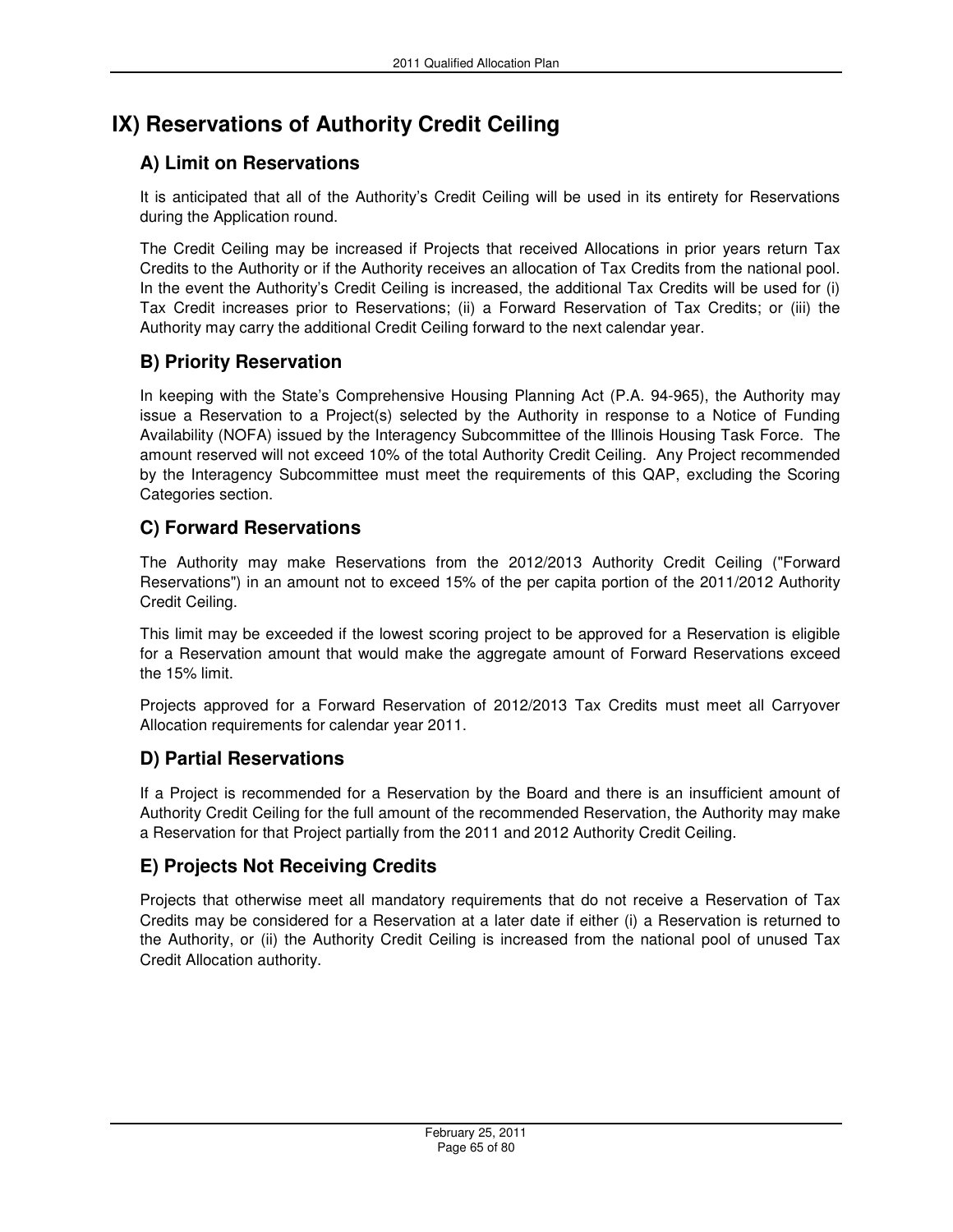# **X) Project Modification Policies**

# **A) Project Modifications**

The Allocation of Tax Credits is based upon information provided in the Application. **ALL** Project changes, from conditional approval of the Application through the term of the Extended Use Agreement, will require written request to and written approval by the Authority.

Project changes include, but are not limited to, a change in any of the following:

- The individuals or entities in the ownership structure of the Project;
- The unit mix or unit sizes;
- The Project design;
- The Project site;
- The construction scope;
- The financing terms, including but not limited to a loss of financing; or
- Any criteria on which scoring decisions were made.

Any written request for a change in a Project must include a detailed explanation of the reason for the modification. Sponsors or Owners must also submit a non-refundable modification fee in the amount listed on the "Multifamily Fee Payment Form" available on the Authority's website (www.ihda.org).

All requests will be reviewed by the Authority and must conform to the requirements of Section 42 and the QAP.

Any request for a change in a Project will result in the reevaluation of the original Application. The results of the reevaluation may include the following: (i) a change in the Project's score or ranking; (ii) a new Application fee and public notification letters; (iii) and/or a reduction or revocation of the Tax Credit Reservation or Allocation. In addition, a Board approval of the revised Project may be required.

# **B) Changes or Transfer of Ownership**

The long term viability of the Project is dependent on the Owner who makes decisions in developing and operating the Project for the long term.

Therefore, changes of ownership are not encouraged; and the Authority strongly discourages the transfer of ownership in Projects. Changes include but are not limited to the addition or removal of any entities or individuals in the ownership, regardless of their percent of ownership.

**No** change of ownership will be permitted at any time after Board approval of a Project's Tax Credits and before the issuance of IRS Form(s) 8609 to the Project.

Owners wishing to change or transfer ownership after the issuance of IRS Form(s) 8609 must submit the following:

- A completed and executed "Notice of Intent to Transfer Ownership" available on the Authority's website (www.ihda.org);
- A letter from the Owner's legal counsel that explains the need for change;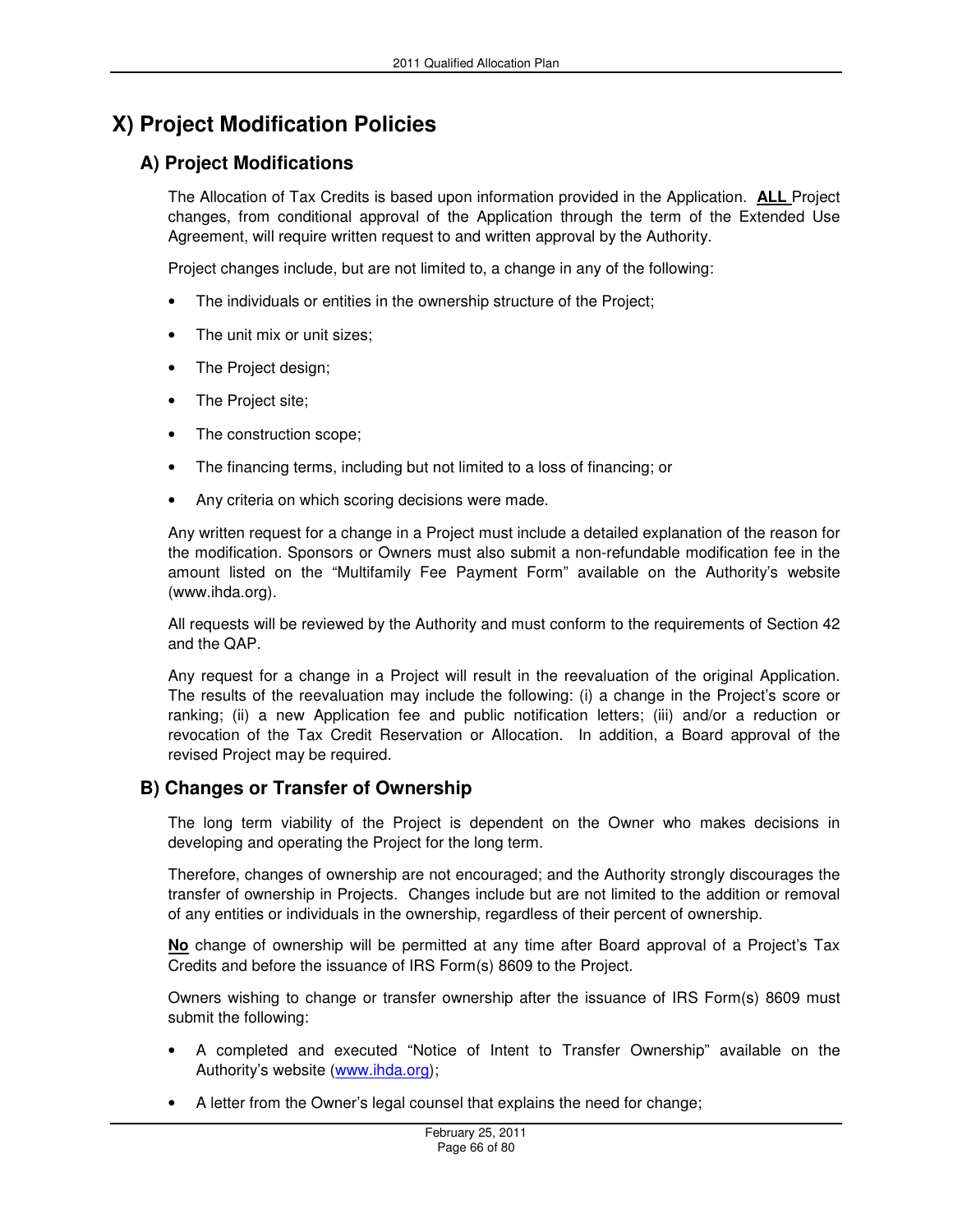- A non-refundable transfer of ownership fee. See the "Multifamily Fee Payment Form" available on the Authority's website (www.ihda.org); and
- All applicable organizational documents.

Any requested change of ownership will be reviewed on a case-by-case basis and must be presented to and approved by the Board. The Authority reserves the right to request additional documentation as needed.

## **C) Unapproved Changes**

Project changes at any time, made without submitting a written request to the Authority and receiving a written approval from the Authority, may cause the Application to be rejected or trigger a revocation of a proportional amount of Tax Credits up to the full amount of the Reservation.

Any unapproved Project change, from submission of the Application through the term of the Extended Use Agreement, will affect all Project Participants. Affected Participants may be penalized in the "Unacceptable Practices" scoring category in the future Applications and may fail to meet the Authority's mandatory appropriate development team requirements.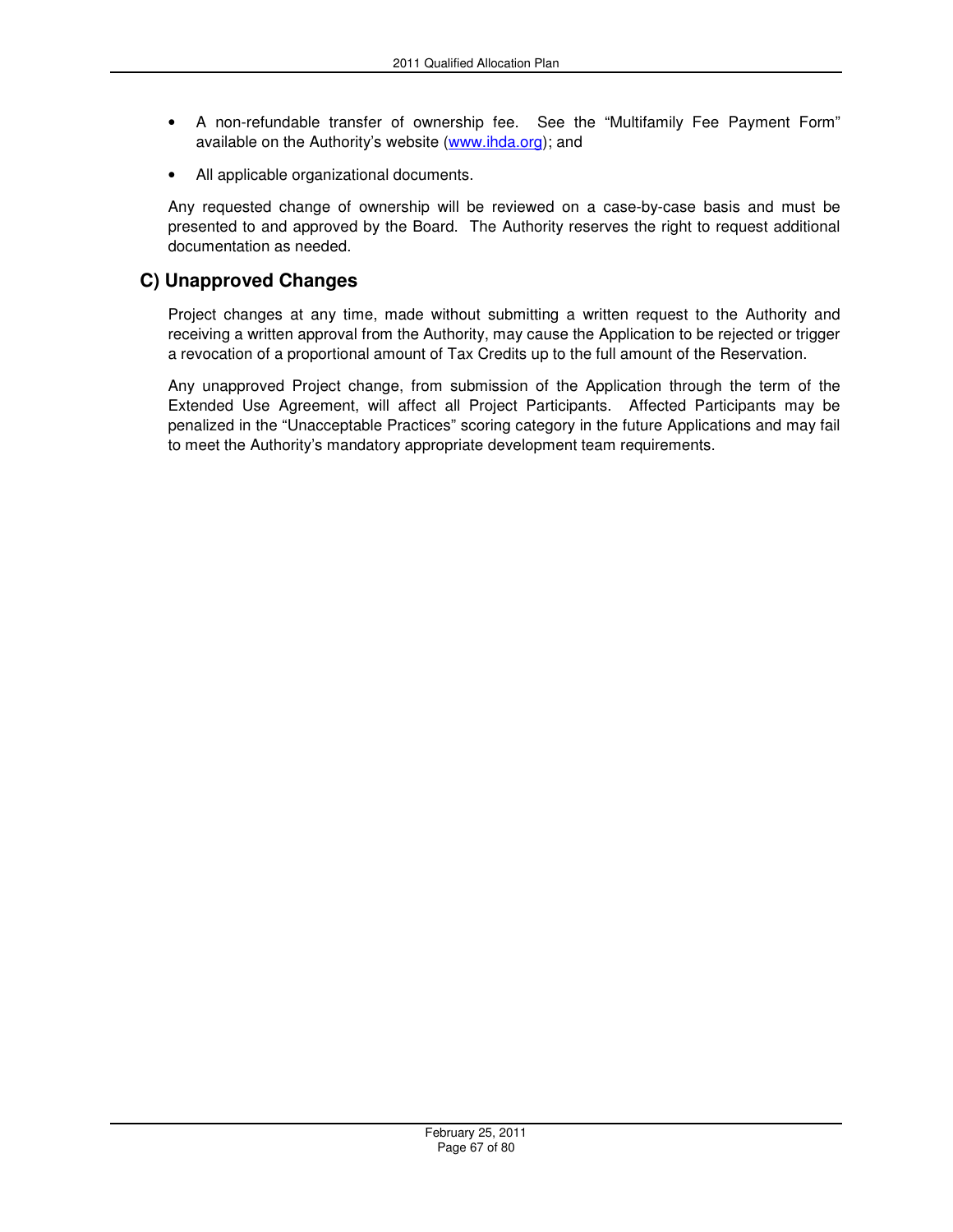# **XI) Reservation Procedures**

# **A) Board Approval**

If an Application is selected by Authority staff to receive an allocation of Tax Credits, it will be considered a conditional approval.

After receiving a conditional approval, Owners must submit organizational documents for all entities of which the ownership entity is comprised and documentation demonstrating that these entities and the ownership entity are duly formed and validly existing. Please see the "Ownership Structure and Organizational Documents Checklist" on the Authority's website (www.ihda.org) for a list of necessary documents.

Once the Owner submits the required documents and fulfills any additional requirements as determined by the Authority, the Project may be recommended to the Board for approval of a Reservation of Tax Credits.

# **B) Reservation Letter**

Upon Board approval of a Reservation of Tax Credits for a Project, the Authority will issue a Reservation Letter to the Owner stating the following:

- The amount of the Reservation;
- The amount of the Reservation fee;
- The date by which the executed Reservation Letter and Reservation fee must be submitted to the Authority;
- Any conditions that must be satisfied in connection with the Reservation; and
- The date by which all conditions must be met.

Failure to return the Reservation fee and the executed Reservation Letter by the stated date may result in a revocation of the Reservation of Tax Credits for the Project.

# **C) Reservation Fee**

The Authority will charge a non-refundable Reservation fee in an amount equal to 1% of the 10 year credit amount for the Project.

# **D) Extensions**

The Authority may extend the time for meeting the conditions set forth in the Reservation Letter. The Owner must submit a written request for an extension of time explaining the necessity of such extension to the Authority. The Authority will require a processing fee in connection with the extension review, as described in the "Multifamily Fee Payment Form" (www.ihda.org).

# **E) Revocation of Reservation**

Prior to issuing IRS Form(s) 8609, the Authority may revoke a Reservation of Tax Credits for a Project under the conditions set forth below or under such other conditions as may be set forth in the Reservation Letter, the Carryover Allocation Letter, or other appropriate documents.

If a Reservation is revoked, the Authority will retain **ALL** fees paid to the Authority in conjunction with the Application, the Reservation, the Carryover Allocation or modification of the Project.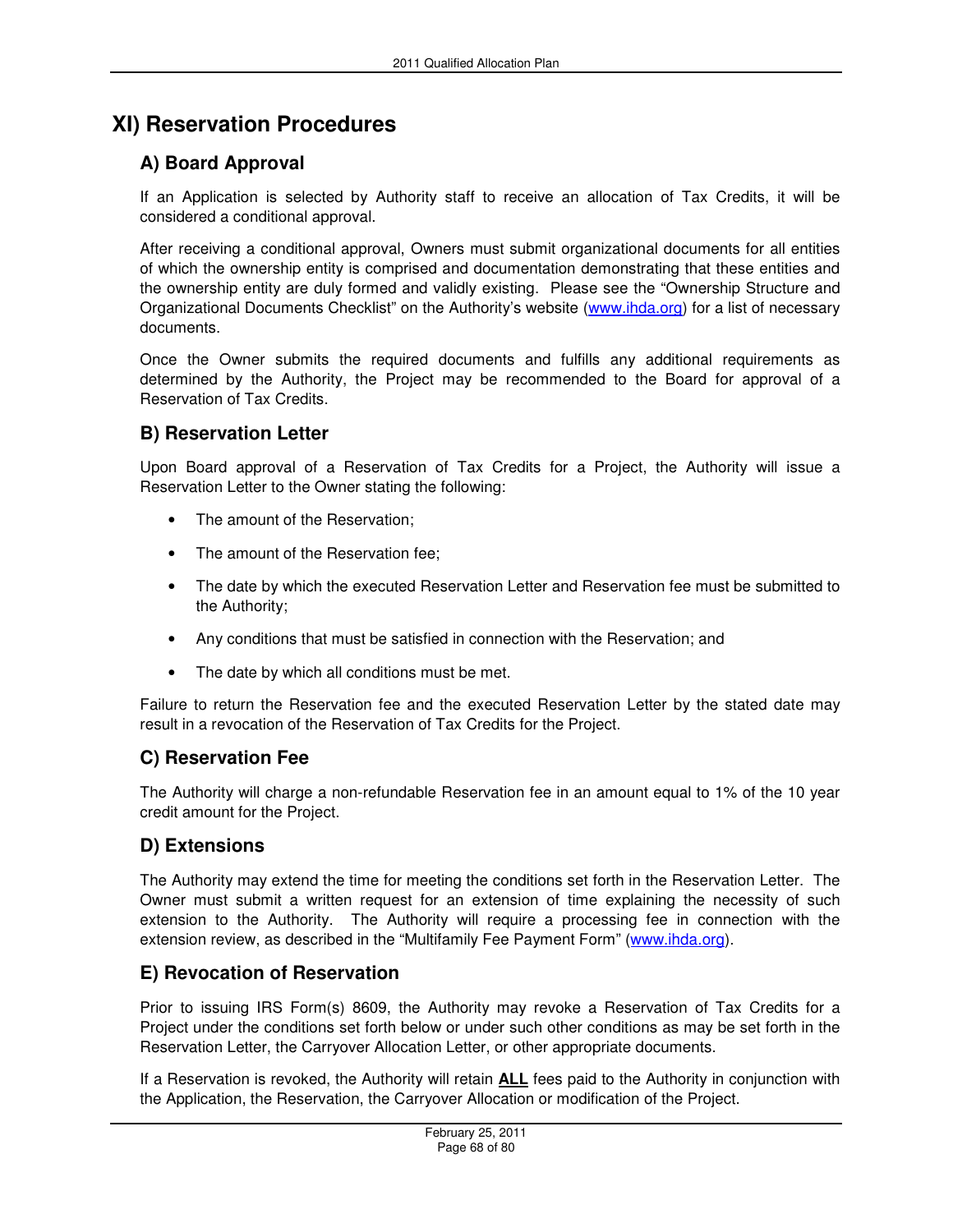The following activities may cause a revocation:

- The Owner modifies the Project in **ANY** way without prior written approval from the Authority. Such changes include, but are not limited to:
	- o changes in the ownership structure of the Project,
	- o changes in project characteristics,
	- o changes in or loss of financing, or
	- o changes in the criteria on which any scoring decisions were made.
- The Authority determines that the Owner will fail to meet the Authority's requirements for a Carryover Allocation, including any conditions set forth in the Reservation or the Carryover Allocation Letter.
- The Authority determines that the Project will fail to be Placed in Service by the time set forth in the Carryover Allocation Letter.
- The Owner fails to provide the Authority with all items required for issuance of 8609s in as described within the Issuance of 8609s section within six (6) months of Placed in Service.
- The Owner (including any affiliates) is not in compliance with Section 42 in connection with any Project.
- The Owner (including any affiliates) has outstanding compliance violations in connection with any Project that have not been resolved to the Authority's satisfaction.
- The Owner (including any affiliates) is delinquent under any loan or grant made by the Authority, is not in good standing under a workout agreement with the Authority, or has not satisfied any other requirements of the Authority in connection with a delinquency or workout agreement.
- The Owner (including any affiliates) has an outstanding expense owed to the Authority in connection with any Authority program.
- The Authority has reason to believe that the Sponsor or Owner has materially misrepresented facts or has provided false information to the Authority in connection with the Project or in connection with any other Authority Program.
- The Owner is bankrupt or in a financial situation that jeopardizes the Project's completion and/or continued operation.
- The Authority determines that the Project is unable to proceed.
- Any other action determined by the Authority, at the Authority's sole discretion, that violates any other conditions as may be set forth in the Reservation Letter, the Carryover Allocation Letter or other documents in connection with the Reservation or Allocation of Tax Credits.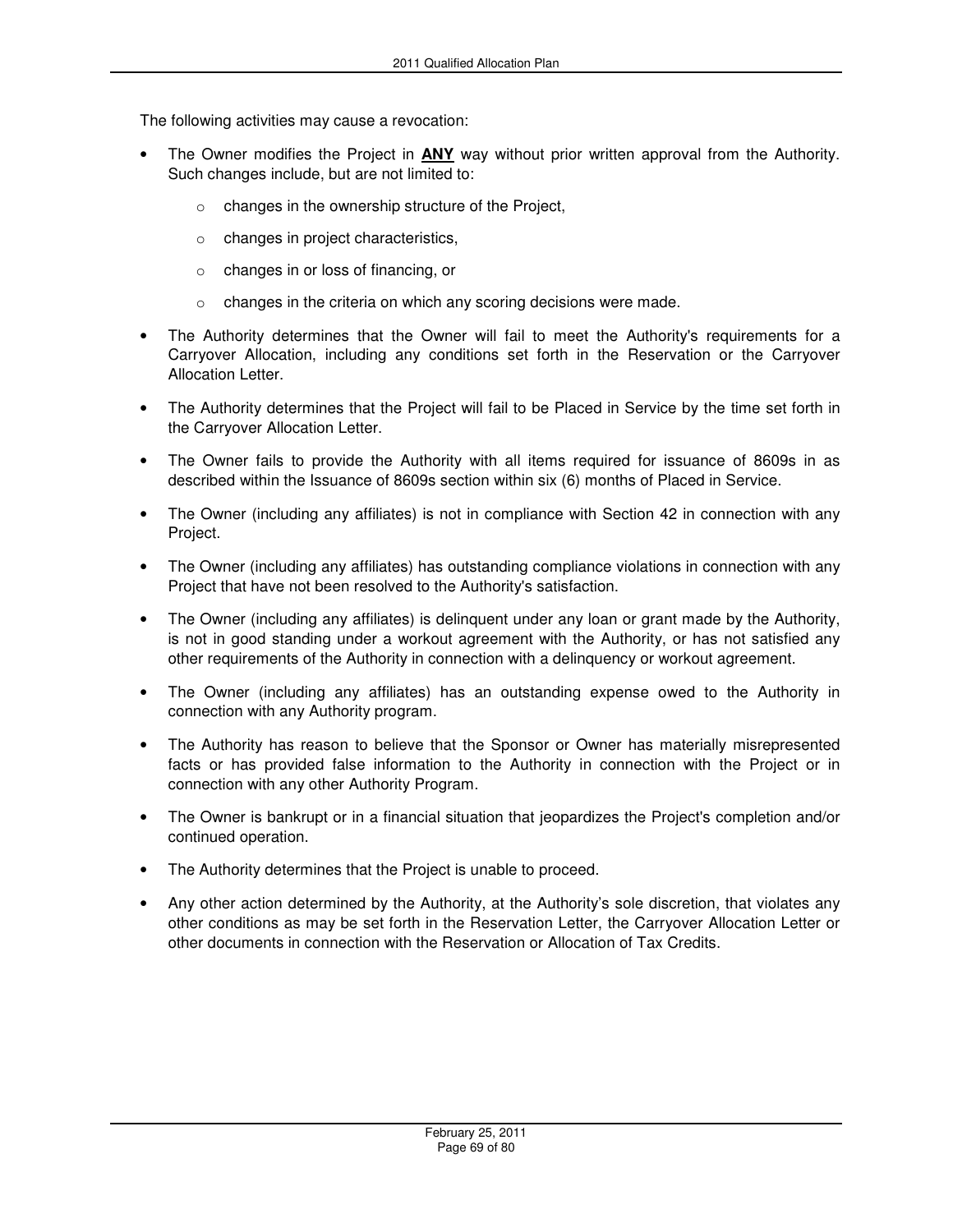# **XII) Carryover Allocation and 10% Test**

## **A) Carryover Allocation**

A Carryover Allocation is required for all Projects that will not be Placed in Service during the year in which a Reservation Letter is issued. Projects are expected to be Placed in Service no later than the end of the second year following the year in which the Reservation Letter is issued.

### **1) Carryover Allocation Letter**

Projects that will not be Placed in Service during the year in which a Reservation Letter is issued will receive an Authority prepared Carryover Allocation Letter. The Carryover Allocation Letter will be forwarded to each Owner near the end of the year in which the Project has received a Tax Credit Reservation.

The Carryover Allocation Letter will contain all conditions and documentation required to make the Carryover Allocation. If all conditions and documentation of the Carryover Allocation Letter are not met, the Authority reserves the right to reevaluate the Project and revoke the Tax Credit Reservation.

The Carryover Allocation Letter will provide a date by which all required documentation must be submitted. In general, this deadline will be no later than the December Board meeting.

#### **2) Outstanding Fees**

The Authority will not issue a Carryover Allocation Letter until **ALL** outstanding fees and payments owed to the Authority have been paid. These fees and payments include any fees owed to the Authority in connection with any Authority program, and any outstanding debt service payments owed to the Authority.

#### **3) Request for Extension**

If an Owner is unable to meet the Authority deadline, a written request for an extension of the deadline indicating the reason for the extension must be submitted to the Authority. The Authority will review extension requests, and reserves the right to approve or deny a request for extension.

#### **4) Carryover Allocation Late Fee**

Owners that do not submit Carryover Allocation documentation by the Authority deadline must pay a late fee. In addition, Owners must pay a supplementary fee for each business day from that date, through the date on which the Authority receives all required Carryover Allocation documentation. The fee is listed on the "Multifamily Fee Payment Form", available on the Authority's website (www.ihda.org).

## **B) 10% Test**

### **1) Documentation**

Each Owner issued a Carryover Allocation Letter must provide evidence to the satisfaction of the Authority that the Project will meet the 10% Test no later than December 1, 2012. The Authority reserves the right to modify this deadline.

The Authority will notify each Owner of all the conditions and submissions required to meet the 10% Test. Documentation of Project costs incurred to meet the 10% Test must be certified by an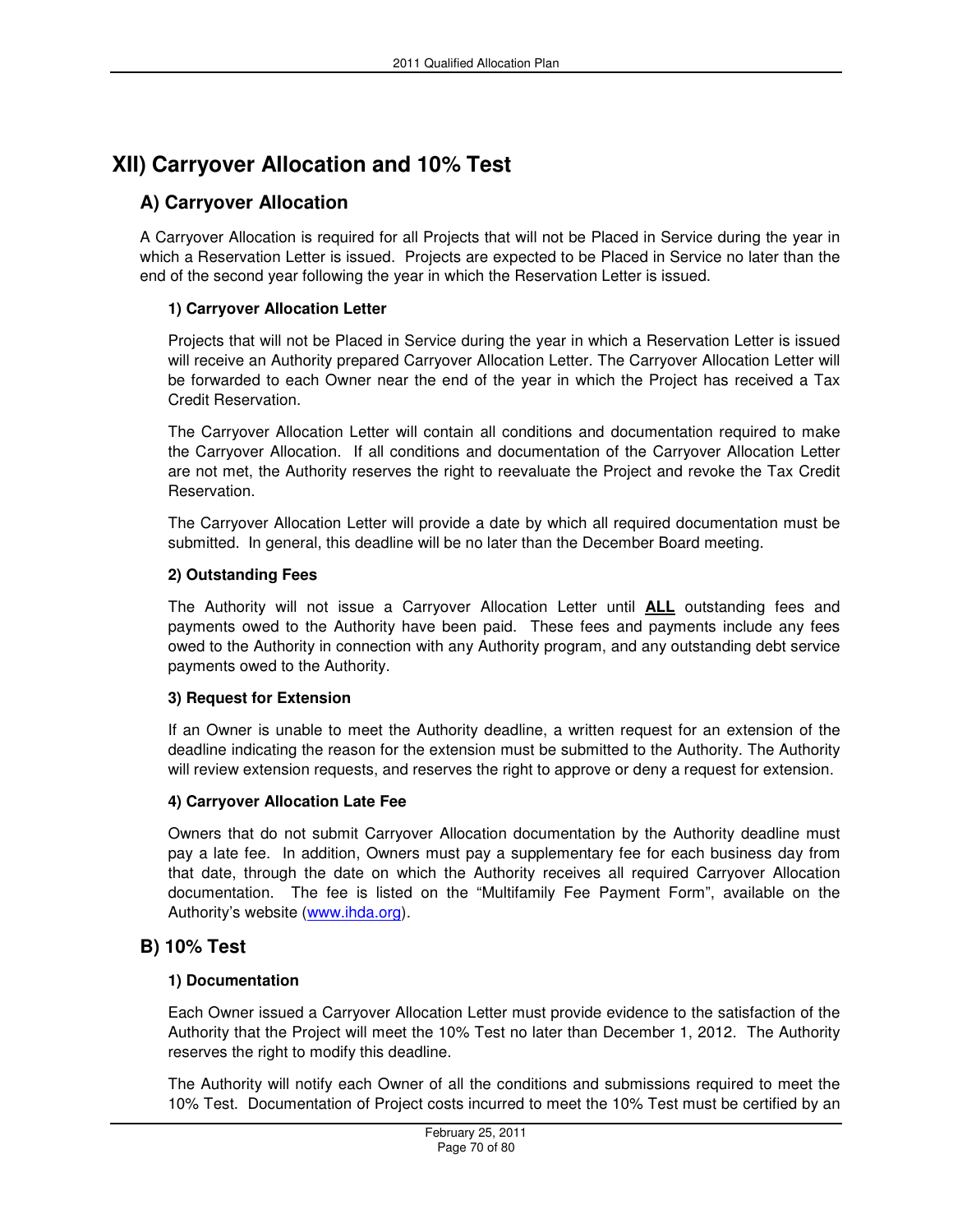independent, third-party, certified public accountant or attorney, must contain all information required by the Authority, and must meet all applicable Section 42 conditions and requirements.

If an Owner does not meet all conditions and submissions required for the 10% Test, the Authority reserves the right to reevaluate the Project and revoke the Tax Credit Reservation.

### **2) Status Report**

Prior to meeting the 10% Test, Owners issued a Carryover Allocation Letter must provide a status report to the Authority of their expected Tax Credit basis and percentage to be expended by a specified date. The status report shall be in a format prescribed by the Authority and must include documentation related to site control and an estimate of reasonably expected basis.

#### **3) Outstanding Fees**

The Authority will not issue a 10% Test determination until **ALL** outstanding fees and payments owed to the Authority have been paid. These fees and payments include any fees owed to the Authority in connection with any Authority program, and any outstanding debt service payments owed to the Authority.

#### **4) Request for Extension**

If an Owner is unable to meet the Authority deadline for a 10% Test submission, a written request for an extension of the deadlines indicating the reason for the extension must be submitted to the Authority. The Authority will review extension requests, and reserves the right to approve or deny a request for extension.

#### **5) Carryover Allocation Late Fee**

Owners that do not submit a 10% Test documentation by the Authority deadlines must pay a late fee. In addition, Owners must pay a supplementary fee for each business day from that date, through the date on which the Authority receives all required 10% Test documentation. The fee is listed on the "Multifamily Fee Payment Form", available on the Authority's website (www.ihda.org).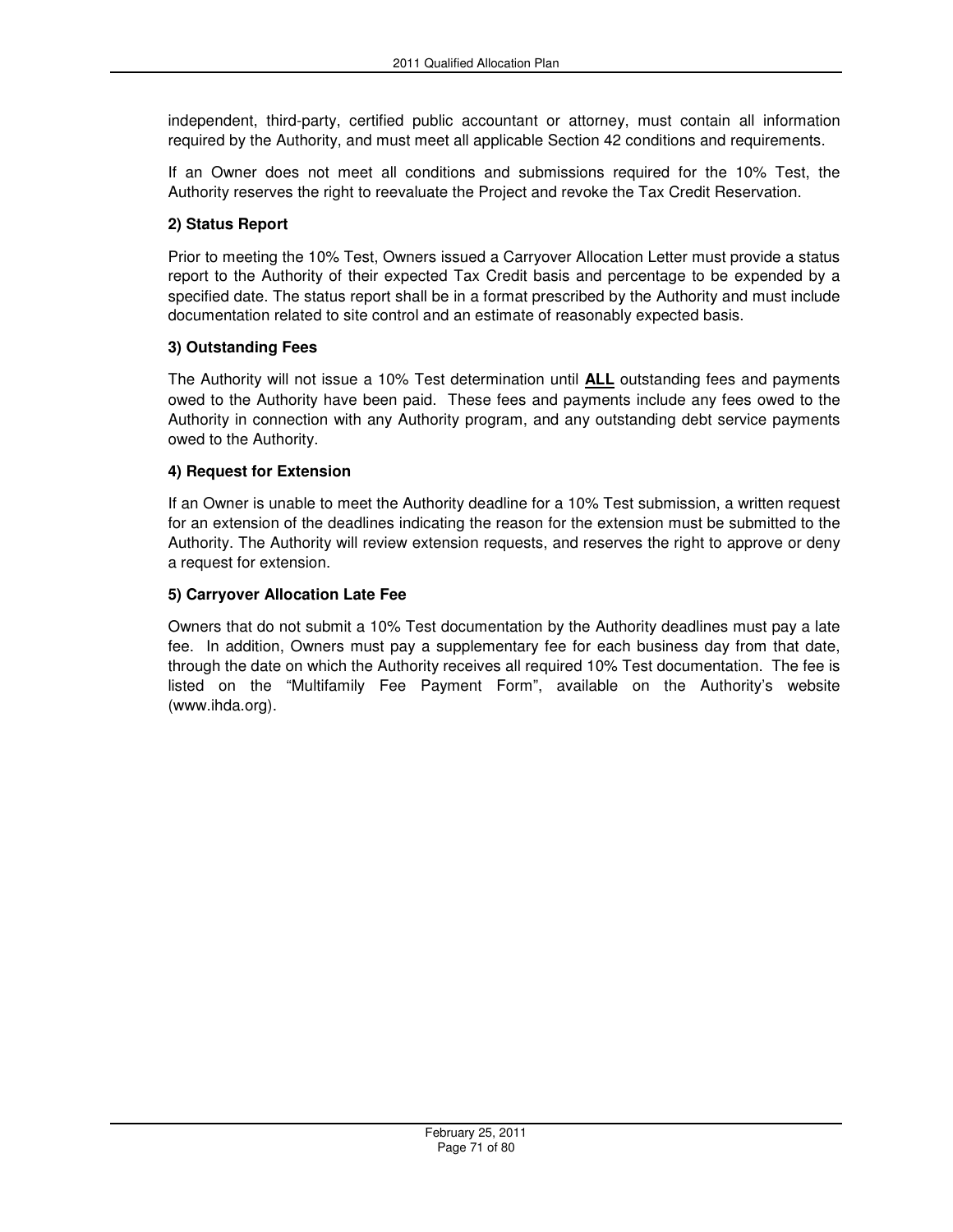# **XIII) Extended Use Agreement**

# **A) Overview**

An Owner must enter into an Extended Use Agreement ("EUA") with the Authority at the initial financial closing for the Project. The EUA shall be binding upon the Owner and all successors to the Owner. The EUA shall set forth, among other things, a Project's income and occupancy restrictions, and any special conditions under scoring categories as set forth in the Application.

The EUA **must** be recorded by the Owner **prior to all other documents** evidencing or securing the financing provided in connection with the Project. Recording of the EUA must occur in the office of the Recorder of Deeds in the County where the Project is located as a restrictive covenant on the real estate on which the Project is located.

# **B) EUA Checklist**

The following is the list of all documents which must be submitted and approved by the Authority prior to the issuance of the EUA. The Authority reserves the right to require other documents as may be required by the Code, the Illinois Housing Development Act, the Authority's administrative rules, the Authority, or its counsel.

- 1) Board Approval of award of Tax Credits
- 2) Authority Approval of Final Plans and Specifications
- 3) Approval of Building Permit
- 4) Certification of No Changes to Plans and Specifications (Authority form)
- 5) Approval from Illinois Historic Preservation Agency
- 6) Form Tenant Lease
- 7) Property Management Agreement
- 8) Certification of Consistency with Consolidated Plan (if Authority issued)
- 9) Referral and Support Agreement (if applicable)(Authority form)
- 10) Relocation Plan (if applicable)
- 11) Tenant Selection Plan (Authority form)
- 12) Affirmative Fair Housing Marketing Plan (Authority form)
- 13) Phase II Environmental Review (if applicable)
- 14) Appraisal (if applicable)
- 15) Subsidy Layering Review (if applicable and not done by the Authority)
- 16) Subsidy Layering Review Fee (if applicable)
- 17) Owner's Sworn Statement
- 18) Contractor's Sworn Statement
- 19) Owner/Contractor, and Subcontractor Agreements, including wage standard used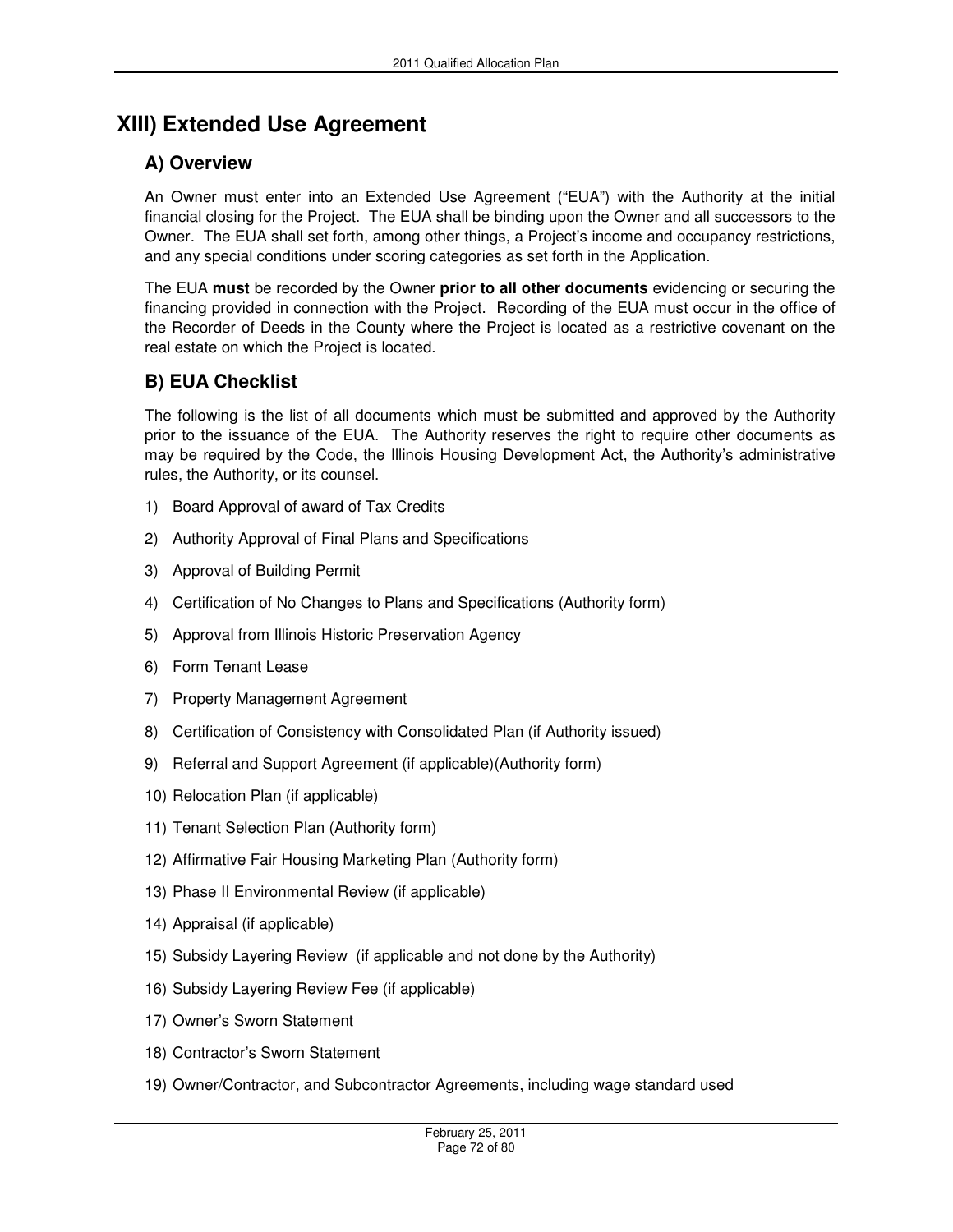- 20) Architect's Certificate (Authority form)
- 21) Fair Housing Certificate (Authority form)
- 22) Compliance Monitoring Agreement
- 23) Final Financing Form (Authority form)
- 24) Executed Copies of Other Lender Financing Documents
- 25) Copy of Owner's Title Insurance Commitment and Final Policy
- 26) Copy of Recorded Title Exceptions
- 27) Copy of Recorded Deed
- 28) Ownership Structure Certificate(Authority form)
- 29) Organizational Documents as appropriate as listed on Ownership Structure and Organizational Documents Checklist (Authority form), and as necessary to document any Development Team Characteristics for which points were received in scoring categories, such as MAFBE or Nonprofit corporation participation.
- 30) Documentation that Project has been listed on Illinois Housing Locator
- 31) Carryover Allocation Letter (if applicable)
- 32) Owner's Attorney Opinion of Eligibility for Acquisition Tax Credits (if applicable)
- 33) IRS Form 990 (if Applicable)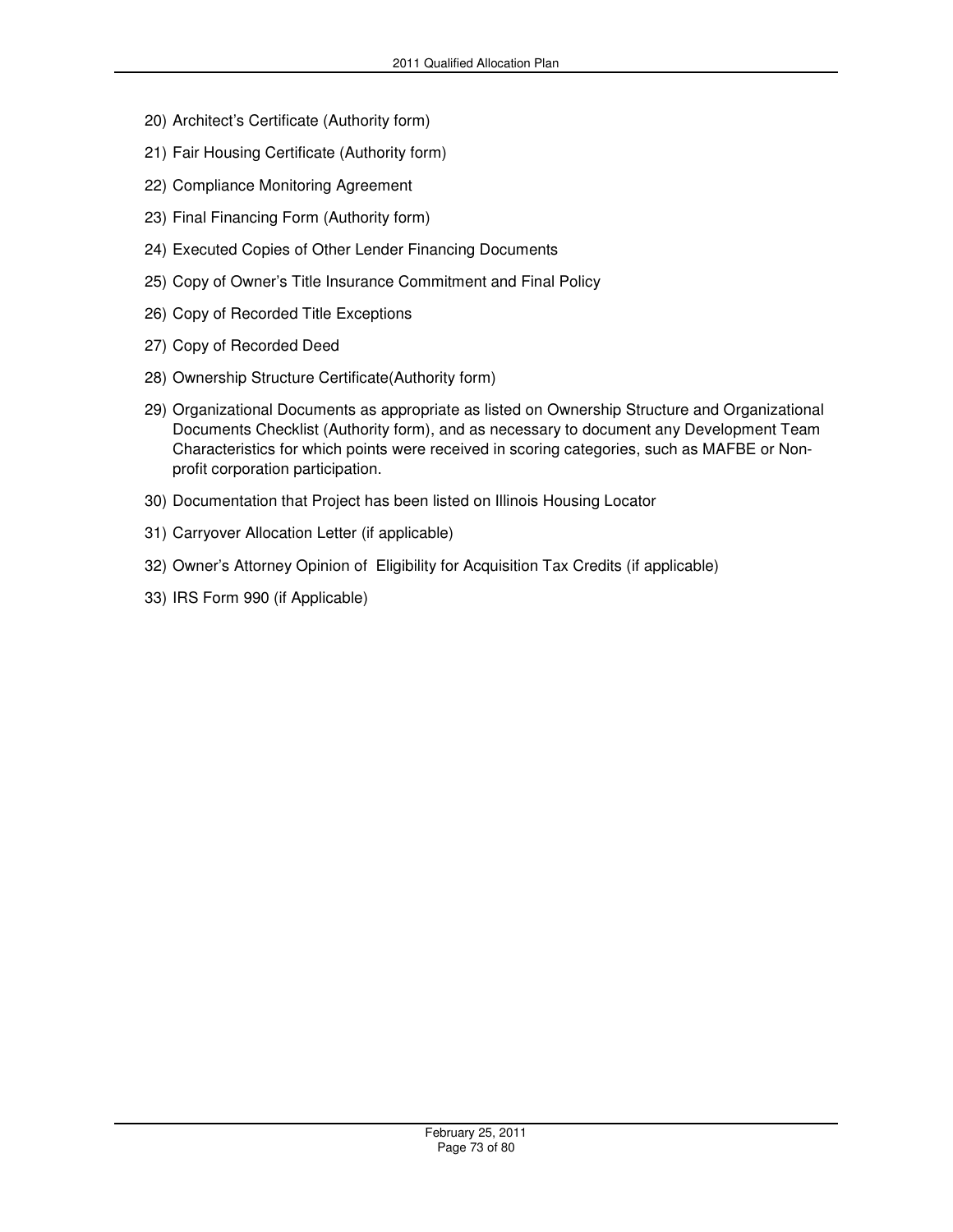## **XIV) Issuance of 8609s**

### **A) Requirements**

The Authority will issue IRS Form(s) 8609 ("8609") to all Projects which are Placed in Service within the time period required under the Code, contingent upon receipt and approval of the documents and fee listed below. In general, the Authority will not issue 8609(s) for Projects with multiple buildings until all of the buildings in the Project have been Placed in Service.

The Authority will not issue 8609(s) until the final draw request has been submitted and approved by the Authority. The Authority also will not issue 8609(s) unless **ALL** fees and payments due to the Authority in connection with any Authority program have been paid.

All documentation must be submitted in an **unbound package** with original signatures in blue ink, as appropriate.

The Authority will review all submitted documentation and conduct a final financial analysis based on such documentation. When the review and analysis are complete, the Authority will send the 8609(s) to the Owner, per IRS guidelines. The Authority will notify the IRS once a year of 8609(s) issued by both the Authority and the City of Chicago by filing a form 8610. .

- 1) "8609 Issuance Checklist Form" and all requested documentation on that form. The form is available on the Authority's website (www.ihda.org);
- 2) 8609 Issuance Fee as outlined on the "Multifamily Fee Payment Form" available on the Authority's website (www.ihda.org);
- 3) Completed "8609 Owner Certification Form" available on the Authority's website (www.ihda.org);
- 4) Cost certification prepared by an independent third-party certified public accountant in a format acceptable to the Authority, based on such accountant's audit of the Project that certifies to the total Project costs, total eligible basis, and all sources of financing used for the Project;
- 5) Completed "Final Financing Form" available on the Authority's website (www.ihda.org);
- 6) Financing documents verifying each source listed on the "Final Financing Form";
- 7) Certificate(s) of Occupancy from local municipality (one for each building) for new construction Projects;
- 8) Copy of fully-executed Reservation Letter;
- 9) Copy of fully executed Carryover Letter, including Exhibits I, II, and III;
- 10) Copy of 10% Test documentation;
- 11) Executed original Extended Use Agreement that has been properly recorded with the recorder of deeds in the county in which the project is located;
- 12) Copy of Owner's title policy evidencing the recording order of the Extended Use Agreement;
- 13) Copy of recorded deed or comparable recorded site control in the name of the entity receiving the Tax Credits. The legal description contained in the deed must be identical to the one used with the resolution and reservation letter;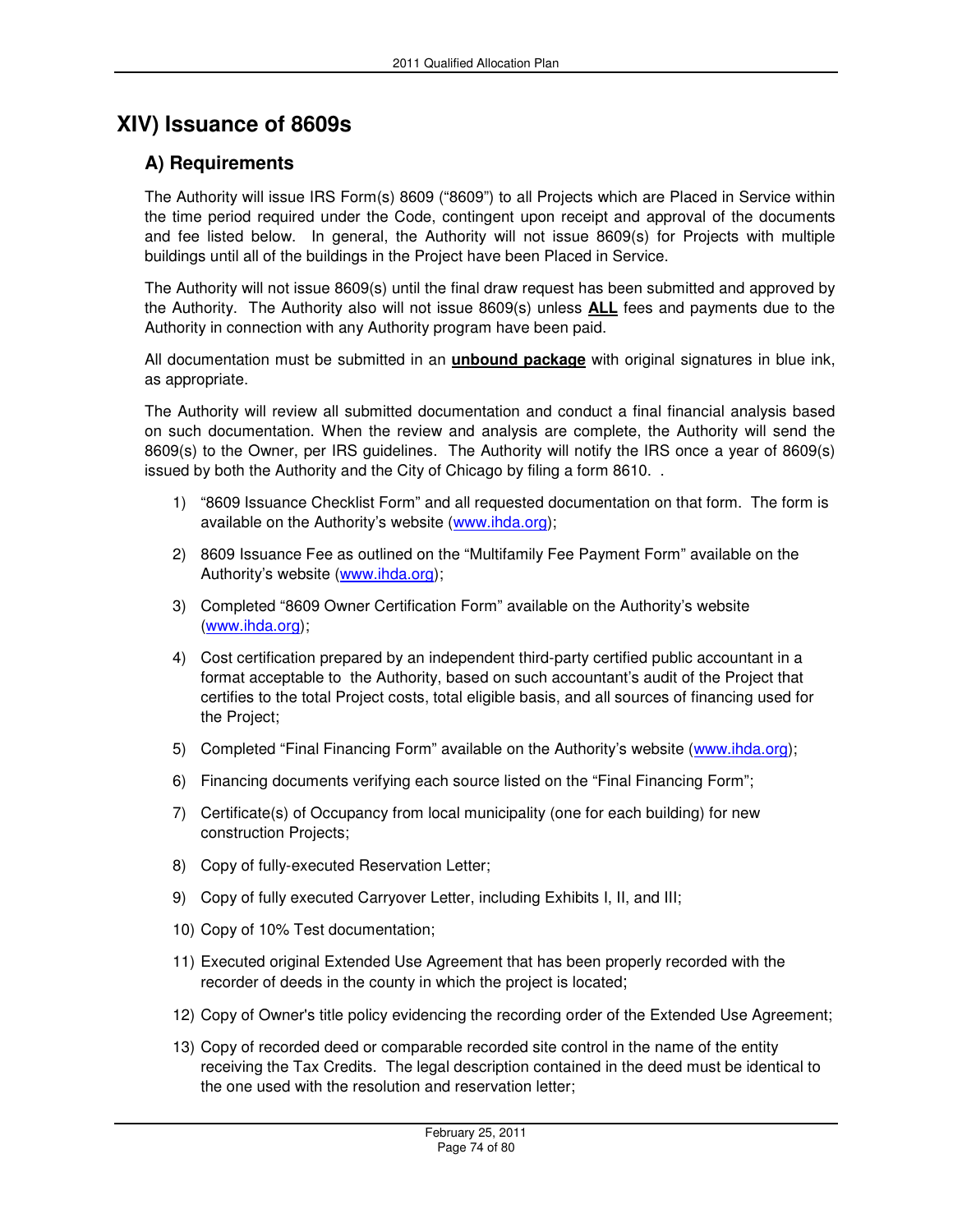- 14) Appropriate organizational documents for ownership entity AND general partner as required on "8609 Issuance Checklist Form" with appropriate original signatures.
- 15) Color photograph(s) of each building of the completed Project identified with correct street address(es) and Building Identification Number ("BIN");
- 16) Documentation that Project has been listed on Illinois Housing Locator;
- 17) Subsidy Layering Review and Fee (if applicable);
- 18) Certification of 50% test for tax-exempt bond Projects;
- 19) Written attorney's opinion for tax-exempt bond Projects involving acquisition Tax Credits;
- 20) Documentation satisfactory to the Authority that all criteria required under the Green Design Requirements in the Mandatory Section of the QAP has been met;
- 21) Documentation satisfactory to the Authority demonstrating the Project's conformance with any Scoring Sections of the QAP where points were received;
- 22) Any documentation the Authority may require to determine the amount of Tax Credits to be allocated to the Project or to demonstrate the Project's conformance with the requirements of Section 42;

#### **B) Deadlines**

Owners receiving a Reservation of Tax Credits during 2011 that will be Placed in Service during the 2011 calendar year must submit all required documentation to the Authority no later than November 1, 2011.

Owners receiving a Reservation during 2011 that have been issued a Carryover Allocation Letter must submit all required documentation to the Authority no later than June 30 of the year following the deadline to be Placed in Service.

### **C) Penalties**

1) Late Fee

Owners that do not meet the Authority deadlines must pay a late fee. In addition, Owners must pay a supplementary fee for each month from the deadline date through the date on which the Authority receives all required documentation. The fee is listed on the "Multifamily Fee Payment Form", available on the Authority's website (www.ihda.org).

#### 2) Filing of Non-Agency Approved 8609 with the IRS

If the Authority becomes aware that an Owner has filed any 8609(s) with the IRS in advance of the Owner's receipt of the Authority signed version of the approved 8609(s), or if the Owner files any 8609(s) with the IRS which does not accurately reflect the information contained on the Authority signed version of the approved 8609(s), the Authority will file an 8823 Notice of Non-Compliance with the IRS. This applies to Tax Credits issued by the Authority, suballocators, and in conjunction with tax-exempt bonds. In addition, Owners may also be penalized in future Application rounds in the "Unacceptable Practices" scoring category and may fail to meet the Authority's mandatory development team requirements.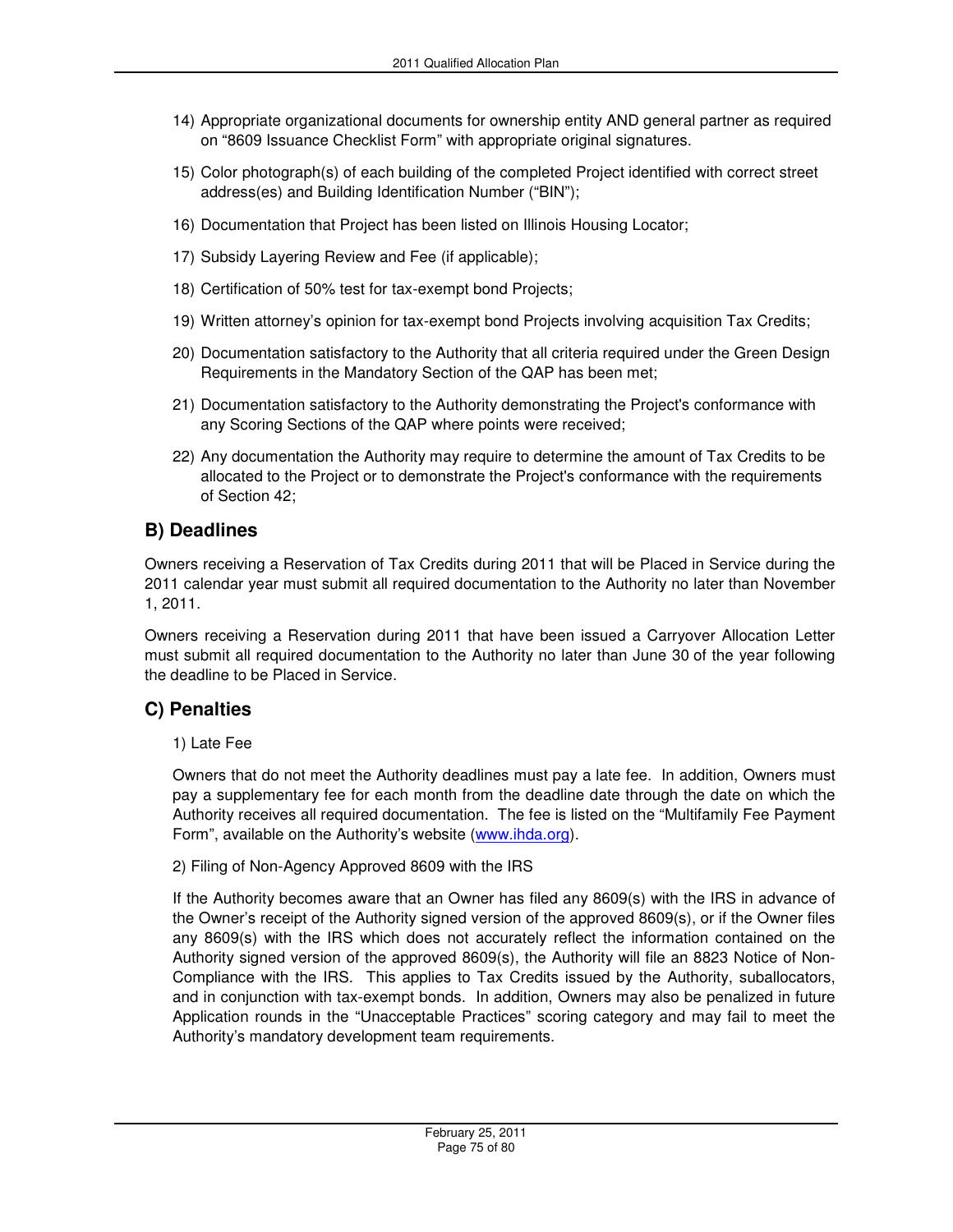### **D) Cannot Meet Placed in Service Deadline**

Prior to issuance of any 8609(s), all Projects must be Placed in Service within the time period required under the Code.

If an Owner believes that a Project may not meet this requirement, the Owner must submit written documentation to the Authority demonstrating all of the following:

- Clear and convincing evidence of all efforts to meet the Placed in Service deadline;
- The specific circumstances causing the delay; and
- All attempted remedial measures taken by the Owner in order to mitigate the delay.

The Authority may, based upon documentation submitted by the Owner, make a determination that the failure to place such Project in service is due to circumstances beyond the Owner's control.

If the Authority makes such a determination, the Authority may revoke the Reservation without penalty to the Owner. In turn, the Project may also be given first priority for either a Reservation in the current year or a Forward Reservation for an Allocation in the following calendar year. Any such priority will be conditioned on a determination by the Authority that the Project continues to be desirable in terms of meeting the affordable housing needs of Illinois, and such other terms and conditions as the Authority determines appropriate under the circumstances. Any Reservation or Forward Reservation will be subject to all conditions described in the Reservation section, including reservation fee.

The Authority anticipates that Reservations and Forward Reservations under this subsection will be rare.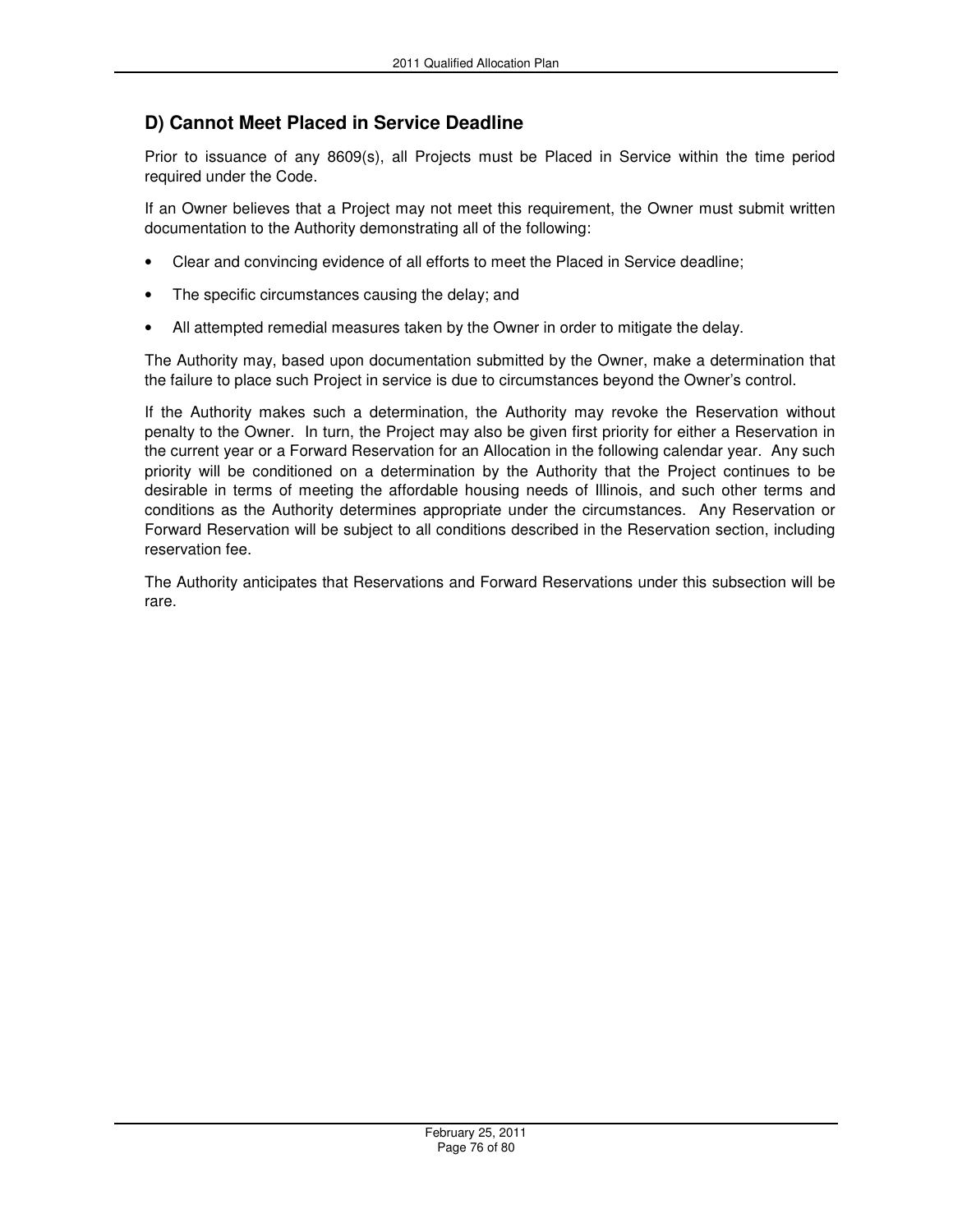## **XV) Increase Requests**

### **A) Overview**

The Authority will review requests for an increase of a Project's Tax Credit Allocation on a case-bycase basis. The Authority will grant an increase only when such an increase is necessary to make a Project financially feasible, and then only in extenuating circumstances, which must be documented to the satisfaction of the Authority.

Generally, the Authority will provide an increase only for unforeseeable increases in the costs of the Project. If a request for an increase calls into question the accuracy of the Sponsor's or Owner's original Application and documentation, or any related documentation subsequently submitted, the Authority reserves the right to modify or revoke the Project's Reservation or Allocation.

In determining a Project's qualification for an increase of Tax Credits, the Authority will closely examine the revised Project budget to ensure that additional Tax Credits are not used to cover increases in the developer fee. An Owner must defer a substantial portion of the Project's developer fee prior to requesting an increase. Except for unusual circumstances, the portion of the developer fee deferred at the time of the Board's initial approval of a Reservation will not be reduced, but may be increased.

If the Reservation Letter for the Project contains conditions, the Authority will not grant an increase until those conditions have been met to the Authority's satisfaction. Furthermore, the Authority will approve only one (1) Tax Credit increase per Project.

## **B) Timing**

The Authority will accept a request for an increase in Tax Credits at any time after the Authority has issued a Reservation Letter for the Project, but no later than the end of the calendar year during which the Project is or will be Placed in Service. Tax Credits cannot be allocated for any building in a Project that has been Placed in Service during a previous calendar year.

## **C) Required Submissions**

For increase requests, the Owner must submit all of the following:

- 1) An updated Application;
- 2) A narrative detailing the reasons for the request and specifically identifying any unforeseeable increases in Project costs;
- 3) A letter from an independent, third-party certified public accountant stating that he/she has reviewed the revised Project budget, which provides the amounts of the revised total eligible basis and total Project cost;
- 4) Both the initial and the most recent owner's and general contractor's sworn statements; and
- 5) An increase request fee as outlined in the "Multifamily Fee Payment Form", available on the Authority's website (www.ihda.org).

The Authority will review all submitted documentation and conduct a final financial analysis. The Authority reserves the right to request additional documentation as needed.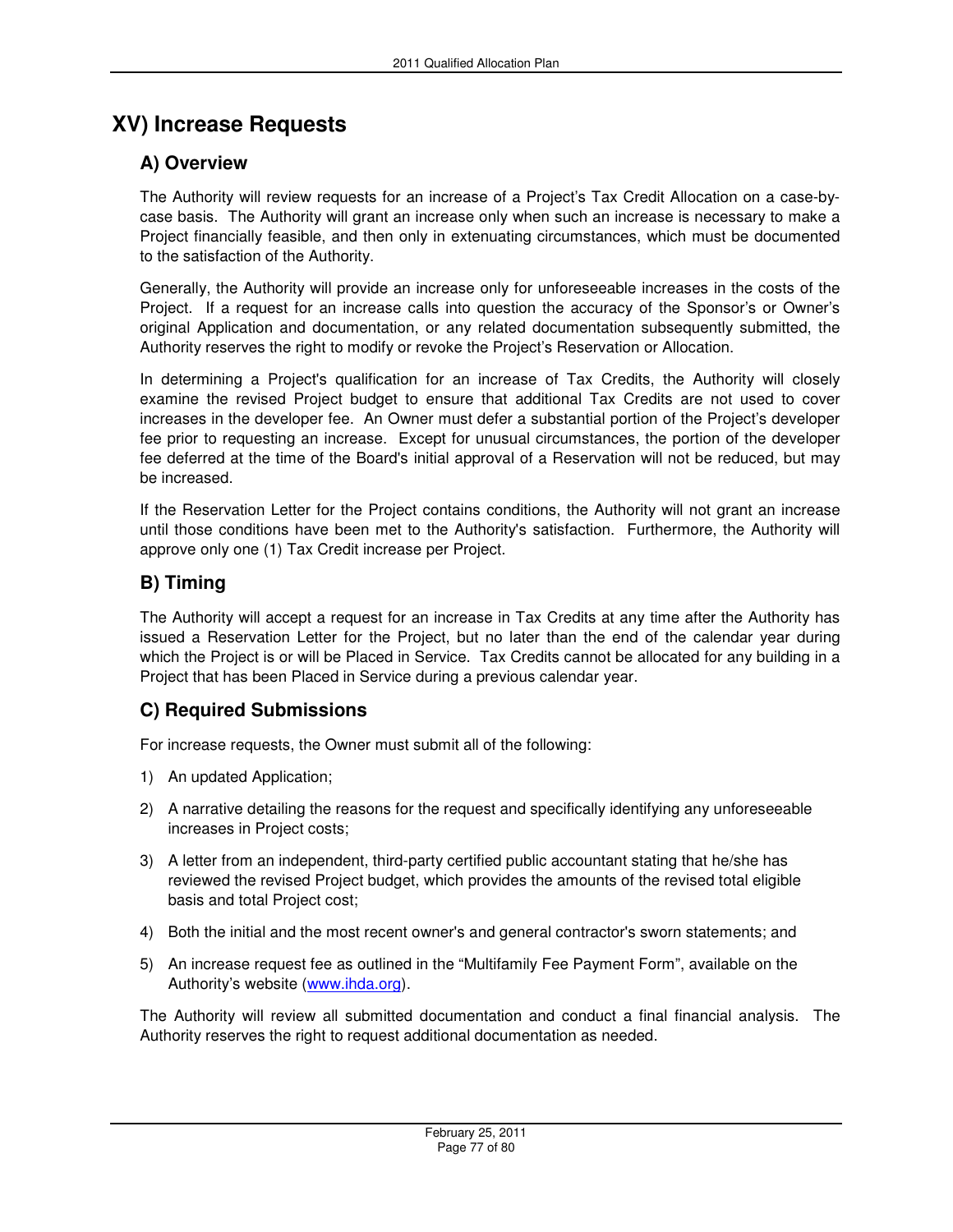## **XVI) 4% Determination Letter Requests**

Pursuant to Section 42 (h)(4), Projects to be financed with the proceeds of tax-exempt bonds are not required to receive a Reservation from the Authority Credit Ceiling. Rather, the Authority will accept Applications for a Determination Letter. The Application for a Determination Letter is exclusive of a request for an allocation of the Authority's volume cap.

### **A) Application Process and Fee**

The Authority will accept Applications for a Determination Letter for Projects to be financed with the proceeds of tax-exempt bonds, whether or not the Authority is the issuer of such bonds, at any time during calendar year 2011.

Requests for a Determination Letter from the Authority must include submission to the Authority of the applicable Application fee as listed on "Multifamily Fee Payment Form", available on the Authority's website (www.ihda.org).

### **B) Application Documentation**

Any Application for a Determination Letter must be in compliance with both Section 42 and **ALL** sections of this QAP, **with the exception of**:

- Preliminary Site and Market Assessment,
- Scoring Categories,
- Reservation Procedures, and
- Carryover.

The Application must be submitted on original Authority forms or photocopies of such forms, and may not submit them by facsimile without the prior consent of the Authority. All submission materials are available on the Authority's website (www.ihda.org) or directly from the Authority, upon request. The Application must comply with the format and content requirements of this QAP and present to the Authority a clear, unambiguous, and complete Application by the deadline date. The Authority may reject any Application that does not conform to the requirements of this QAP. The Authority will not begin processing any requests for a Determination Letter prior to the submission of all the Application materials listed below.

**TWO (2) copies** of **All** Application materials, including all applicable attachments and supporting materials, must be submitted.

**EACH** of the TWO (2) copies of the complete Application **MUST**

- Be placed in an adequately sized accordion file folder tabbed to correspond with the enumeration outlined in the "Application Checklist", available on the Authority's website (www.ihda.org);
- Include the "Application Checklist"
- Include **ALL** documentation requested in the QAP and outlined on the "Application Checklist" including all applicable attachments and supporting materials, including the non-refundable Application fee in the amount required on the "Multifamily Fee Payment Form" available on the Authority's website (www.ihda.org);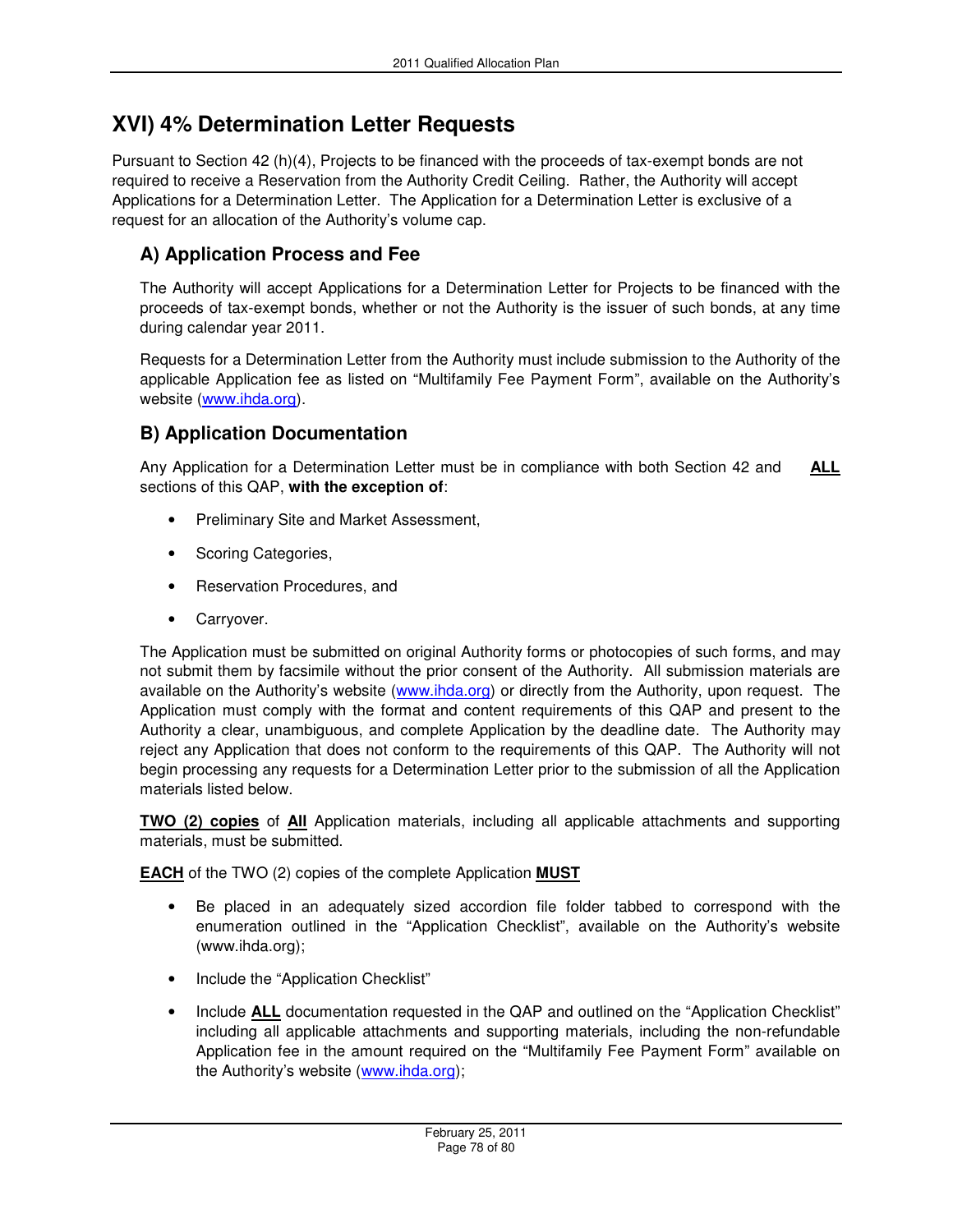- Include an electronic version in Excel format on disk or flash drive of the "Common Application";
- Include an electronic version in PDF format on disk or flash drive of **ALL** Application materials, including all applicable attachments and supporting materials.

### **C) Determination Letter and Fee**

If the Authority determines the Project conforms to all the applicable sections of the QAP, the Authority will notify the Owner in a draft Determination Letter. The draft Determination Letter will be issued only to a duly formed, validly existing single purpose entity that owns or will own the Project. The draft Determination Letter will outline the conditions that must be satisfied prior to execution of the Determination Letter including payment of the non-refundable determination fee of 1% of the estimated ten year Tax Credit amount. The non-refundable determination fee will be due within six (6) months of the draft Determination Letter and must be paid in full prior to the Authority's execution of a Determination Letter.

An executed Determination Letter will expire one (1) year from the date of issuance.

If based on the final cost certification, a Project qualifies for additional Tax Credits above the amount in the Determination Letter the Owner must pay to the Authority an increase request fee and additional Determination Letter Fees, as applicable.

### **D) Issuance of 8609**

The Authority will issue form(s) 8609 for Projects that qualify under Section 42(h)(4) of the Code once all of the conditions set forth in the Determination Letter and the Issuance of 8609s section have been met to the satisfaction of the Authority.